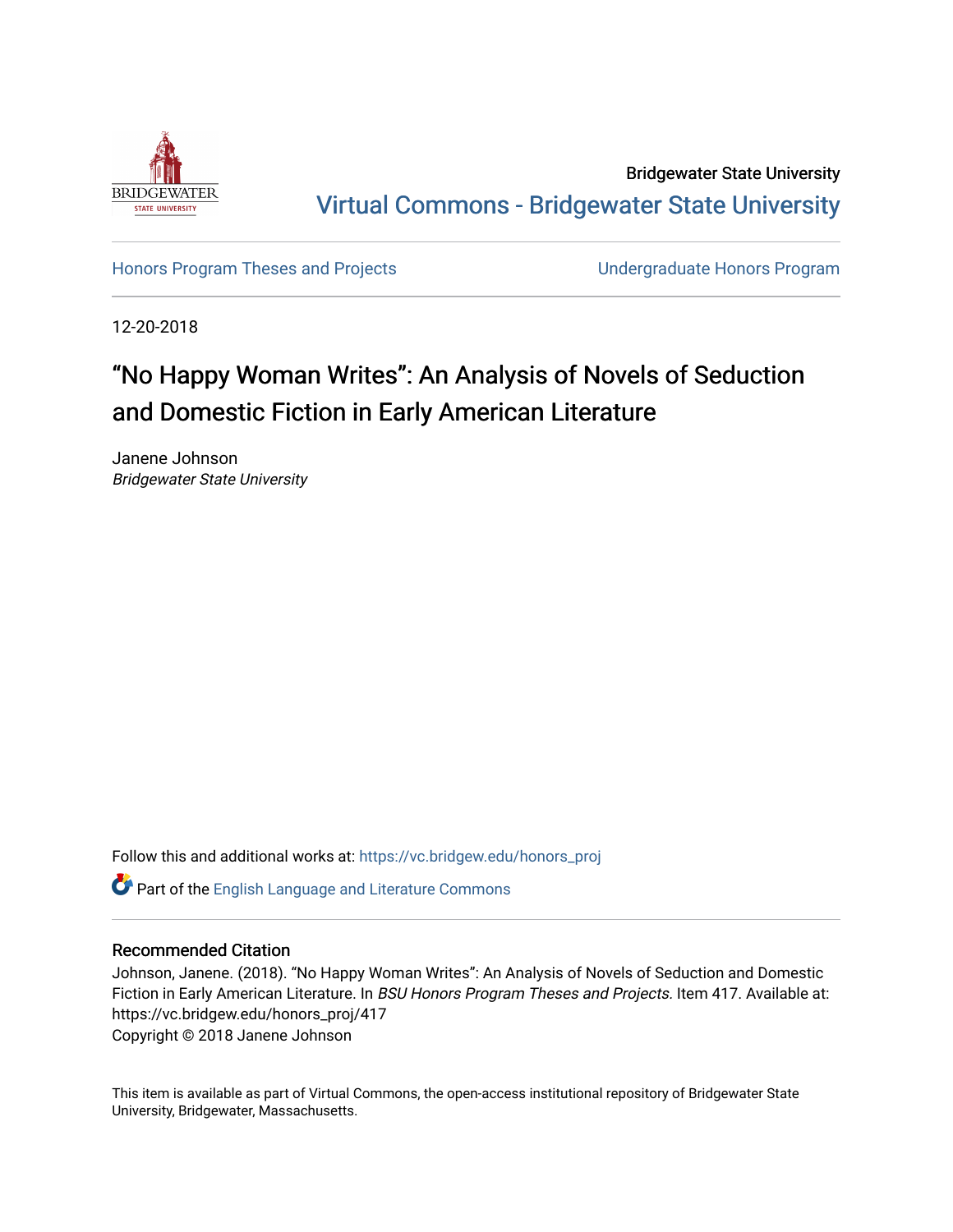# "**No Happy Woman Writes": An Analysis of Novels of Seduction and Domestic Fiction in Early American Literature**

Janene Johnson

Submitted in Partial Completion of the Requirements for Departmental Honors in English

Bridgewater State University

December 20, 2018

Dr. Ann Brunjes, Thesis Advisor Dr. Emily Field, Committee Member Dr. John Kucich, Committee Member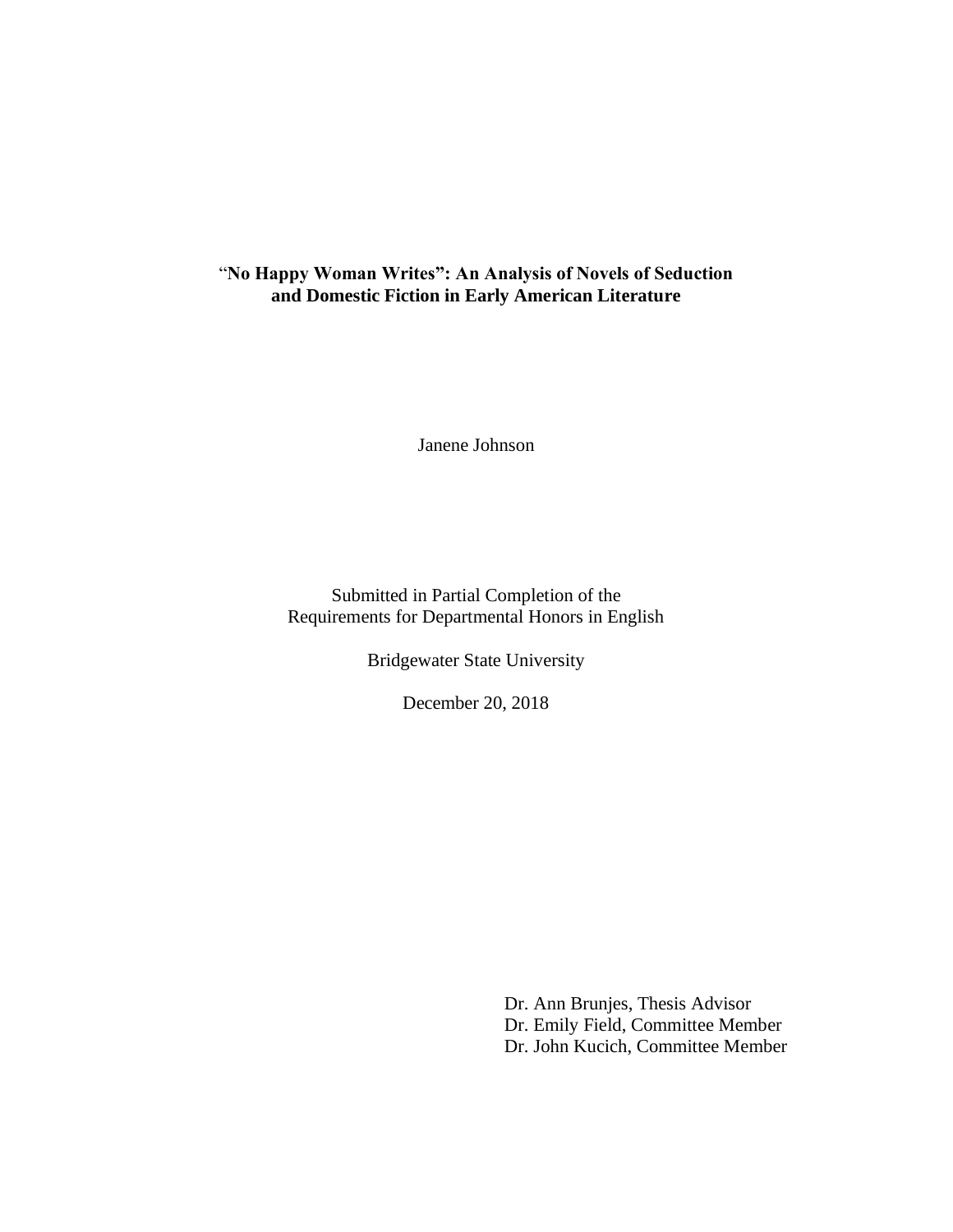### **Introduction**

*History and Perspective of Early American Women Writers:*

American novelists writing in the new Republic contributed to a collective cultural effort to create a new written voice. Writers in the new nation aimed to develop a style of writing distinct from the contemporary European conventions, one that would reflect American ideals and society. Though increasing in popularity during the late eighteenth and early nineteenth centuries, novels and fictional works received an inauspicious stigma that marked the works, authors, and often even readers of the genre. Twentieth-century scholars of the early American novel denounced the genre as simply melodramatic romantic work that would not improve the intellect of the new Republic. Because of this assumption, which I argue is false, the early American women novelists have been largely ignored by scholars in American literary studies. Revisiting these novels which were overlooked for most of the  $20<sup>th</sup>$  century, specifically novels of seduction and domestic fiction, allows for a rejoinder to this dismissive argument. These novelists not only contributed to forming a new *American* voice, but revisioned femininity in the changing Republic through subtle yet complex portrayals of American women in a changing society. An exploration of the position of female voice and the communication among characters in early American novels both illustrates the shared experience of womanhood in the founding nation, and reveals these authors questioning the limited mobility caused by the social constructs of the time.

Historical context – particularly an understanding of the readers of these novels and their social situations – allows the reader to fully appreciate the richness and complexity of these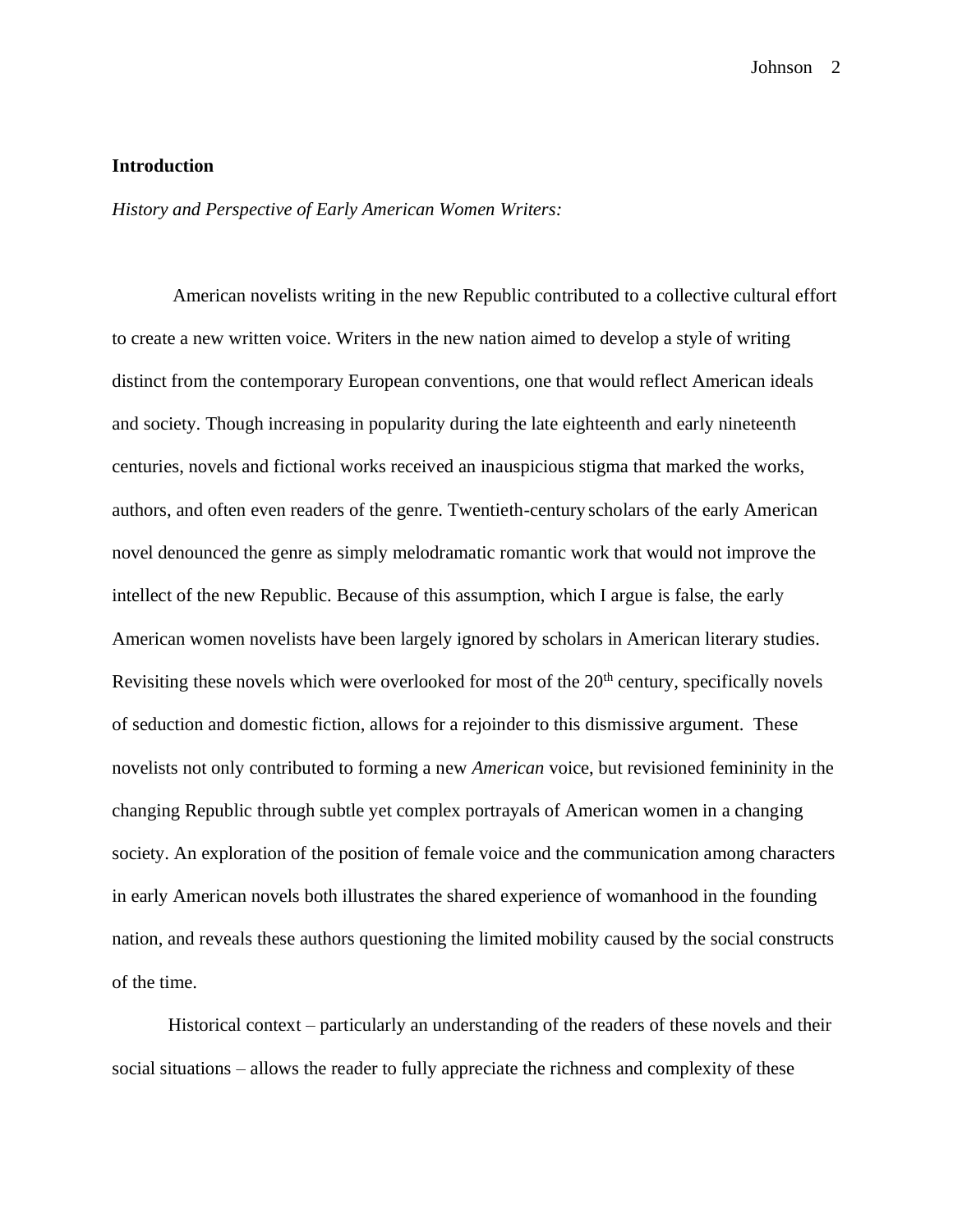novels. Young women in early America were not encouraged to read novels. According to Linda Kerber, "Novels celebrated passion; they suggested that women were well guided by their own emotions. They encouraged people to break out of socially accepted roles, roles thought to be guided by reason" (245). Novels illustrated behavior and imagination that were considered dangerous in the Republic. In many of the novels that I discuss, that danger is merely a wider scope for women's freedom and selfhood. Eighteenth and early nineteenth-century critics believed fictional works discouraged women from becoming more involved with the intellectual life of the Republic, while non-fiction did not. Women were encouraged to read history instead because "it promised learning, but not too much learning … serious mental exercise was thought to be literally dangerous to women" (Kerber 247). History was thought to be safe for Republican women to read because it was based on fact, it did not support the notion that women should trust their passion, and thus was not a waste of time as was the risqué novel reading.

Readers of both novels of seduction and domestic fiction, the two genres that I explore in this essay, were predominately young women. Due to the high mortality rate during the Revolutionary War, two-thirds of the white population was under the age of twenty four. An increased attention to childhood education during the late eighteenth century also aided in creating a market of potential readers for the early American writer (Davidson, *Revolution* 188). Because of this available audience of readers, novelists wrote of circumstances relatable to young women. Novels like Susanna Rowson's *Charlotte Temple*, or Hannah Webster Foster's *The Coquette*, both novels of seduction, are didactic tales of unsuitable and unsatisfying marriage. Writing forty years later, Catharine Maria Sedgwick's domestic novel *Hope Leslie* moves away from those more didactic narratives, and suggests an alternative idea of selfperception for women in both colonial America and in the nineteenth century.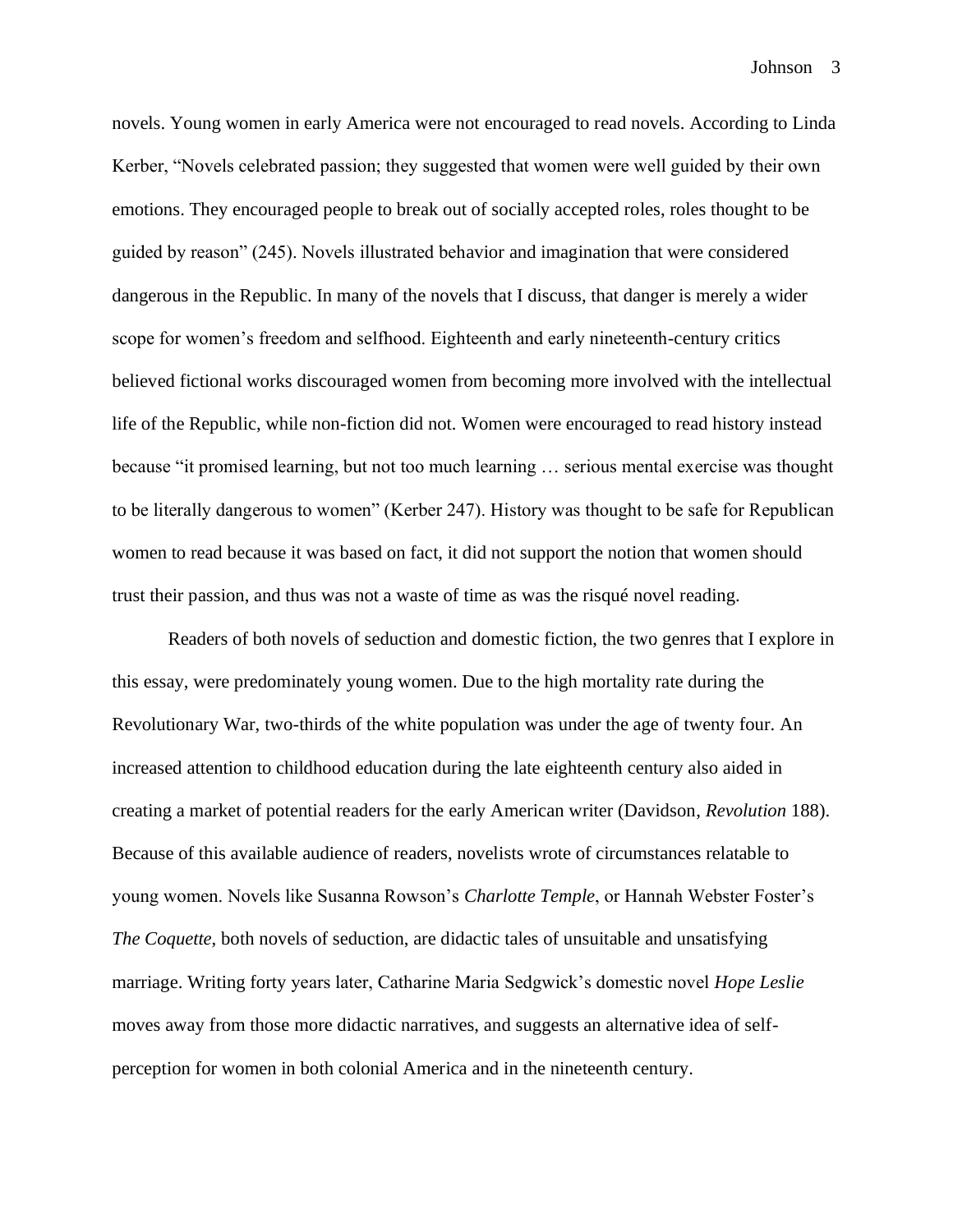Cultural leaders in early America were extremely concerned with the political status of women, their education, and the societal role that circumscribed their freedoms in the domestic sphere. This political attention and concern with female roles would later be titled the "woman question" (Davidson, *Revolution* 24). Historians have discussed two ruling conversations regarding the woman question. The eighteenth century writer and philosopher Jean Jacques Rousseau argued for the innate inferiority of women, and for the necessity of female subordination in *Emile,* a popular book among early Americans. According to Cathy Davidson, "Rousseau even maintained that education destroyed a woman's natural charm and equable disposition, thereby rendering her unfit to fulfill her chief function of happily bringing happiness to others" (Davidson, *Revolution* 25). Two other writers that were equally conservative, misogynistic, and also widely read in the Republic, were Reverend James Fordyce and Dr. John Gregory. Fordyce, known for *Sermons to Young Women* (1765), popularized the view that a woman's most important role was to serve and please her husband. Dr. Gregory wrote of distinctly unfeminine traits in *The Father's Legacy to his Daughters* (1774)*.* Traits of vitality and self-governing were unattractive when possessed by women, suggesting that submissiveness would be a better trait for women, or future wives (Davidson, *Revolution* 25).

While many conservative views toward women dominated the early Republic, there were other members of the founding nation that advocated for women's rights and female education. Thomas Paine, one of America's founding fathers, argued for women's political and social freedom. Benjamin Franklin also advocated for women's rights and female education. American writer Judith Sargent Murray argued for equality among the sexes in much of her writing. Abigail Adams famously wrote to her husband while drafting the Constitution: "Remember the Ladies, and be more generous and favorable to them than your ancestors. Do not put such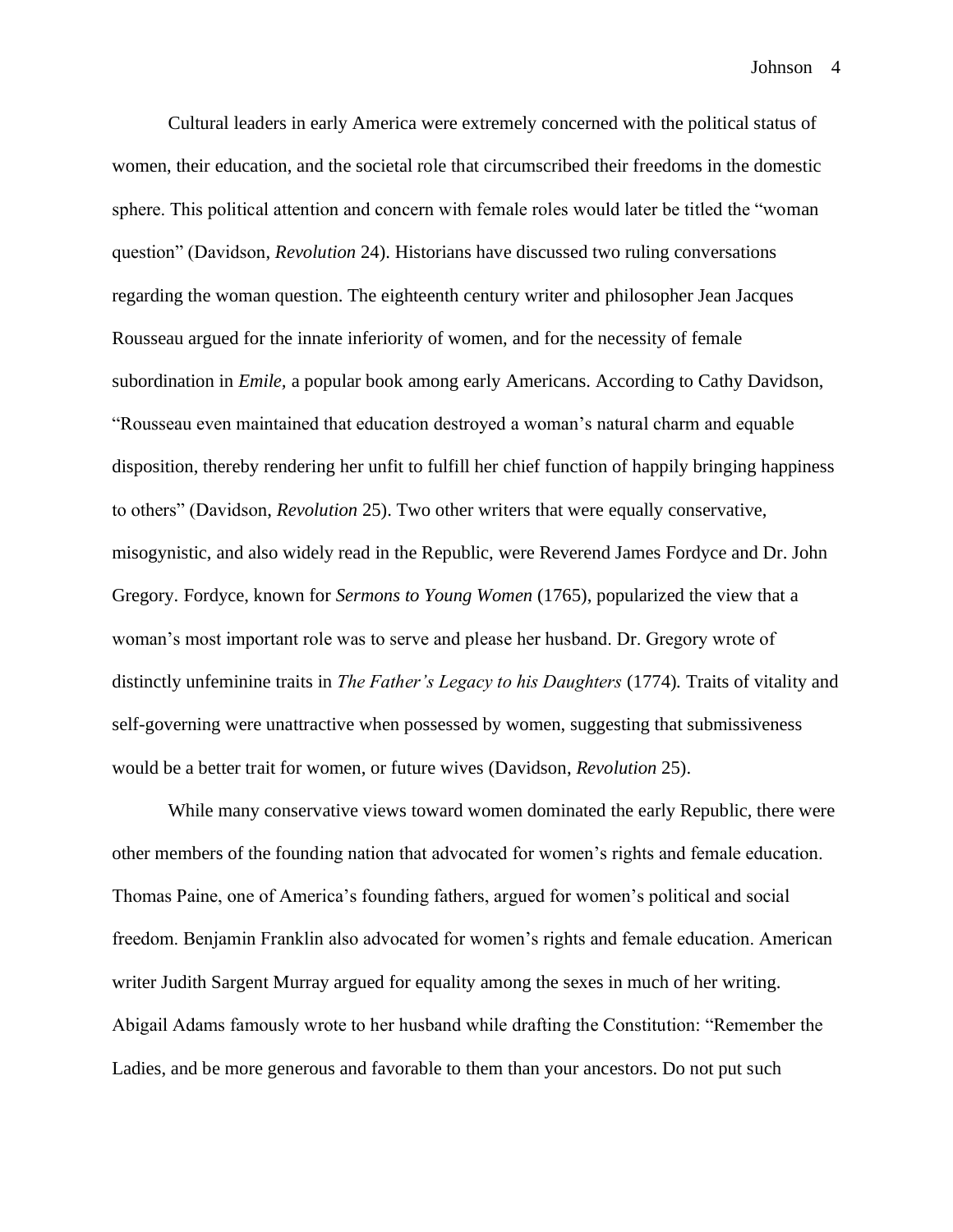unlimited power into the hands of the Husbands. Remember all Men would be tyrants if they could" (Davidson, *Revolution* 185). John Adams left her request unfulfilled, but she continued to argue for the importance of female education and the rejection of the common ridicule that accompanied female learning. In England, Mary Wollstonecraft, a notable writer and advocate for equality among the sexes, published *Vindication of the Rights of Woman* (1792) which contributed to the equalitarian argument in the new Republic (Davidson, *Revolution* 210). Her ideas of equality and female freedom were considered to be radical, therefore her work was well read, but not always well received in the new nation.

Like the two ruling views regarding both the social and political roles of women in the Republic, novels in some cases portrayed the conservative constructs of the Republic, while others regarded those ideologies as destructive to the founding nation. The novels that I discuss appear to both support the social constructs of early America concerning gender and women's roles, while at the same time they identify and address the dangerous impact of those ideologies. Restricting women from reading their shared experiences, proposing that reading history be a more beneficial choice for learning, is just the beginning of the circumscribed female freedom prominent in the founding nation. As literary scholar Caroline Kerber writes, "The early Republic does look different when seen through women's eyes" (Kerber xi). These authors write of shared emotional struggles, presenting a rich illustration of womanhood in the founding nation.

Because of this social climate, early American women writers, especially novelists, faced a monumental challenge when writing and publishing their work. More than 50 years after the publication of *Charlotte Temple*, American columnist and novelist Sara Parton (known by her pseudonym Fanny Fern) advises in her novel *Ruth Hall* (1854) "No happy woman ever writes"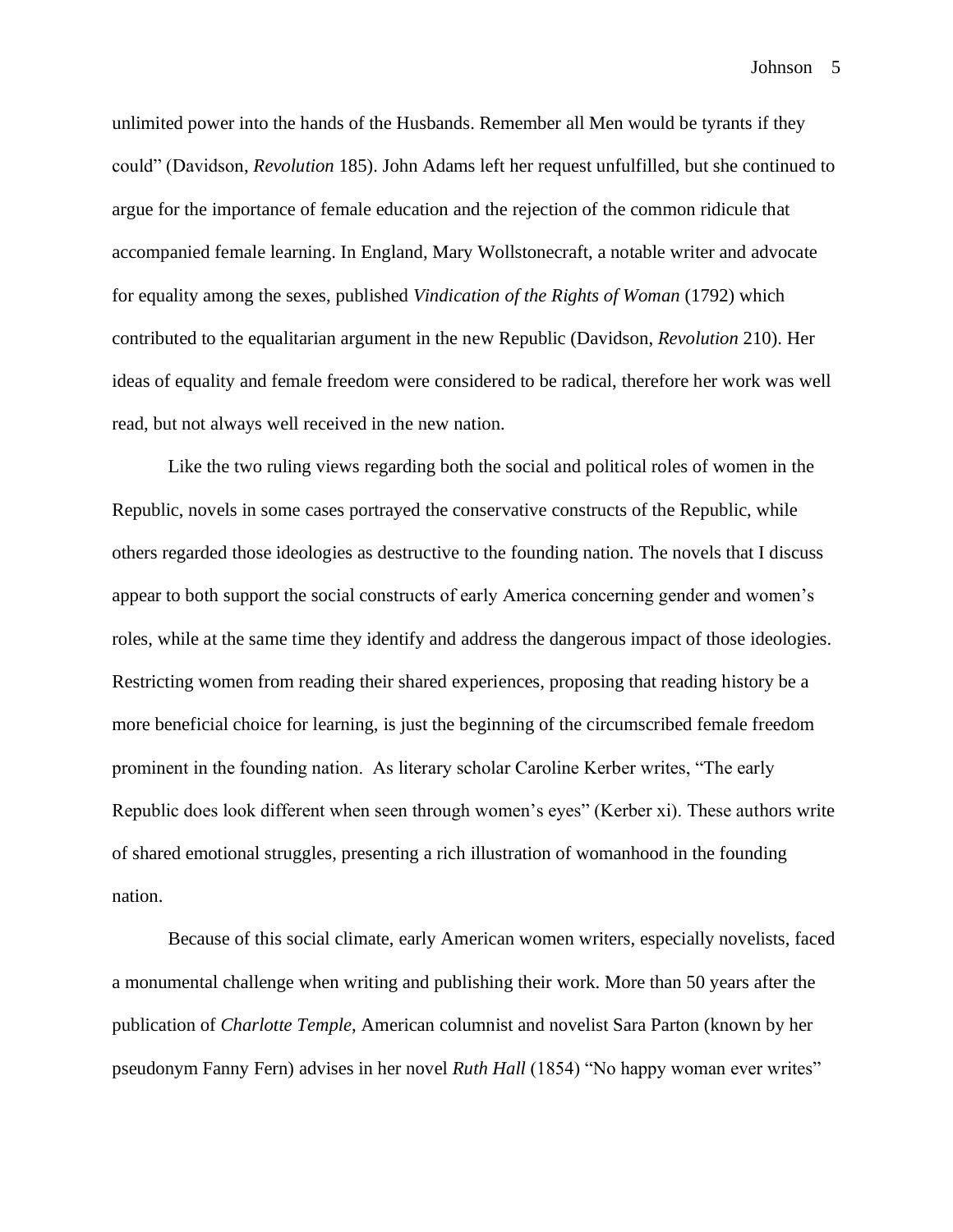(Kelley 138). A happy woman in the Republic, and well into the  $19<sup>th</sup>$  and  $20<sup>th</sup>$  centuries, was a married woman who was financially supported by her husband. Women's primary role was focused on domesticity—maintaining a home and caring for children. Even women who were independently employed commonly worked as servants in the homes of others (Kelley 144). The women writers, or "literary domestics" as coined by Kelley, that I discuss in this essay daringly joined a male dominated profession, making an income of their own through writing. Mary Kelley describes the complexity of these situations in *Private Woman Public Stage*. She writes: "Even to make money, needed or not, was to jostle their female consciousness with male preoccupations. To justify their pursuit of literary income simply as the right of any individual was neither easy nor likely for them" (146). To situate the novelists and their work in the social climate of their time is to understand the challenges they faced in merely sharing their stories. Hannah Webster Foster, Susana Rowson, and Catharine Maria Sedgwick, collectively refused to be silent, sharing stories of womanhood in a changing Republic. These writers discuss, thoughtfully, the condition of the nation, and the condition for women, and in that way have shaped a part of American culture, the culture of domesticity previously ignored.

## *20th and 21st Century Scholarship:*

Though the early American novel—beginning with the work of Charles Brockden Brown— received significant critical attention during the twentieth century, novels written by women did not receive the same response. Widely neglected or dismissed for much of the 20<sup>th</sup> century, early American novels written by women, their relationship with the founding nation and their reflection of the political climate received increased critical attention beginning with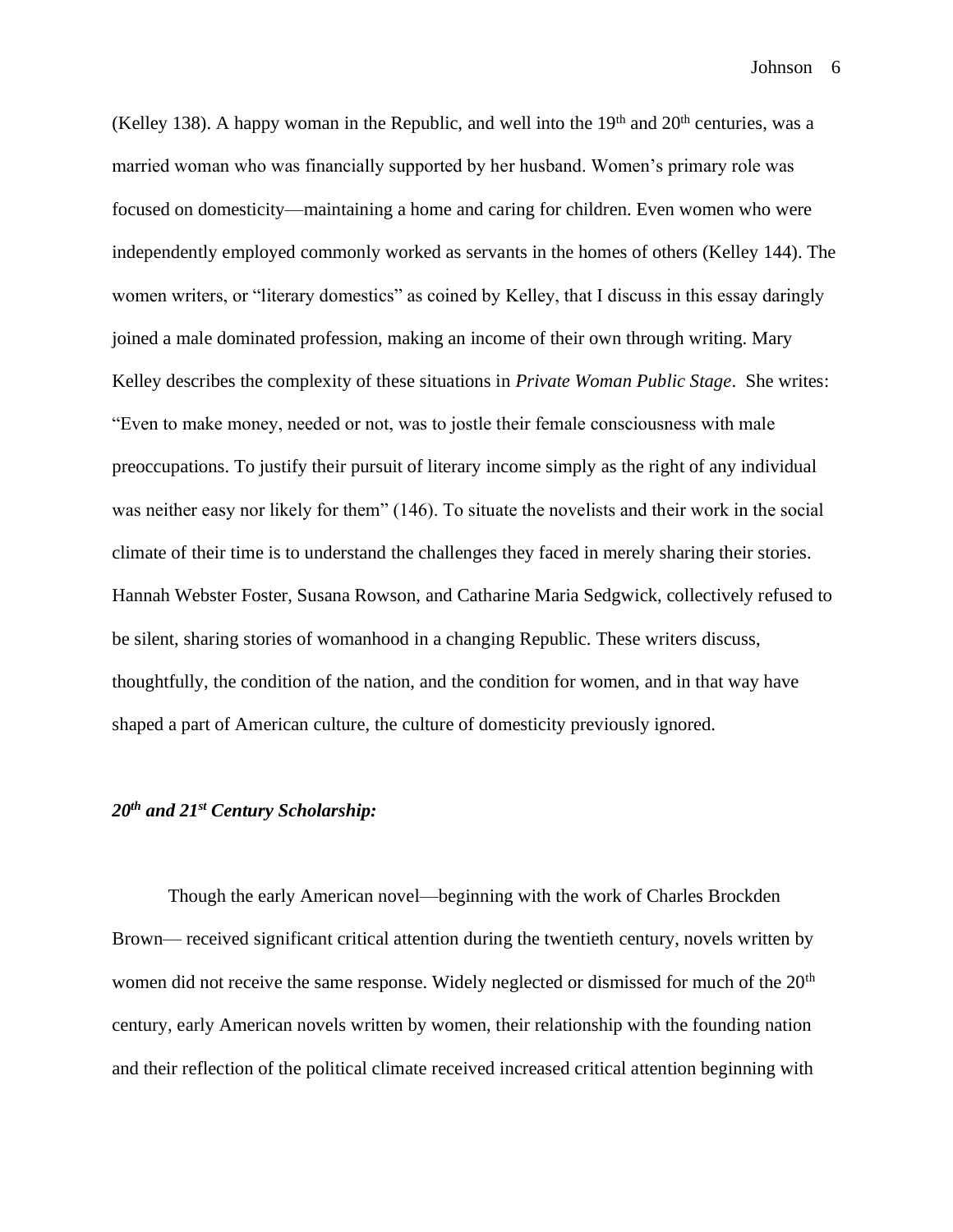the rise of Women's and Feminist Studies in the 1980s. All of the scholars that I discuss in this essay work toward a similar goal of expanding the study of American literature from the small group of texts that had dominated the field of American literary studies. Doing so allows for a wider and more inclusive understanding of the roots of American literature. These scholars do not claim that the early American novels are works of monumental complexity. As Cathy Davidson explains, "this is not to say that the first American fictionalists are yet undiscovered Melvilles. The novels of the early national period deserve examination not because they are hitherto unappreciated literary masterpieces but because they mark the beginning of a tradition" ("Flirting with Destiny" 19).

Cathy Davidson's *Revolution and the Word* (1986) is one of the first theoretical analyses of the early American novel. Since first publication, Davidson has revisited the culmination of the first decade of her academic career to create an expanded edition which she published in 2004. Her extended analysis of the early American novel aims to refute the two ruling views that dominated the field previously. Contradictory to one another, the two assumptions about early American fiction suggests that it was either nonexistent, or that novels published in the early Republic were mere imitations of Anglo-European fiction. Noticing that most survey courses and anthologies of American fiction begin with James Fenimore Cooper or Charles Brockden Brown, neglecting the women writing before them, Davidson focused her research on some of the hundred novels that were published between 1789 and 1820.

To refute the common claim that American fiction was imitative of British and European traditions, Davidson argues that the early American novelists aimed to create a distinctive voice despite the dominant European style. Though American novelists often borrowed plots as a structure with which to build their own adaptions, they distinguished themselves from their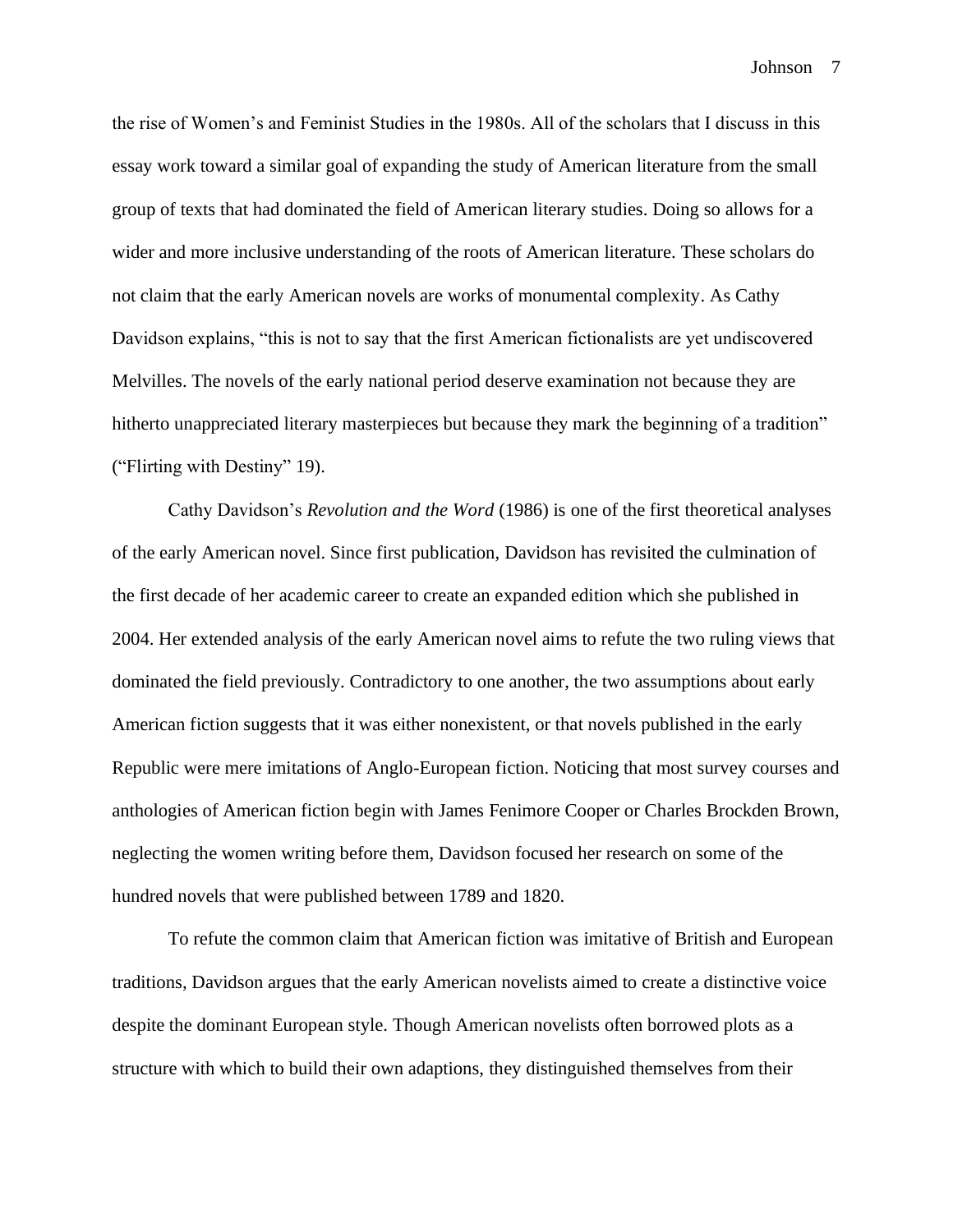counterparts by focusing on American culture, conflict, and politics. To support this argument for originality in early American fiction, Davidson notes that "novels tended to exemplify a range of energies and impulses expressed throughout the early national period but that did not survive in the final document ratified as the U.S. Constitution—including a political role for women" (5). Novels therefore explored the potential for women neglected in the founding documents.

Nina Baym, another prominent scholar in the field of early American literature, focuses heavily on the history of American women writers and the political atmosphere of the time in which they're writing. In her work *American Woman Writers and the Work of History 1790- 1860* (1995) Baym explores the historical writing of over 150 women authors writing before the Civil War, many which have not been discussed in literary scholarship before. Specifically, Baym reads the overlooked work of female writers with attention to the nationalist narratives that discuss diverse topics. Not only acknowledging the works of women writers, but arguing for the formation of female selfhood within the works, Baym writes:

If women were not yet to be legislators, judges, cabinet members, or presidents of the nation—if they were not even to demand the right to vote for these officers until around the middle of the nineteenth century—nevertheless their writing shows that they thought of themselves as part of the non official public sphere and intended to make themselves influential in forming public opinion, whether as writers or mothers or spouses or all of these.  $(6)$ 

Here Baym writes of the authors' intent when publishing didactic novels, short stories, and poetry in a nation that limited their social mobility. Baym focuses on a much larger scope of literature, arguing that this unrecognized work is an unrecognized element of the formation of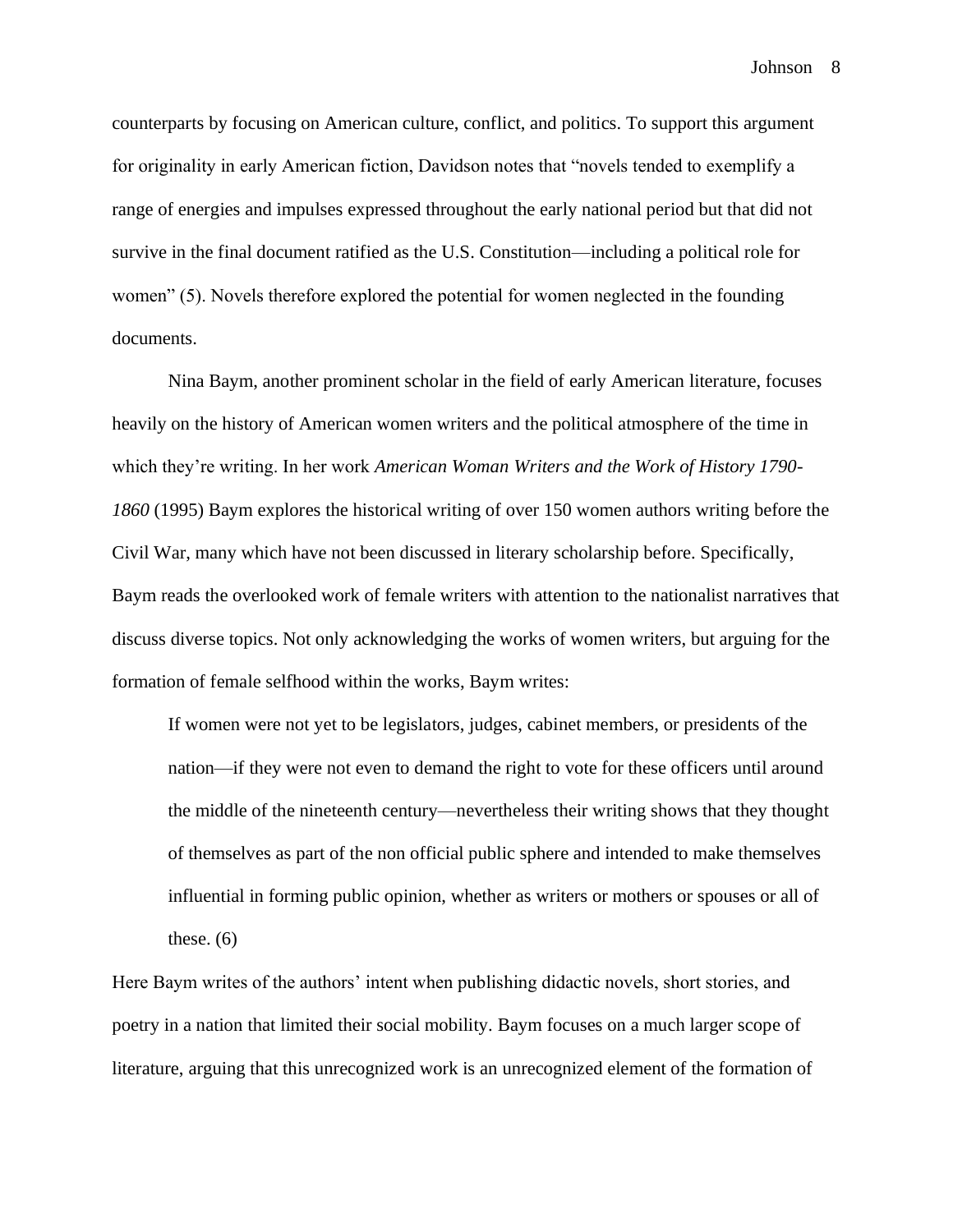American literature. However, we both aim to discover what the author is illustrating about women's social and political freedom, or lack of, in the new nation.

In "Melodramas of Beset Manhood" (1981) Baym attempts to explain why and how these women writers have been excluded from literary conversations and scholarship. Specifically, Baym acknowledges the exclusion of these works from the canon of American literature. She concludes that there are three main reasons for the neglect of active women writers in scholarship. First, the bias of contemporary scholarship which simply denied women's ability to write well would exclude women's literature from being discussed. A second possibility for this inattention is that women had not written texts that were considered to be of literary excellence. Rather, women in the founding nation wrote with professionalism, but not artistry. Baym's third reason pertains to the critical theories that were founded later. When referring to works of early America, these theories would mainly refer to the "most American" work rather than the best. These theorists also believed that to be American literature, it had to be completely original and monumental like the new nation, which successfully refuses the stories of womanhood and portrayals of domestic, everyday life.

Historian Mary Kelley aims to understand the literary domestics through their stories. In *Private Woman, Public Stage: Literary Domesticity in Nineteenth-Century America* (1984) Kelley joins women's public prose with their private letters to reconstruct the lives of female writers in a new way. In order to present a clearer understanding of a contradictory and conflicting time in American history, she explores the anonymous writers' path to becoming public figures, one achieved through writing. Jane Tompkins, like Kelley, attempts to establish a positive conversation around these works and understand what made these novels recognizable by their original readers and neglected later on. In *Sensational Designs: The Cultural Work of*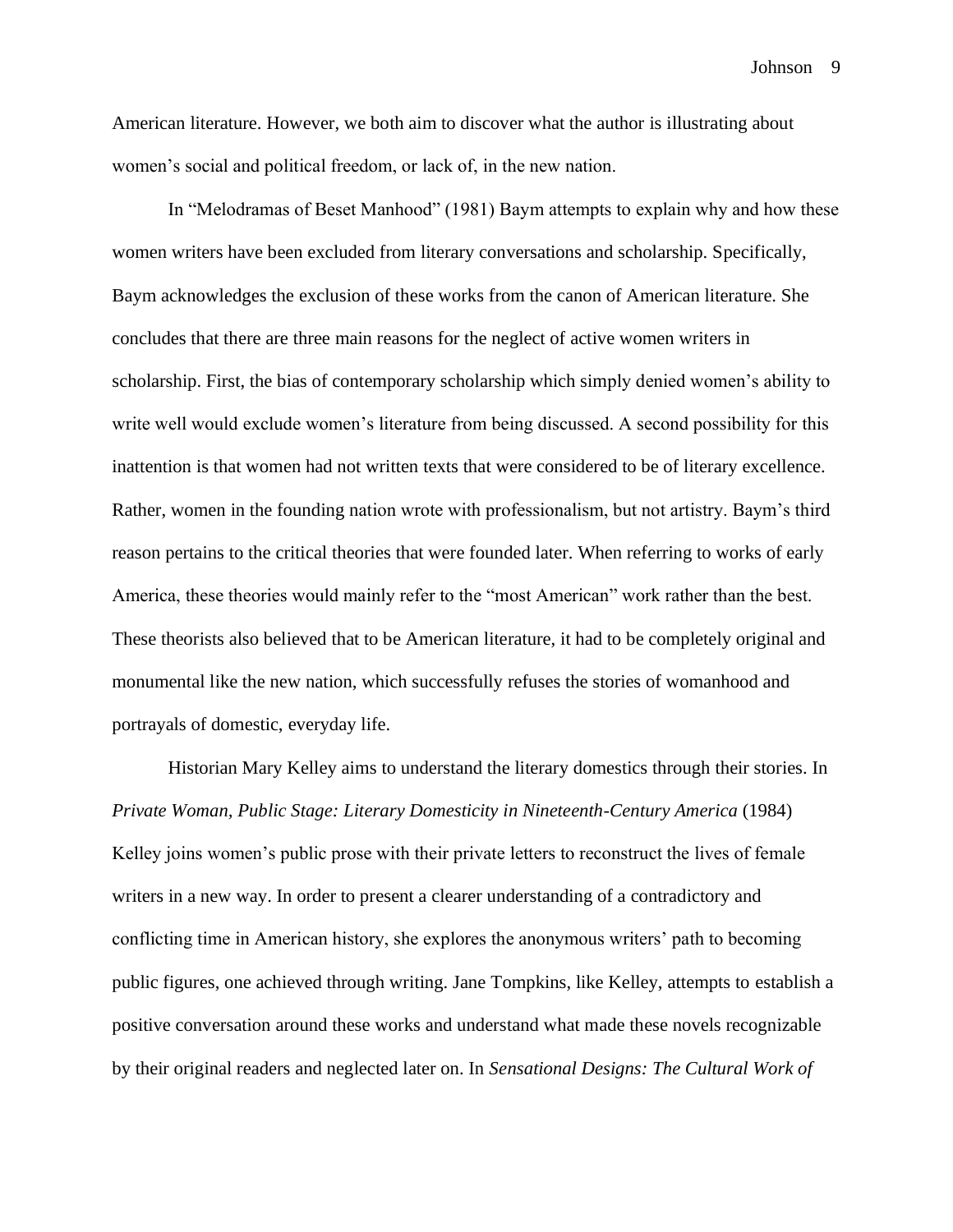*American Fiction 1790-1860* (1985) Tompkins studies the conventional elements of early American novels, not what sets them apart. Exploring what these texts have in common with one another allows for Tompkins to form an argument regarding the "cultural self-definition" of the new nation (xvi). Tompkins focuses specifically on the sentimental novel explaining the necessity for sentimental plot lines and characterization to capture a reactive reader. Tompkins argues that the early sentimental novel was successful in awakening a society to their own self perception of American culture. Arguing for the conventional characteristics of this genre supports her argument for revisiting these overlooked and understudied works.

More recent scholarship has continued to revisit the early American novelists, striving to understand the complexity within the texts of post Revolutionary America. Sharon M. Harris, author of *Redefining the Political Novel* (1995), focuses on the connection between the social and political. Revisiting the early American women writers, Harris explores the social consequences of political processes and events as illustrated in the early American novel. Through women's writing she explores the debate on resisting authority, one central to the post Revolutionary period. Employing a feminist critical approach, as the majority of these scholars do, Harris claims that these literary traditions have a role in forming postmodern feminism. Although postmodern feminists have depreciated the women's literary tradition for the constructs which the writers seem to support—the norms of a patriarchal society, Harris acknowledges the connection between the past literature and current progress.

Since scholars have revisited the literary domestics and their works, the field of criticism has grown to include a conversation about domestic fiction. Over the last thirty years scholars have founded what Mary Kelley termed "Sedgwick Studies" which regards Catharine Maria Sedgwick as more than a minor footnote but insists her work as worthy of the same attention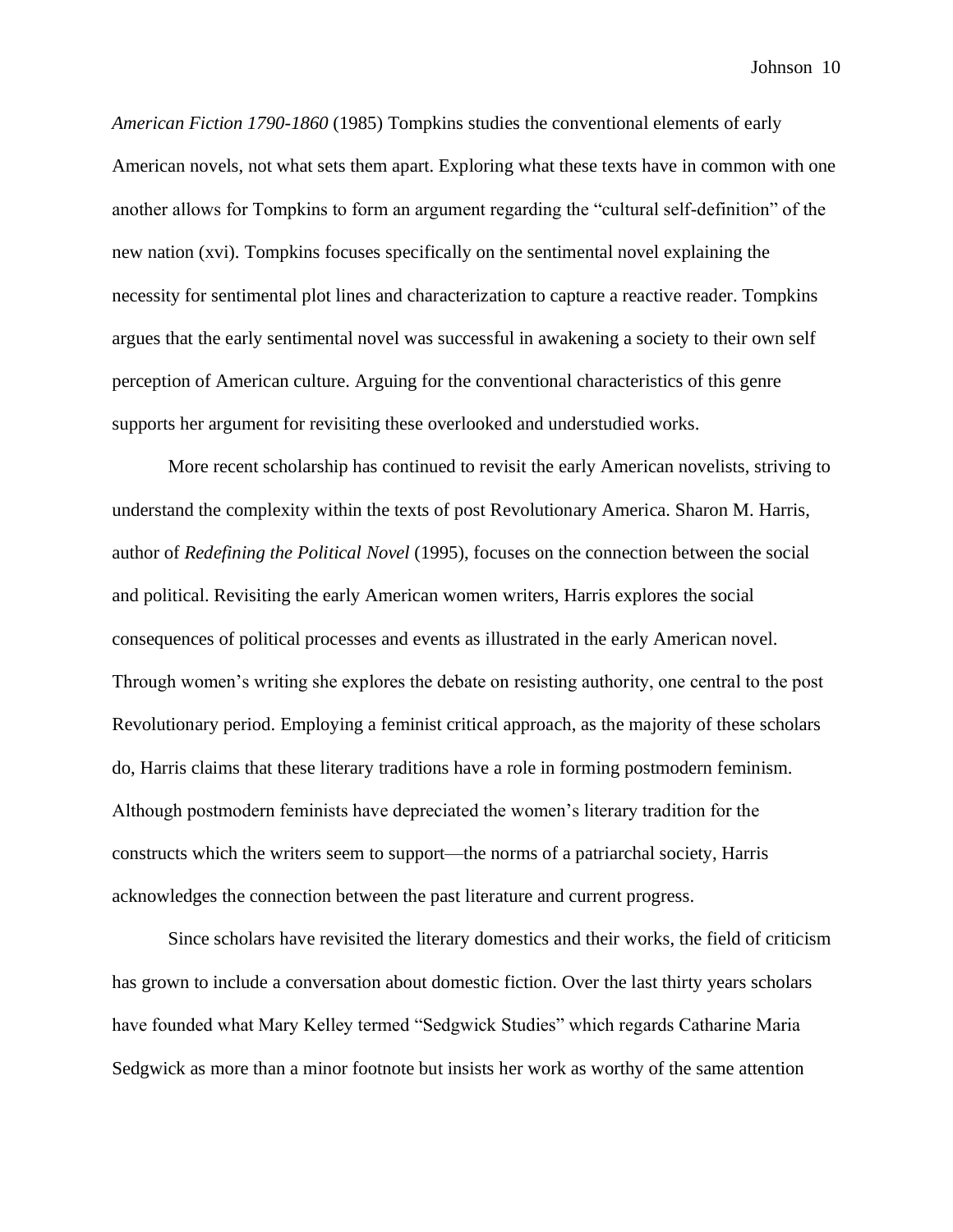accorded to her canonized contemporaries like Cooper, Hawthorne, and Poe (xi). In response to this recent academic interest, The Sedgwick Society was founded in 1997 with the intent to "promote the study and awareness of Sedgwick's life and works" (Anderson). *Catharine Maria Sedgwick*, a collection of critical perspectives published in 2003, includes current scholarship on Sedgwick Studies. Included in this collection is Judith Fetterley's discussion of the rhetoric in *Hope Leslie*, Sedgwick's best known novel. Other scholars like Robert Daly, Charlene Avallone, and Deborah Gussman discuss Sedgwick's lesser known works. Approaching the once overlooked fictional writings with a new historicist approach has founded a new area of study in American literature.

Each of these literary scholars have helped shape my argument in the coming chapters. Understanding the political climate of the late nineteenth century, as Baym and Davidson do, is crucial to understanding the novels that I explore in this essay. As Davidson argues that novels of seduction deserve scholarly attention for the challenges expressed in their subtleness, I aim to discover and discuss the subtle disjunctions in the novels themselves, primarily focusing on Susanna Rowson's *Charlotte Temple*, Hannah Webster Foster's *The Coquette*, and Catharine Maria Sedgwick's *Hope Leslie*. Specifically exploring the position of female voice in novels of seduction and domestic fiction allows for a comparison of the shared experience of womanhood and its limitations illustrated in women's fictional writing over the three decades following the American Revolution.

My thesis begins with an analysis of Susanna Rowson's *Charlotte Temple*, America's first best selling novel in the Republic. The original publication in 1794 included the subtitle *A Tale of Truth*, perhaps Rowson's attempt to make the novel more appealing to readers which were consistently advised to read nonfiction. Rowson witnessed the publication of forty-five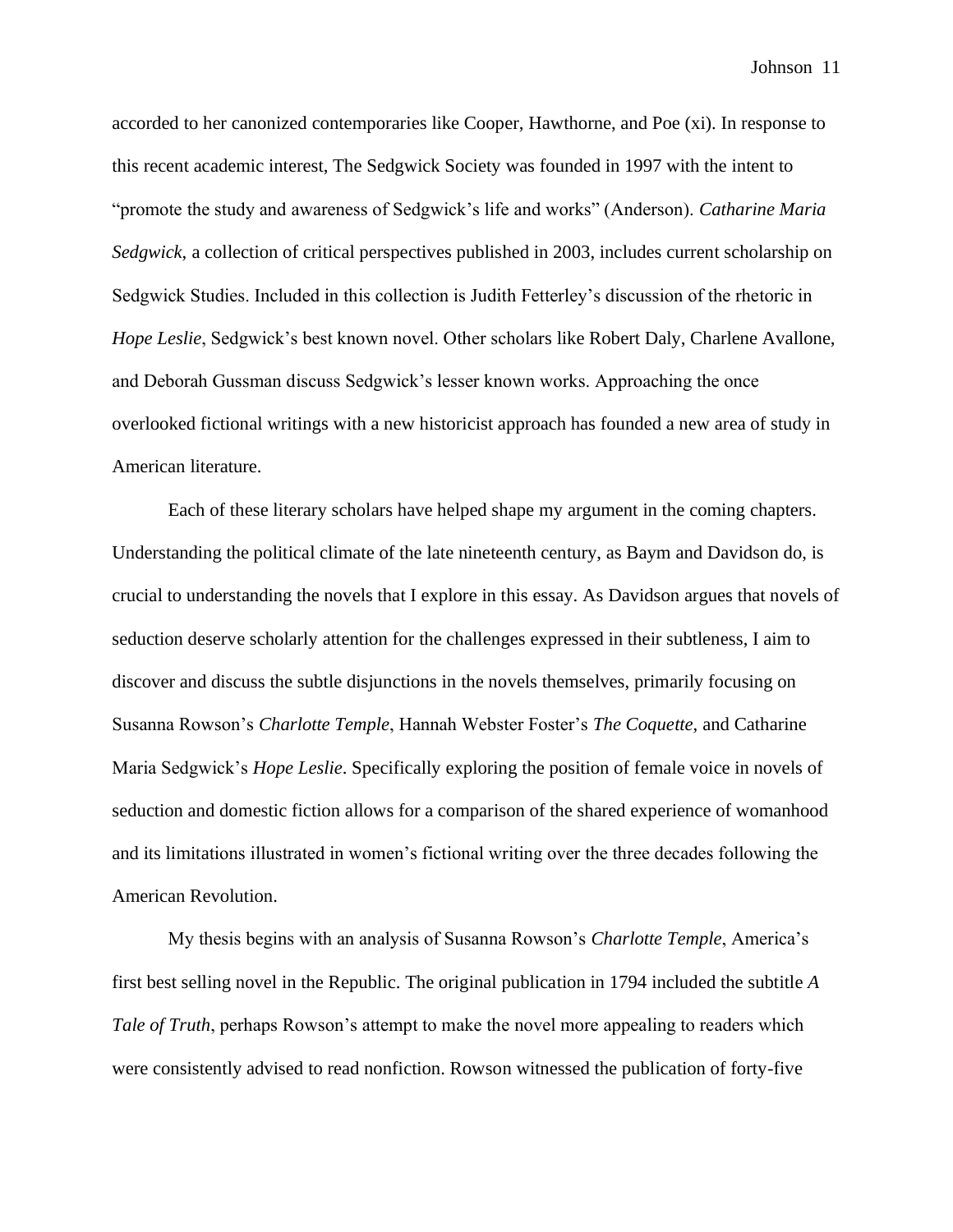editions of *Charlotte* in her lifetime, contributing to over two hundred editions published to date. This work was read by both men and women of all classes in the eighteenth century. In addition to being a popular novelist, Rowson was a poet, playwright, actress, songwriter, and teacher. Though born in England, she is considered an American writer because she spent most of her childhood living in Nantucket. Rowson writes prolifically about American culture through fictional works (Davidson, *Charlotte* xix-xxxiii). Specifically, in *Charlotte Temple*, Rowson addresses many insecurities of the early Republic. In chapter one I argue that Rowson's didactic tale seeks to warn the reader about more than the dangers of seduction. Rather, Rowson uses her platform as an author to highlight the dangers that result from female voicelessness and undeveloped selfhood. *Charlotte* explores women's inability to reconcile mistakes in early America, mistakes that men are afforded with little criticism from society.

In chapter two I discuss another novel of seduction, Hannah Webster Foster's *The Coquette*. Hannah Webster Foster, a Massachusetts writer, based this novel on the true story of Elizabeth Whitman whose death in Danvers, Massachusetts received national attention. Again, writing of true events made the novel more appealing to an audience of readers that were discouraged from reading fictional works. Basing the novel on a true story of seduction also distanced Foster from accusations that she knew too much about the risqué topic. This novel both focuses on women's natural subservience and the rejection of it through characters like Eliza Wharton who are distanced from the traditional domestic role. Presenting a character who refuses the societal constructs of the new nation and the repercussions of that choice, Foster both highlights these norms and critiques their demands. Because of the novel's epistolary form, communication between characters is immensely important. This free exchange narration allows the reader direct access to characters' thoughts.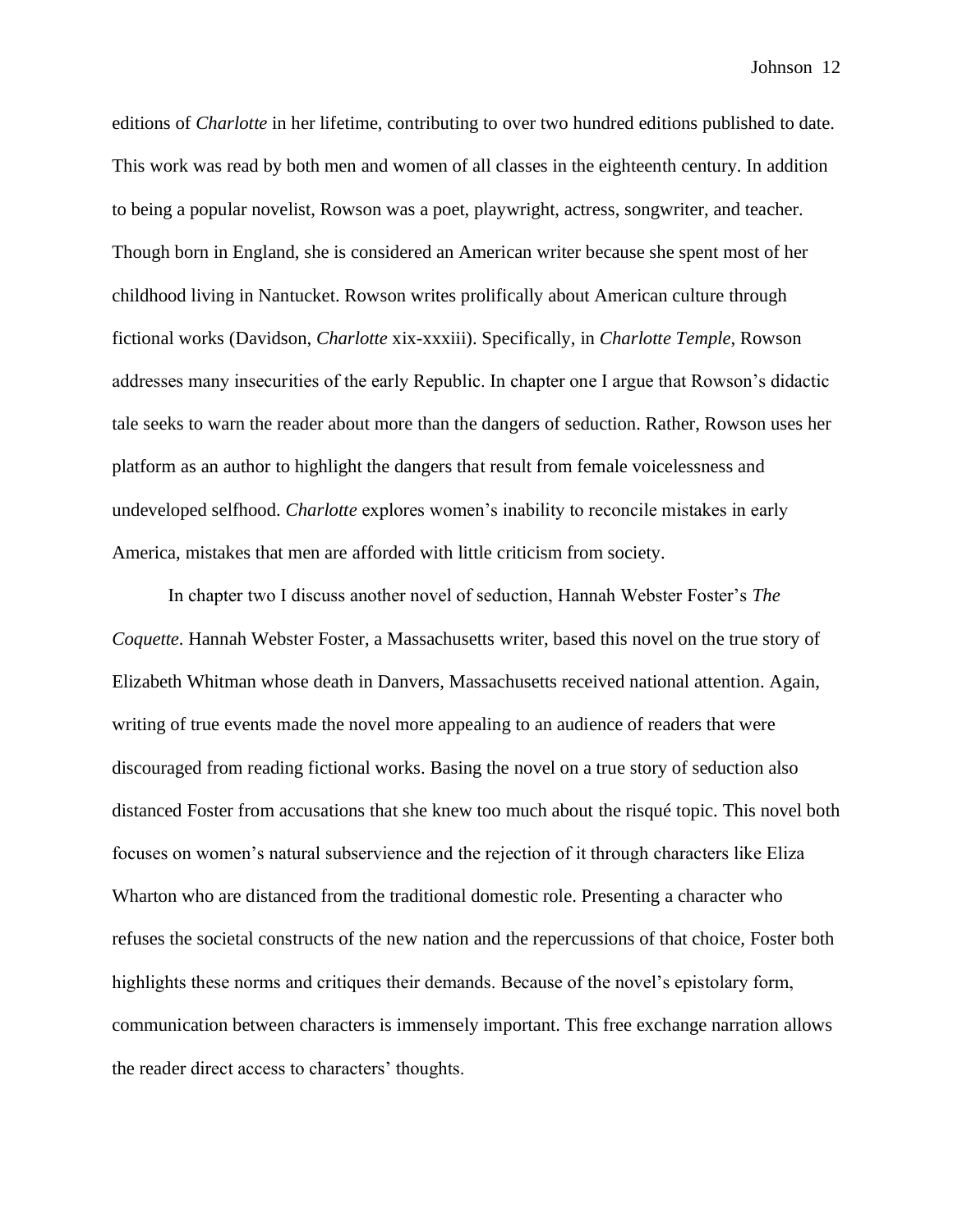Chapter three includes an analysis of Catharine Maria Sedgwick's work of historical fiction, *Hope Leslie* (1827). The novel re-visions colonial America to address both the political and social issues happening long before American independence and in the time that she was writing, during the Jacksonian era. *Hope Leslie* lends voice to Native American characters to question the political complacency in nineteenth century America regarding Indian removal. I argue that Sedgwick presents portrays femininity differently than novels of seduction. Characters like Hope and Magawisca, who are radically self reliant, are supported in their continuous defiance against unjust authoritative figures. Rather than being rejected from society because of their pseudo masculine characteristics, these female characters are encouraged to foster them. In *Hope Leslie*, Sedgwick illustrates the selfhood that women in the early Republic and in the nineteenth century needed in order to argue for full citizenship years later.

The final chapter focuses on Catharine Maria Sedgwick's lesser-known novels. In this chapter I discuss three didactic tales: *Home: A Story of New England Life* (1835), *The Poor Rich Man and the Rich Poor Man* (1836), and *Live and Let Live: Domestic Service Illustrated* (1837). This trilogy was intended to teach a wide and popular audience. These novels vary in form and content from the historical fiction discussed in chapter three, but still offer a vision of womanhood in the Republic. Specifically, these novels address education, religion, politics and the role of the past all through a domestic lens. Sedgwick highlights how women's influence within the private domestic sphere shapes the larger public sphere. These novels do not present the same social critique as noted in her historical fiction. Rather, I argue these tales illustrate a "tempered progressivism" because Sedgwick does reject a return to pre-Revolutionary society, therefore insisting on progress. However, she limits the scope of female education to the domestic sphere, thus limiting women's roles to that private sphere. Each of these didactic tales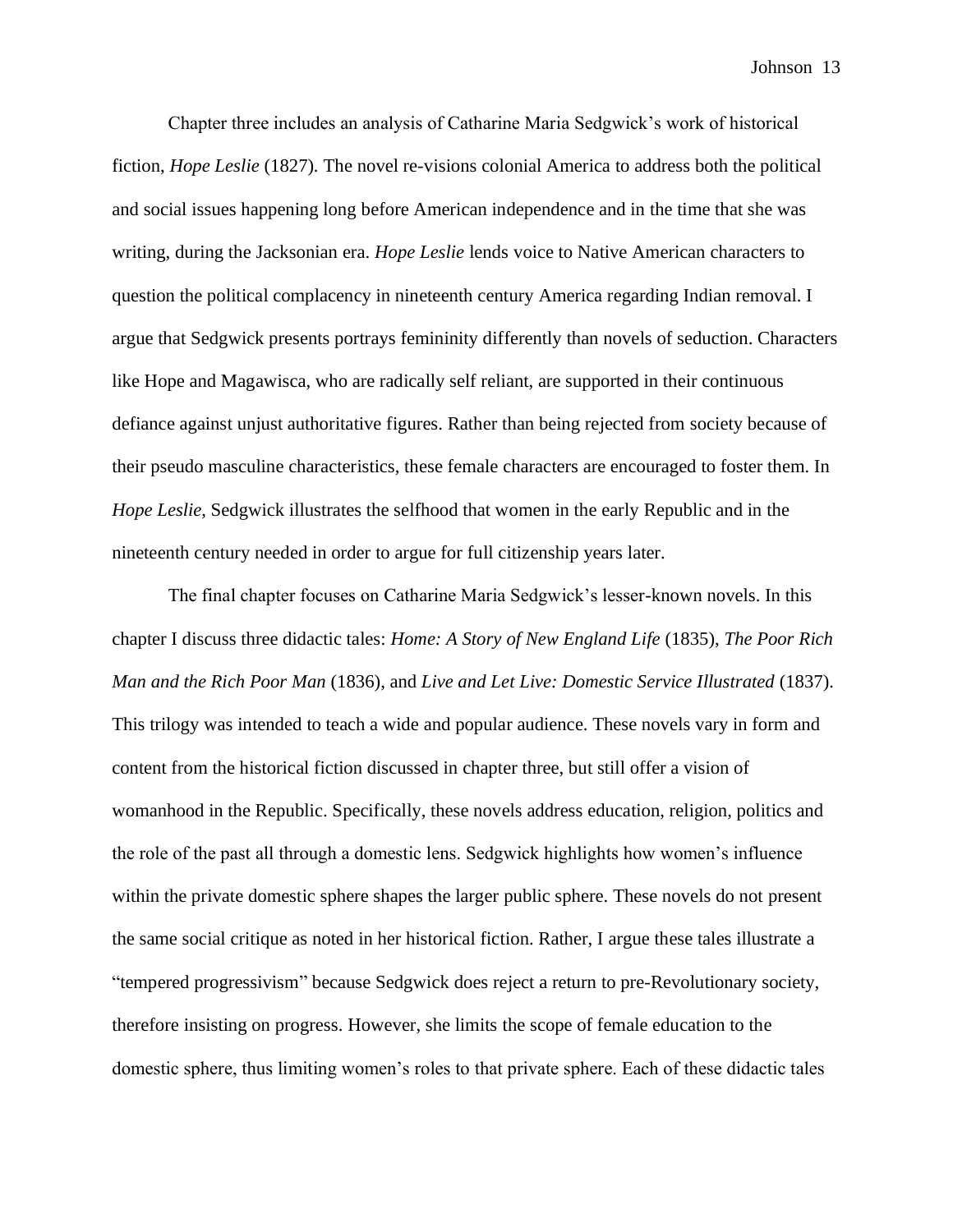focuses on a different element of American society, collectively supporting the democratic values of the new nation.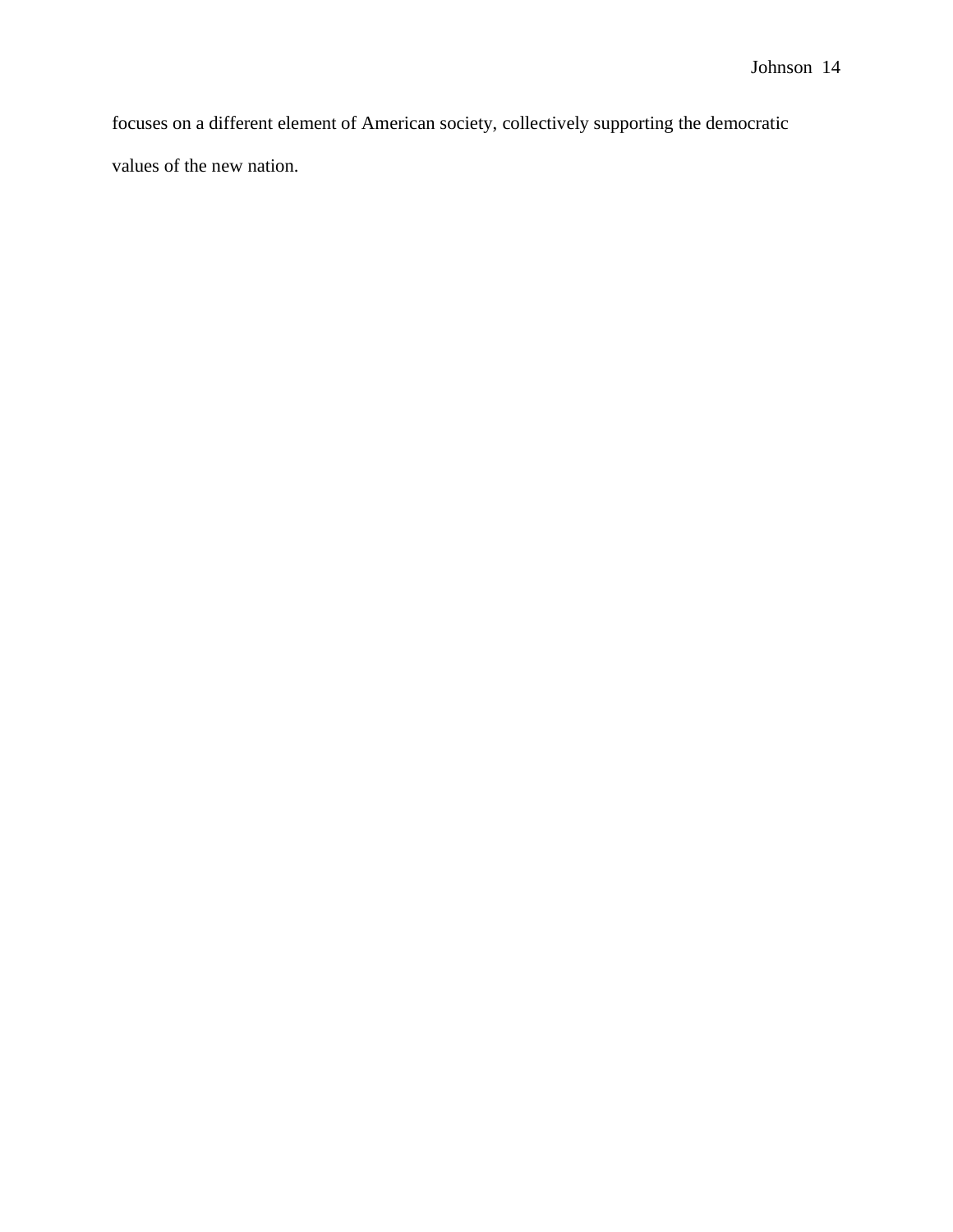#### **Ch. I:** *Charlotte Temple* **and the Consequences of Voicelessness**

Susanna Rowson's *Charlotte Temple,* published in 1794, was the first best-selling novel in the new nation. This novel received the attention of readers in the founding nation, but until recently it received scant scholarly attention. As scholar Cathy Davidson writes in the introduction of *Charlotte*: "Canonized, in effect, before the American canon was invented and then excluded from it in our own time, the novel still must be deemed one of the best-loved books in American literary history" (xi). Insisting on the importance of this early novel, Davidson's scholarship challenges the idea that sentimental novels were merely idealistic romantic works. Instead, Davidson and other scholars examine these novels as a reflection of the sociology and history of their times. Beginning my analysis of early American novels of seduction with Rowson's work allows for a review of the most popular work circulating in the early Republic. I argue that Rowson illustrates the dangers that result from a weak sense of selfhood through the characterization of Charlotte and her ineffectual agency.

As Rowson indicates by the inclusion of *A Tale of Truth* in the subtitle of the original publication, this best-seller is not solely a novel of seduction but is intended to reflect the "truth" of women's lives in the early Republic. Whether the novel reached the hands of "the young and thoughtless of the fair sex," "sober matrons," or "anxious parents," Rowson intended to teach the varying readers of deception, isolation, and their inevitable results (5-6). In addition to employing traditional literary devices such as a strong narrative voice, carefully constructed characterization, and a detailed plot structure to engage the reader's sentiment, Rowson uses communication as a pedagogical tool in the novel. Although characterized as a novel of seduction by eighteenth-century readers, *Charlotte's* lesson extends beyond the dangers of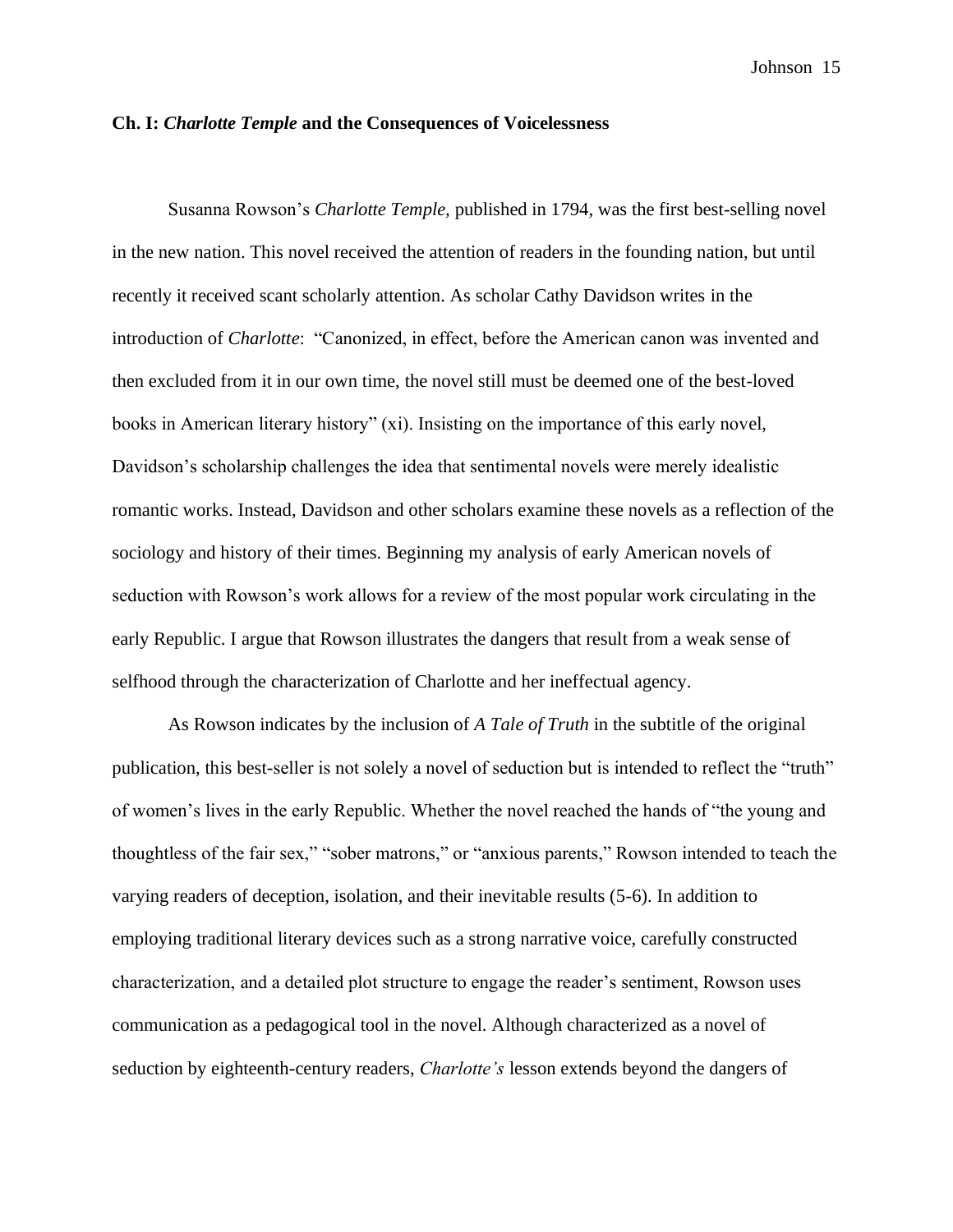seduction. *Charlotte Temple* is not simply an entertaining story of seduction, but a didactic tale of deception, mistrust, and weak selfhood.

My argument focuses on the relationship between Charlotte's use of voice – both spoken and written – throughout the novel in connection with her desire for agency in an environment that rejects just that. Fifteen year old Charlotte, living at a boarding school in England, is invited to accompany her teacher Mademoiselle La Rue on a night out with "men of fashion" (26). Convinced to attend for the first time by La Rue's deceit, Charlotte is "disappointed in the pleasure she had promised herself from this visit. The levity of the gentlemen and freedom of their conversation disgusted her… [Charlotte grew] thoughtful and uneasy, and heartily wished herself home again in her own chamber" (27). Here, Charlotte is making decisions for herself, even openly expressing moral judgement in response to the frivolous company of that night. Charlotte is introduced as a character with agency, able to make self-directed decisions.

However, Charlotte's foundational agency is lost as the novel continues and Charlotte forfeits her own self-governing sensibility. In regretting her time away with her wrongfully trusted teacher, Charlotte again places trust in La Rue when she receives a letter from her seducer Montraville. Charlotte, wary of Montraville's vapid character, initially refuses to read the letter but is convinced by La Rue to read and respond to his proposals. Although Charlotte believes that she should pass the letter along to her mother for review, she is persuaded by La Rue when she labels Charlotte an "unaccountable girl" (31). Ignoring her own sense of morality, Charlotte again succumbs to La Rue's manipulative guidance. To read this excerpt as merely a warning that young readers should abide by parents' rules would be to simplify, and misunderstand Rowson's intent. Rather, we should read Charlotte's choice through the lens of her father's story. Mr. Temple, like Charlotte, has rejected the guidance of his own parents, but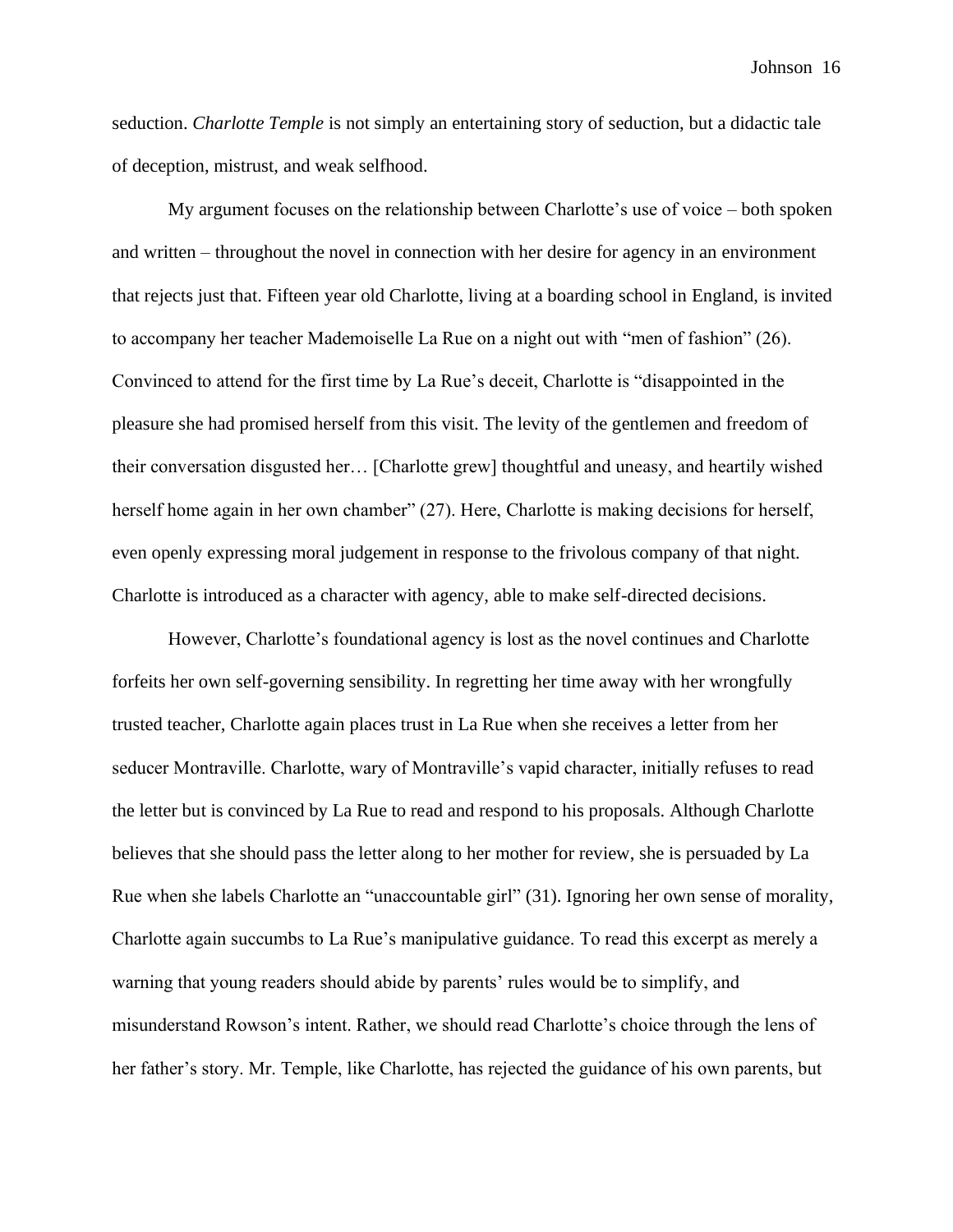his defiance has resulted in a successful marriage. As a result of this subplot, the message to the reader (and to Charlotte) is muddled. Charlotte is chastised throughout the novel for her rejection of parental guidance, while her father's similar actions are not.

The novel reveals Charlotte's family history through the story of her parents' marriage. Charlotte's father, Mr. Temple, rejects his father's poor advice, and rather than marry Miss Weatherby, his father's choice, he insists on marrying Lucy Eldridge for love. Mr. Temple, in rejecting a marriage with financial prospects, marries Lucy to live a far less extravagant, but happy life. Charlotte's mother, Lucy, however, is far more dedicated to her family, their opinions, and her role in caring for them. When loyally visiting her father in prison every night, Lucy claims, "We are all the world to each other, I thank God, I have health and spirits to improve the talents with which nature has endowed me; and I trust if I employ them in the support of a beloved parent, I shall not be thought an unprofitable servant"(20). Lucy embodies the subservient female role of most early American women. Lucy supports her father and assesses her worth by her ability to serve him. Lucy's reality illustrates the reality of early American womanhood, which is valued primarily as it fulfills familial responsibilities. Both parents serve as models for Charlotte. However, instead of following her mother's example, Charlotte acts like her father when rejecting parental advice. In attempting to make self-directed decisions, Charlotte adheres to her father's modeled behavior, rather than her mother's. In doing so, Rowson suggests that Charlotte cannot imagine herself through her mother's story; she, disastrously, has to use her father's. She thus illustrates women's inability to find a sense of self in a society focused on women's silence and subservience.

Gradually, Charlotte loses both her father's self-directed decisiveness and her ability to use her own voice effectively. When Montraville proposes an elopement, Charlotte initially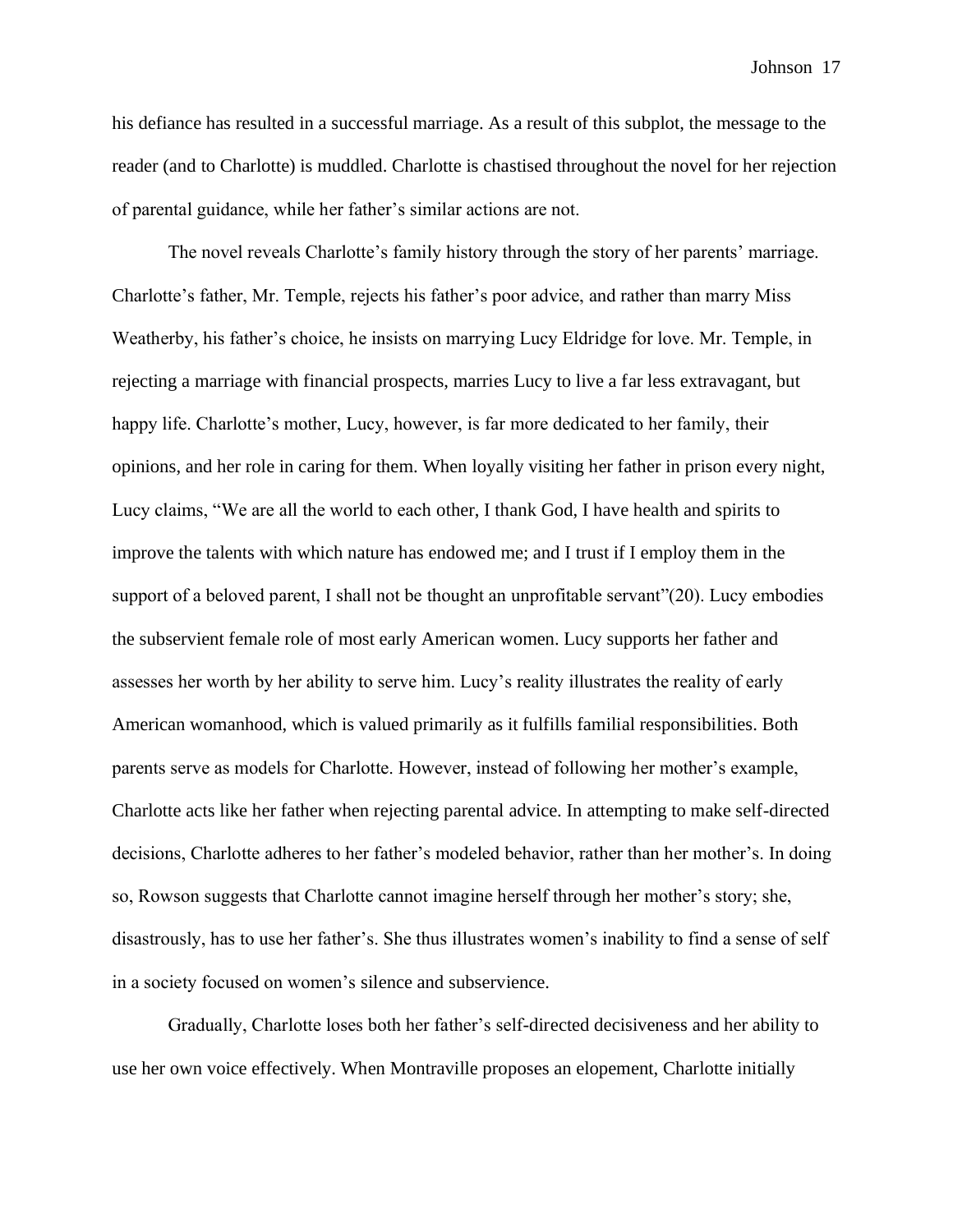refuses, knowing that her parents will disapprove of their union. Again, persuaded by the deceitful La Rue and Montraville himself, Charlotte reconsiders. After agreeing to journey abroad with these unfit characters, Charlotte receives a letter from her mother and is again conflicted by filial duty. Charlotte claims: "This letter has saved me: it has opened my eyes to the folly I was so near committing... I will not wound the hearts of those dear parents who make my happiness the whole study of their lives" (46). Reverting to her original inclination to reject her seducer, Charlotte meets Montraville to deliver the news. Montraville attempts to persuade Charlotte, to which she replies: "how shall I act?" (47). Abandoning her own judgement, Charlotte forfeits her conscience in this moment, and faints – abandoning both physical action and actual voice. In making the decision that Charlotte can't, Montraville replies: "Let me direct you" as he lifts Charlotte into the chaise (47). Leaving behind her agency, the unconscious Charlotte embarks on a journey she originally intended to avoid. Reading Charlotte's forfeiture of agency as a warning to readers, Rowson illustrates the dangers that coincide with female voicelessness.

Significantly, Rowson highlights the connection between soul and body in this scene. She writes, "So much do the emotions of the soul influence the body" (48). Reflecting an idea central to Enlightenment thought, Rowson connects the distressed soul to the body's actions. In Charlotte's case, her distressed mind causes her physical collapse. In this moment of unconsciousness, Charlotte has no voice, and subsequently no agency. When she is stripped of her (albeit) indecisive voice, Charlotte is left in isolation. Once on the ship, Charlotte addresses a letter to her parents explaining her unfortunate situation, asking for forgiveness, and acknowledging her hope for a future among them. The selfish and devious Montraville destroys Charlotte's letter, successfully extinguishing her only hope for rediscovered agency. Subtly, we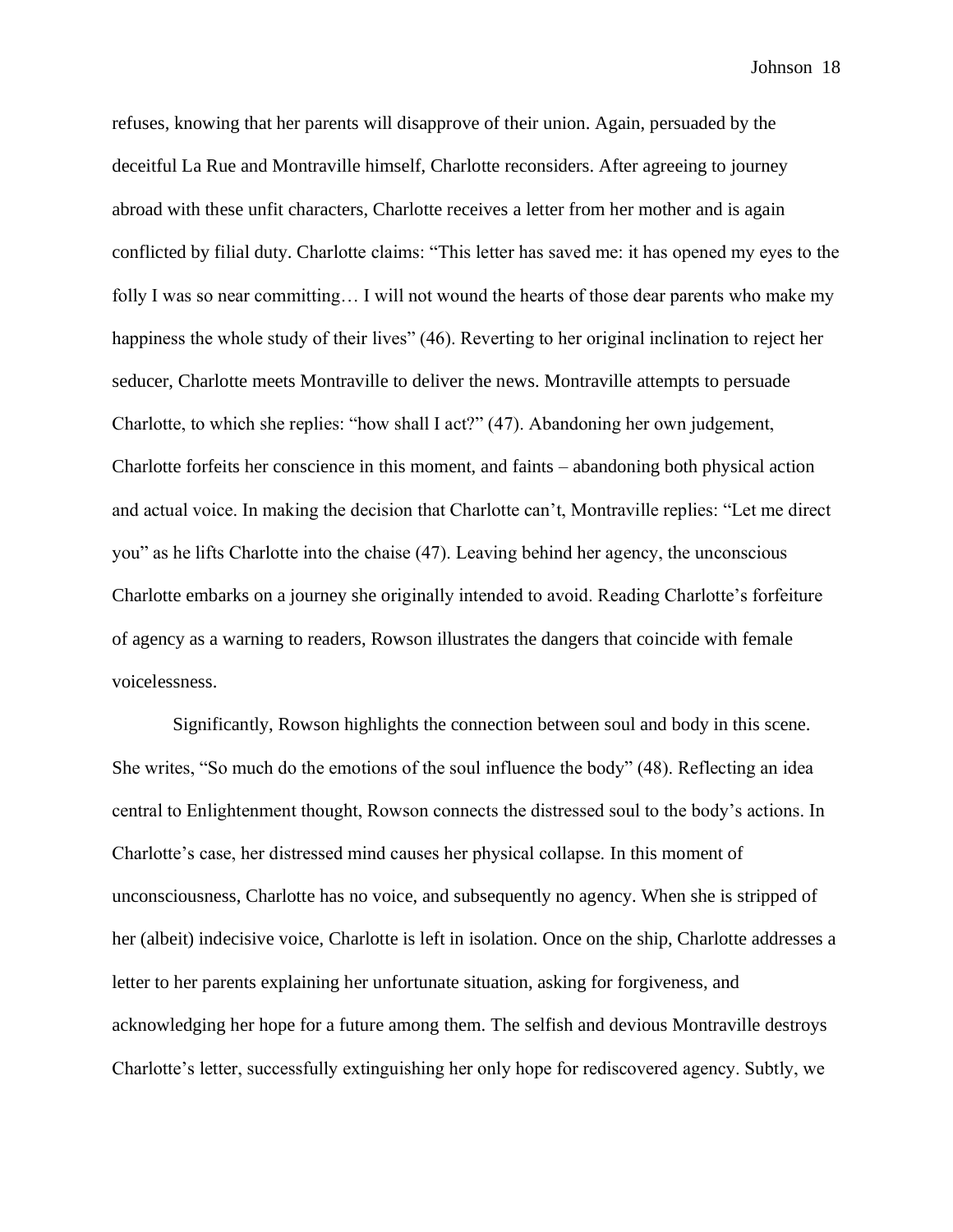learn of Charlotte's fall, when Rowson writes: "He had little to devote to the woman, whom he had brought from all her connections, and robbed of innocence" (65). The central conflict, and ultimately the reason for Charlotte's death, is not caused by our main character falling to seduction, but rather by her abandonment of her voice. An analysis of these moments where Charlotte fails to give actual consent show that *Charlotte* is a tale that warns of the dangers of lost self-control, rather than seduction.

Charlotte, however, is not the only indecisive character. Montraville is also influenced by a wrongfully trusted friend, Belcour. In describing Montraville, Rowson writes:

with a mind ever open to conviction, had he been so fortunate as to possess a friend who would have pointed out the cruelty of endeavoring to gain the heart of an innocent artless girl, when he knew it was utterly impossible for him to marry her, and when gratification of his passion would be unavoidable infamy and misery to her, and a cause for neverceasing remorse to himself: had these dreadful consequences been placed before him in a proper light, the humanity of his nature would have urged him to give up the pursuit: but

Belcour was not his friend; he rather encouraged the growing passion of Montraville. (38) Charlotte and Montraville are characterized by their trait of indecisiveness, and succumb to those who encourage them to make bad decisions. They are unable to make individual, self-guided decisions, and both Charlotte and Montraville make mistakes in the absence of a solid force of good guidance. Charlotte under the guidance of La Rue, and Montraville under the guidance of Belcour, both neglect their own independent thought. Charlotte is consistently convinced to abandon her moral judgment by her morally corrupt counterpart, while Montraville's poor judgment is reinforced by his.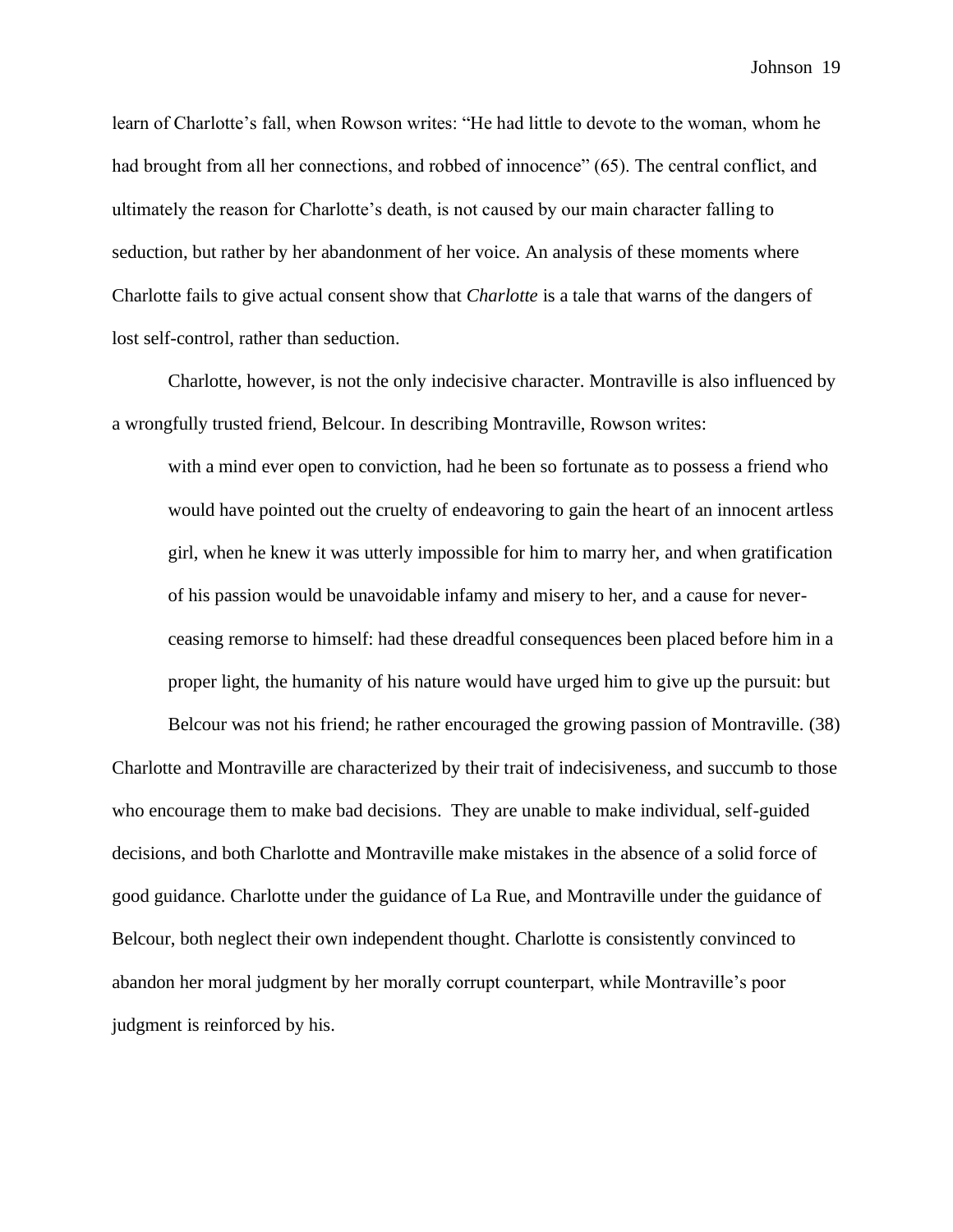The narrator directs the reader throughout the novel, serving as an alternative to LaRue and Belcour. The narrator's consistent direction supports my argument for reassessing the lesson of the novel. Successfully adhering to sentimental conventions, Rowson, through the voice of the narrator, invites and insists on the reader's emotional response throughout. As we witness Charlotte's unfortunate journey, the narrator consistently reminds the reader to have sympathy for fallen Charlotte. The guiding narrator offers a reason for Charlotte's fall:

In affairs of love, a young heart is never in more danger than when attempted by a handsome young solider. A man of an indifferent appearance, will, when arrayed in a military habit, shew to advantage; but when beauty of person, elegance of manner, and an easy method of paying compliments, are united to the scarlet coat, smart cockade, and military sash, ah! well-a-day for the poor girl who gazes on him: she is in immediate danger; but if she listens to him with pleasure, 'tis all over with her, and from that moment she has neither eyes nor ears for any other object. (28)

Here, Rowson illustrates the danger that awaits a young girl who merely listens to the influences of a soldier. This narrative commentary serves as both a reminder and a warning to readers. Rowson reminds the reader to have sympathy for Charlotte as this danger is central to her fall while simultaneously warning the reader of the power of persuasion. Rowson's warning is not primarily about the loss of innocence, but rather about listening to a voice undeserving of attention. Warning the reader that there is a danger in a young woman heeding voices aside from her own, Rowson again highlights the importance of self-guided thought and decision, something early American society did not encourage women to embrace. The real seduction of the novel is not Charlotte's loss of purity, but rather her loss of agency and voice.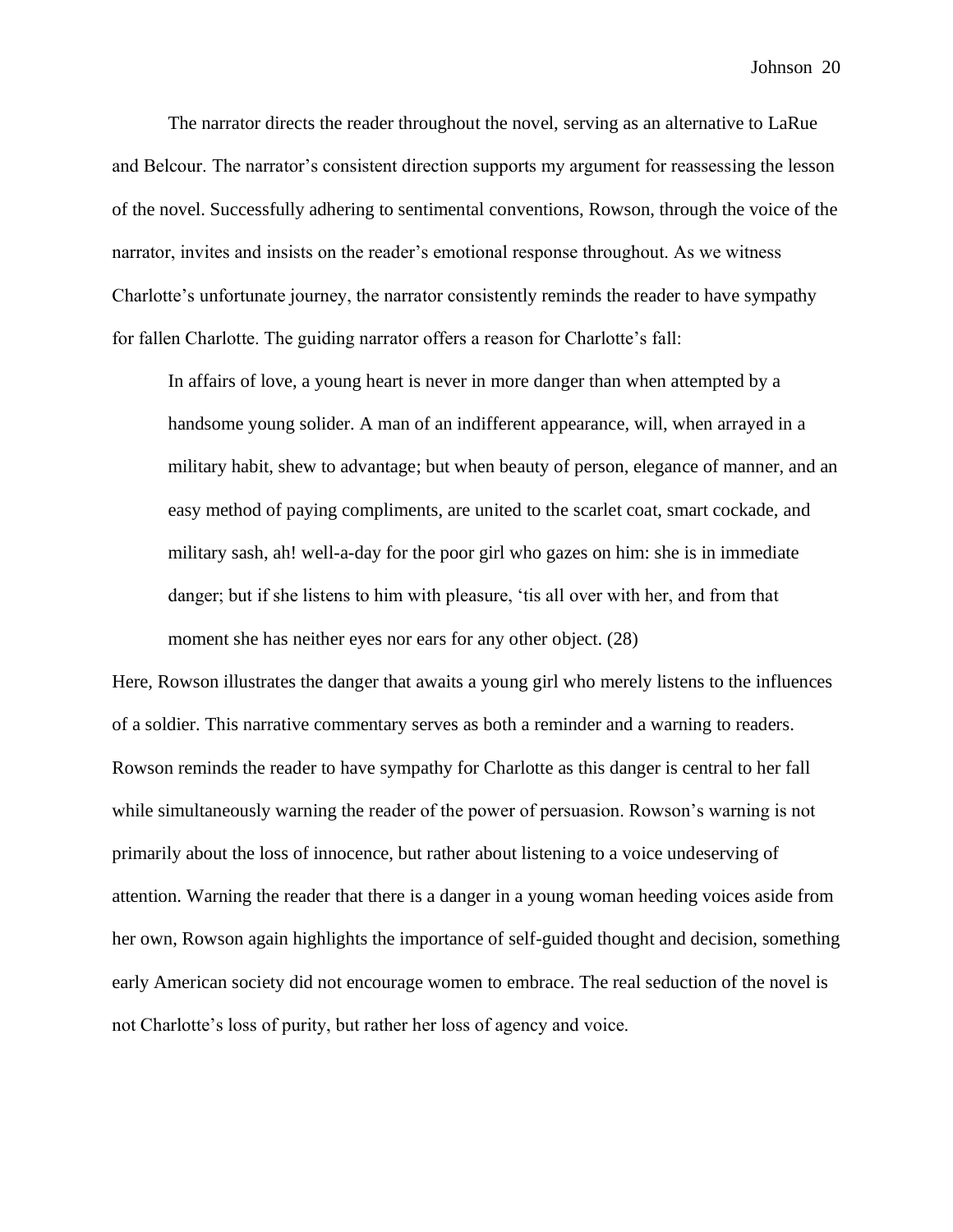Because she ignores her own conscience, and ultimately selfhood, Charlotte's life is ruined. Charlotte realizes her own unfortunate situation only as her story is replicated by others; she continuously acts without thinking of herself. Like Charlotte and Montraville, La Rue and Belcour intended to marry once arrived in the new world of opportunity. Belcour abandons the plan and Charlotte, acknowledging Belcour's unjust actions, insists to Montraville: "Why, he should be obliged to keep his word" to which Montraville replies: "Well, but I supposed he has changed his mind, and then you know the case is altered" (61). It is only through this recognition of La Rue's misfortune, that Charlotte realizes her own—that Montraville is likely to leave her deserted, separated from any agency she may have had in England. Charlotte is reduced to tears and silence in the revelation of her own disastrous situation. Charlotte has the conscious ability to make judgements, but is unable to heed those judgements. In this passage, Rowson also highlights the conflicting gender standards that ultimately result in Charlotte's death. Montraville shows that Belcour, and he too, are free to change their minds without consequence. However, Charlotte is not allowed that freedom of acting without consequences.

Charlotte reflects a reality for women of the Republic. Situating the novel in the society of readers that made it a best seller, in *Prodigal Daughters* Marion Rust reads Charlotte as a character that reflects the lives of women in the new nation. Rust highlights the probable connections between reader and content, specifically analyzing Charlotte's characterization. Rust writes, "[Charlotte's] tragic indecisiveness, which made her a complete product of her surroundings, prey to nothing but circumstance—appealed to a female populace with increasingly limited capacity to experience themselves as independent, coherent beings in a post revolutionary culture" (107). *Charlotte* illustrates and explores the weak selfhood in women of early America, which Rust suggests is intriguing to Rowson's audience.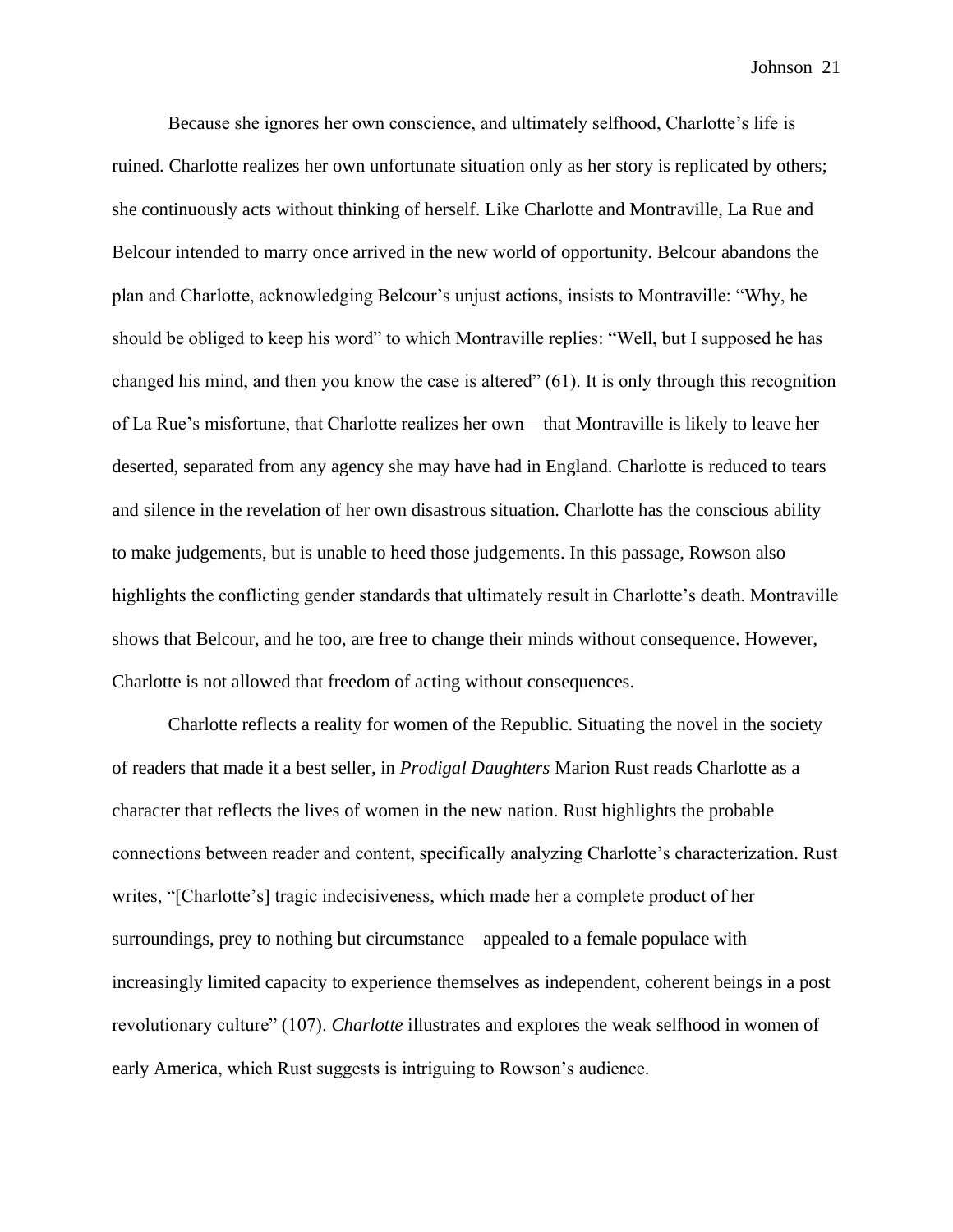Arguably, this unequal and unjust construct is the "tale of truth" Rowson intended to unveil in the founding nation with *Charlotte*. Montraville, after taking, impregnating, and abandoning Charlotte, can claim that his attachment was "merely the impulse of the moment" (70). Without any physical (or social) mark from his actions, Montraville is free to marry Julia Franklin, Charlotte Temple's foil. Meanwhile Charlotte is isolated, living without support, hope, or agency till she inevitably dies in childbirth. Although Charlotte attempts to reconcile her mistakes by asking for her parents' forgiveness, she suffers greatly throughout the novel, and ultimately dies. Montraville is not initially remorseful, even when recognizing his own qualities as villainous, yet he is not publicly denigrated like Charlotte.

Rust also discusses the link between errancy and learning in the early Republic. She writes:

As exemplars of national virtue, women, like men, needed to learn, and learning required experimentation, but women's experiments were uniquely terrifying, since they did not possess the corollary privilege of having their mistakes expunged from the record. In such a climate, the secret wish to abdicate all decision-making must have had its appeal, even though, as Charlotte's story shows, it provided no real escape. (107)

While exploring this connection between trial and personal growth, Rust offers an explanation to Charlotte's actions throughout the novel. She argues that Charlotte forfeits decision making altogether to illustrate that in the founding nation, women's growth through risk-taking was actively opposed, and in fact, dangerous.

Using Rust's argument to reason Charlotte's inaction throughout the novel provides a better understanding of her forfeited sense of self. Building on Rust's argument, I read Charlotte as a character who not only "abdicates all decision-making," she allows other characters to direct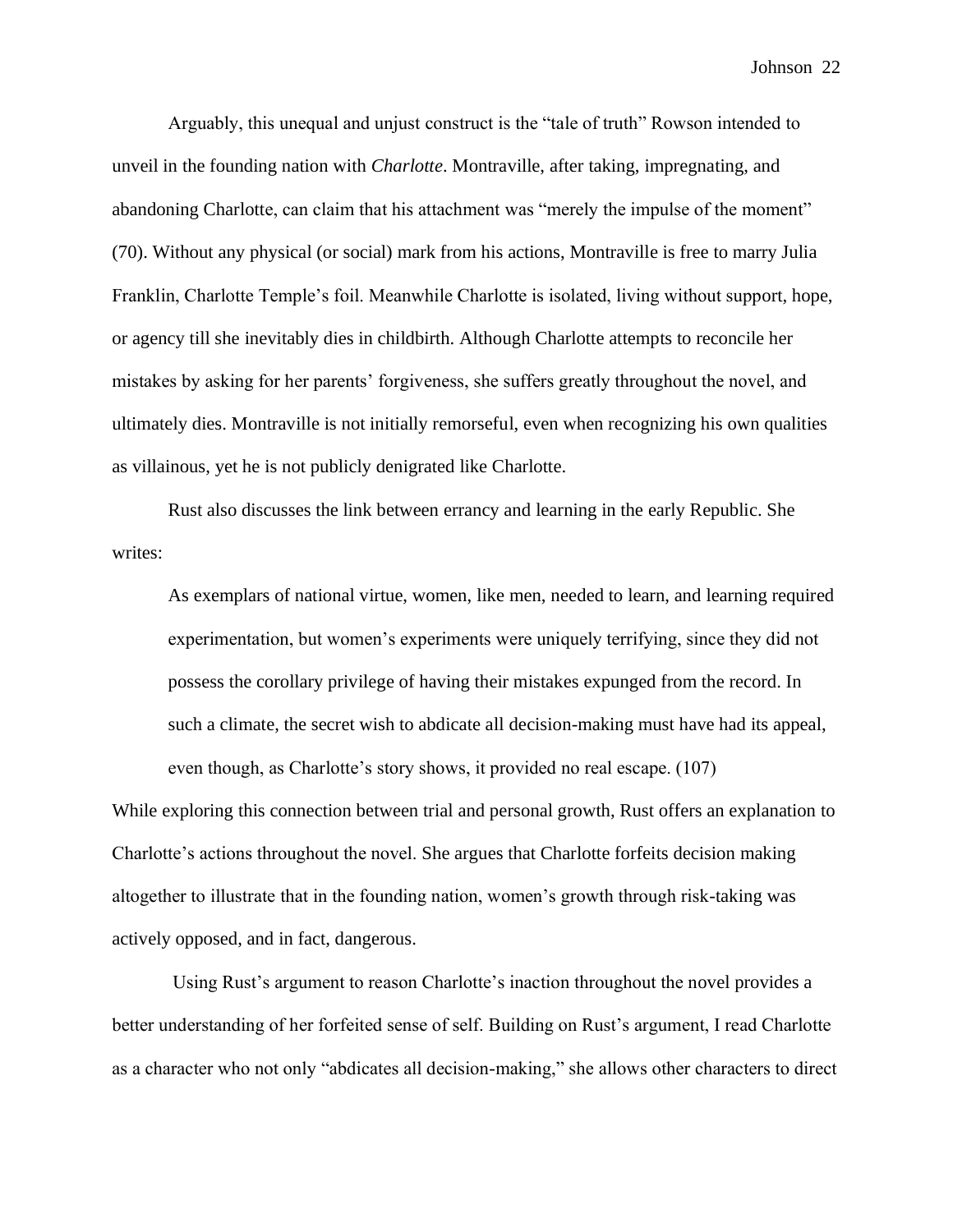and define her life, which leads to her death. Even when assessing herself and identifying her own attributes, Charlotte relies on others. Caught in Belcour's lie, anxious of Montraville's neglect, Charlotte claims: "Oh Montraville, kill me, for pity's sake kill me, but do not doubt my fidelity" (84). Charlotte claims that death would be preferable to being viewed as unfaithful. It is evident that Charlotte is unable to see herself as a person in isolation from how others view her. By the end of the novel, Charlotte remains an insecure, unchanged character. She does not transform, nor does she have the opportunity to in the conclusion of the novel. While Rust claims that women in a confined society may desire to "abdicate all decision making," Charlotte suffers *because* she surrenders her choice and voice.

Arguably, it is Rowson's intent to present this critique of the founding nation. Charlotte, as a young woman, is unable to exercise her own voice and is continuously passive due to societal forces that deny women the opportunity to foster a conception of self. As Nina Baym discusses in *American Women Writers and the Work of History*, women faced this restricted learning all too often, she writes: "women's access to real-life experience was so limited compared to men's; indeed, education by life was a mode of tuition expressly denied to women, since the consequences of error were so often irredeemable" (15). Rowson highlights this inequality in learning with Charlotte. It is clear that in a society that denies her the opportunity to learn from experience, a character could be so lacking in selfhood.

Analyzing the consequences of Montraville's and Charlotte's actions highlights an even darker truth of womanhood in the early Republic. Charlotte's actions are not described as voluntary; instead, she is "robbed of innocence" (65). Rowson thus distances Charlotte from active agency. Because Charlotte does not actually act, nor even succumb to seduction, it is inappropriate to categorize it as a novel of seduction. In Charlotte's final living moments, she is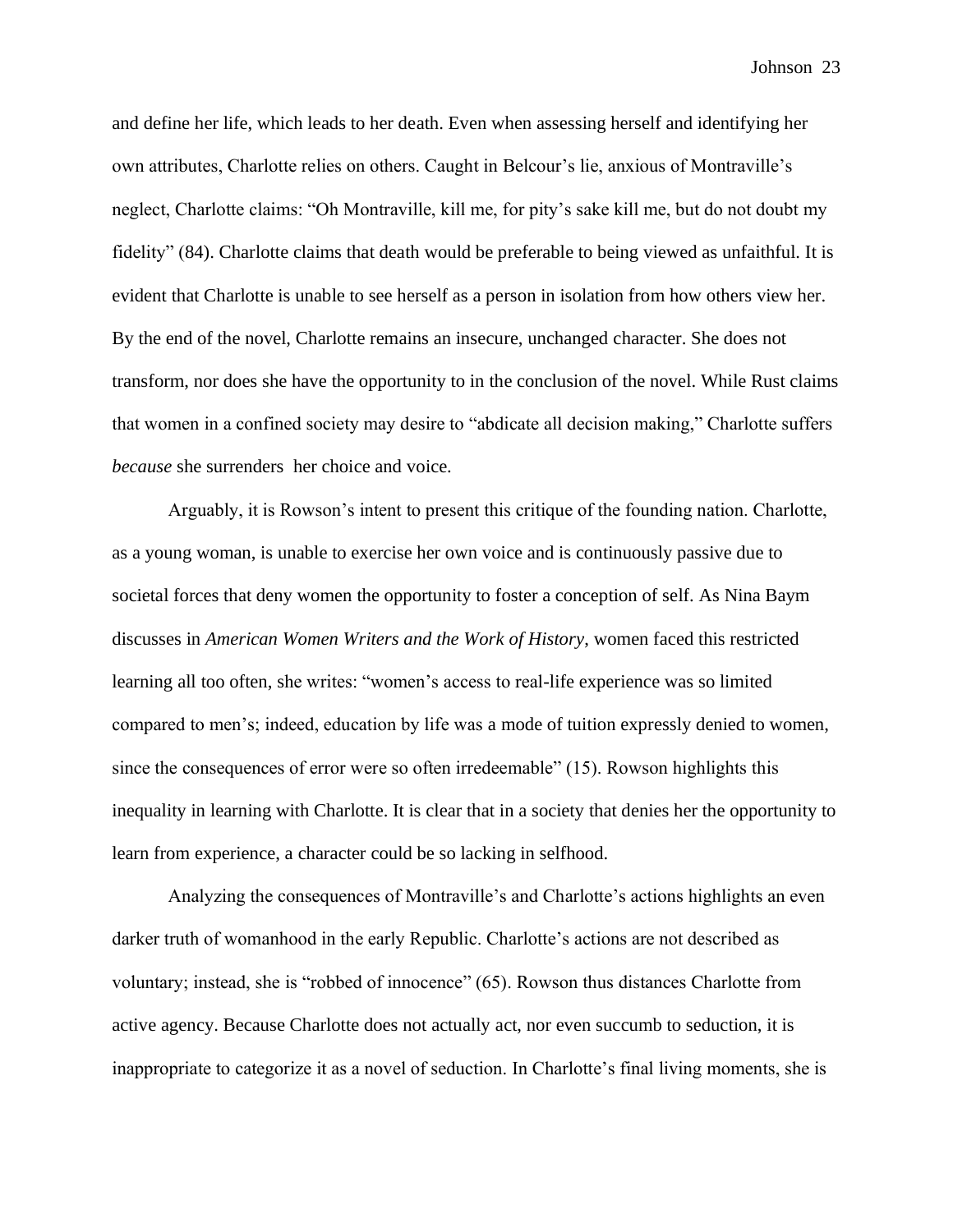reunited with her father, whom she makes guardian of her child. In this final interaction, Charlotte claims "Protect her, and bless your dying—" (115). Still unable to even *name* herself, Charlotte dies as an undeveloped character. However Lucy, Charlotte's child, is the embodiment of a hopeful future. Noting that Charlotte's sole self-directed decision—giving her child to her father—is one that influences the future, this active thinking and action, rather than continuous *inaction*, is what will influence future generations. Concluding the novel with our main character finally making a decision for herself suggests that there is possibility for women to foster a sense of selfhood, though unfortunately for Charlotte, her own society rejects that idea.

*Charlotte* is not merely a novel of the unavoidable consequences of seduction, but rather one that illustrates the harmful effects of female voicelessness. Charlotte is unable to rely on herself throughout the novel and eventually dies leaving behind a child for her parents to raise. Even in her final moments, Charlotte is unable to recognize herself and her ability. Through Charlotte, Rowson suggests that the worst fate for women in the new Republic is neglected agency and voice. *Charlotte* could easily be considered a story of seduction with the attention to deceit of European characters, but noticing and addressing the subtleties allows for a more complex overall theme, one that suggests a need for female agency in the new Republic.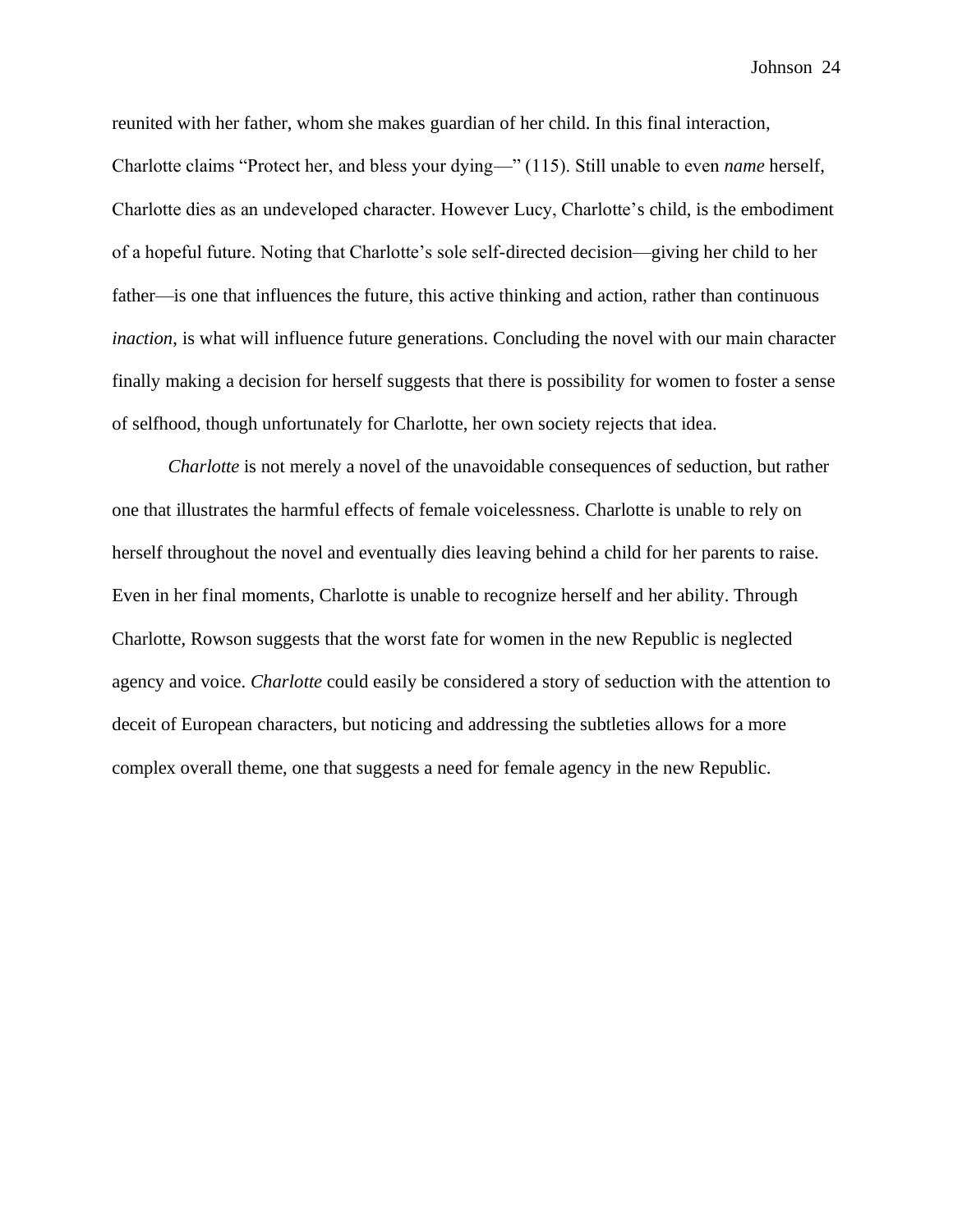#### **Ch. II: Silence and Unattainable Freedom in** *The Coquette*

Another popular eighteenth century novel of seduction, Hannah Webster Foster's *The Coquette,* solidifies the efforts of early American novelists to create works of literary importance, rather than mere melodrama. Evaluating the written voice of female characters like Eliza Wharton, Lucy Freeman/Sumner, Julia Granby, Mrs. Richman and Mrs. Wharton reveals that the novel is more than simple entertainment for readers in the early Republic; it critiques the constructs imposed on them. Two critical views regard Foster's work as either a conservative confirmation of the societal constructs in the late eighteenth century, or an argument against the injustice that these constructs create for women's everyday life. I argue that Foster maintains a balance between reinforcing the conventional women's role in the Republic and subtly critiquing the injustices that these roles demand.

Analyzing female characterization throughout the novel, specifically the main character Eliza, supports this complex and somewhat contradictory reading. It would be easy to label Eliza as a faulty character intended to teach female readers to avoid an independent life and adhere to the sphere of domesticity. However, while adhering to the conventions of sentimental writing, Foster allows the early American reader to both learn from Eliza's faults while also sympathizing with her character. She is neither a demoralized character to simply shame, nor a radically progressive character to admire. Eliza, unlike Charlotte, knows what she desires, but cannot achieve it, because society does not allow it. Through the course of the novel Eliza transforms from an ambitious woman to a disastrously anguished character. From the beginning of the novel, Eliza acknowledges the importance of self-guidance as a guide to fulfilling her desires.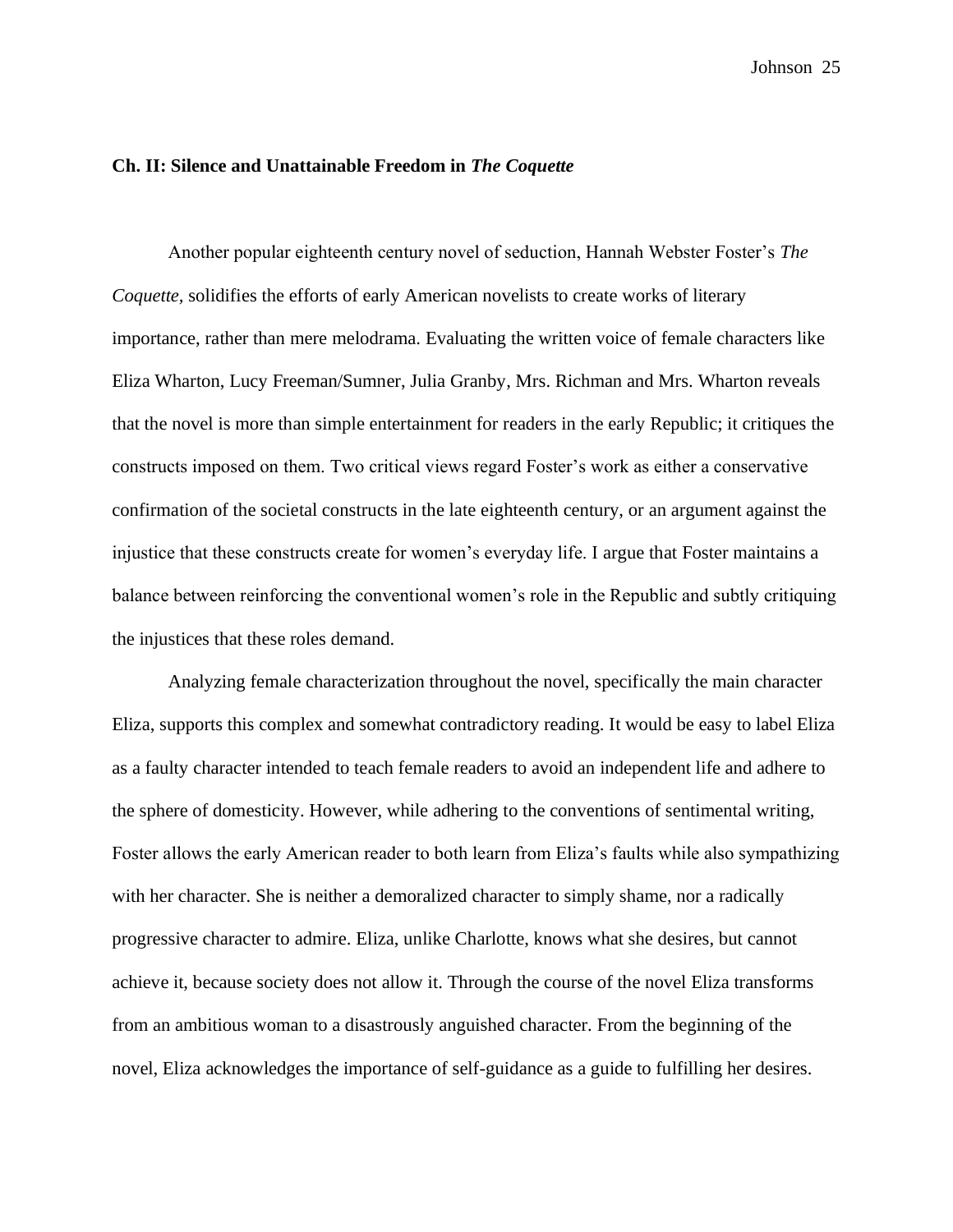Eliza notes the value of reason when writing to Lucy in the beginning of the novel, she claims "Oh my cousin, beware of the delusions of fancy! Reason must be our guide, if we would expect durable happiness" (51).

*The Coquette*, an epistolary novel composed entirely of 74 letters, details each character's thoughts through their own writing. Characters offer guidance, understanding, and forgiveness to one another while they share despair and grief with the reader. This free exchange between characters allows the reader to access their thoughts and actions while becoming involved in Eliza's story. This free exchange narration, paired with the disastrous plot-line, allows Foster to both illustrate the oppressive standards of eighteenth century America, and challenge the lack of mobility for women in the new Republic. Through female characters, their exchanges with one another, and their often unsatisfactory circumstances, Foster illustrates the immobility of women in the eighteenth century.

In the late eighteenth century, sentimental novels were the most commonly employed form of writing. For Foster, the genre provided distance between herself as an author, and the scandalous topics she described in her writing (Harris 369). *The Coquette* is a fictionalized telling of the true and mysterious death of Elizabeth Whitman, the daughter of a Massachusetts minister who was found in a Danvers tavern "seduced and abandoned" (Davidson, *Revolution* 222). This factual base for Foster's story averted her from charges of impropriety, as the novel was not a product of her imagination, but rather based on truth. Employing the epistolary novel form also allowed Foster to challenge the stigma regarding female readers. In "Flirting with Destiny: Ambivalence and Form in the Early American Sentimental Novel" scholar Cathy Davidson claims, "This same novel demonstrates how real questions about woman's proper place could be advanced in the very form that supposedly provided socially conservative answers to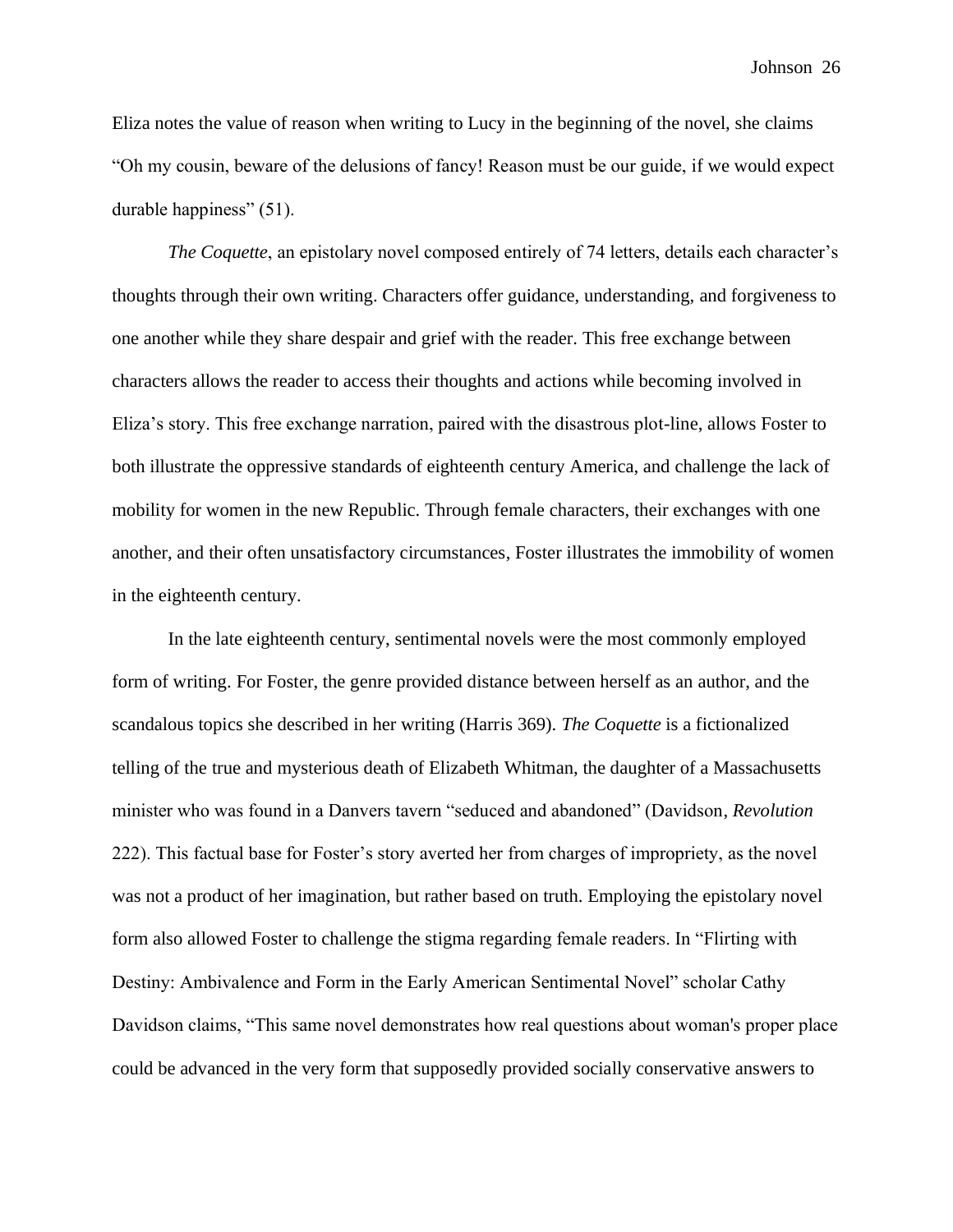those same questions" (28). Here, Davidson suggests the very form of Foster's writing, an epistolary novel, challenges conventional ideologies of the new nation. She suggests that through this form, which was intended to teach young readers, particularly young female readers, how to act and how not to act, Foster challenges readers to think about women's roles. Foster inverts the form of the epistolary novel to subtly challenge socially conservative ideas.

The main character Eliza is introduced as a relieved, newly single woman, who desires a freedom that is not accorded to women of her time. After her fiancé Mr. Haley dies, she writes to her friend Lucy Freeman: "A melancholy event has lately extricated me from those shackles, which parental authority had imposed on my mind. Let me then enjoy that freedom which I so highly prize. Let me have opportunity, unbiased by opinion, to gratify my natural disposition in a participation of those pleasures which youth and innocence afford" (13). Free from the proposal that bound her to a married life, Eliza decides to live a life outside of tradition. Eliza's reluctance to marry is the unavoidable result of a society that reduced female mobility through marriage. As Cathy Davidson writes discussing the topic of marriage in early America,

Marriage, for the women involved, was mostly a change in masters. The new bride, admittedly, was to be protected by her husband, and she was protected, so far as the law was concerned, because her rights were subsumed in his. Yet as many legal historians have shown, a wife's status as *feme covert* effectively rendered her legally invisible … a married woman's signature had no weight on legal documents and she had no individual legal identity. (*Revolution* 194)

Davidson highlights the freedom that our main character is so fearful of losing in marriage. Distancing herself from the traditional domestic role, Eliza wants to exercise her own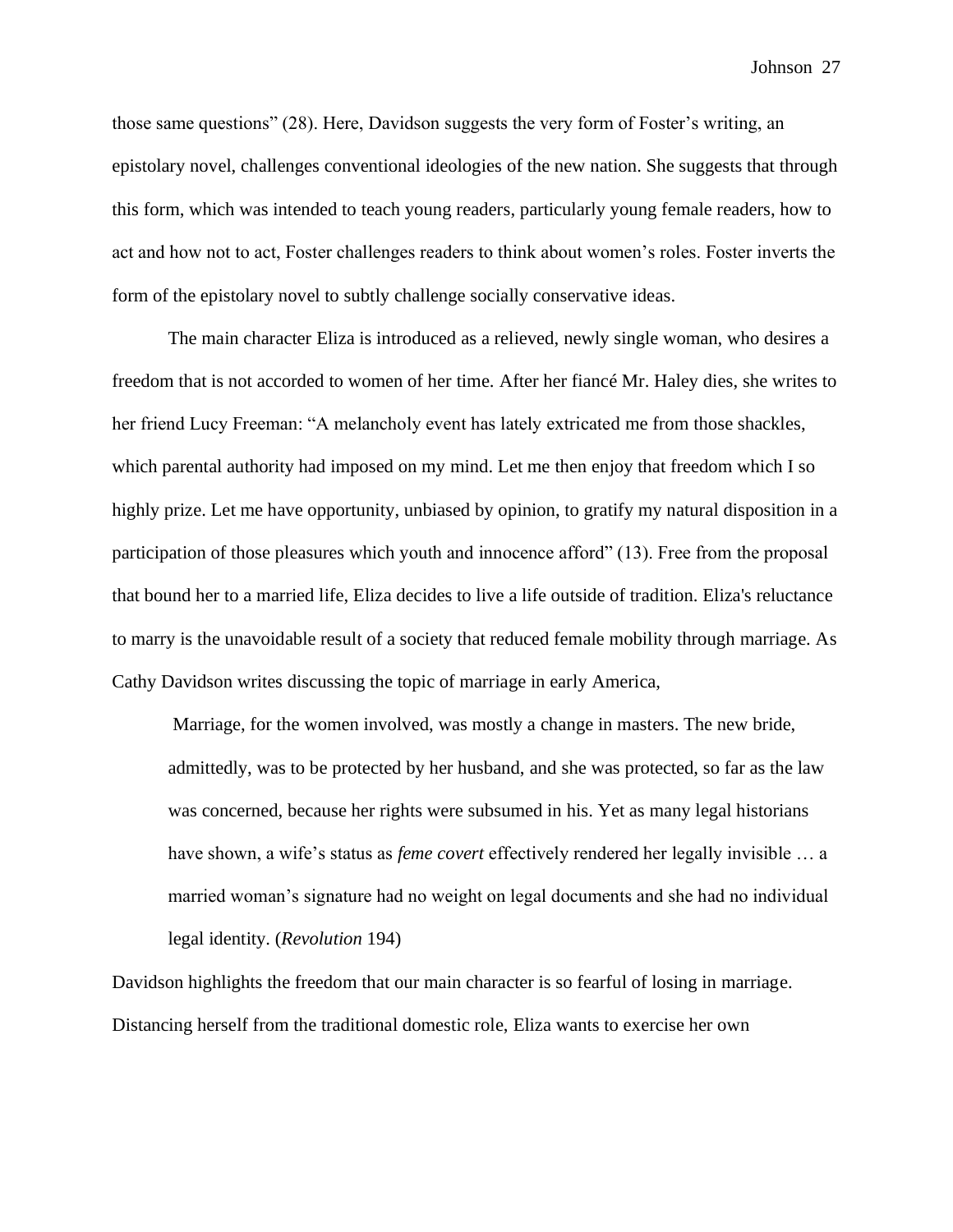individuality. Eliza does not view marriage as a stable unit of protection, but a confining construct that reduces what little autonomy she has.

As Eliza's rejection of a traditional married life reveals, Foster's objective is more complex than a simple warning about the dangers of seduction. Though readers sympathize with Eliza, I argue that we cannot simply label Eliza as a victim of seduction, nor can we reduce Foster's work to a didactic tale of submissive womanhood. Unlike Charlotte Temple, who is not held responsible for her own demise due to her inability to find and utilize a sense of agency, Eliza is a thirty seven year old adult with the ability to make self-directed decisions. Eliza has sensible guiding figures throughout the story, friendly correspondents like Lucy Sumner, Julia Granby, and Mrs. Richman, who offer advice in attempts to direct Eliza in making thoughtful, cautious decisions. The headstrong and somewhat contradictory Eliza is assured in rejecting these confining and personally undesirable situations, but less confident in creating the life that she does desire. The complex conflict of the novel is not that Eliza affirms the wrong decision, but namely that she cannot obtain the freedom that she desires and lacks the ability to learn from past mistakes. This inaction, joined with the monumental silencing of the female voice, illustrates the destructive confines of eighteenth century America that are the reality for women like Eliza.

Eliza is conflicted when faced with the choice to marry the Reverend Boyer or continue to form a relationship with the "rake" Peter Sanford, knowing both situations will result in a check on her own autonomy, self-direction, and ultimately individualism. Aware of the restrictions that accompany married life, Eliza writes of her previous conversation with Boyer:

I recoil at the thought of immediately forming a connection, which must confine me to the duties of domestic life, and make me dependent for happiness, perhaps too, for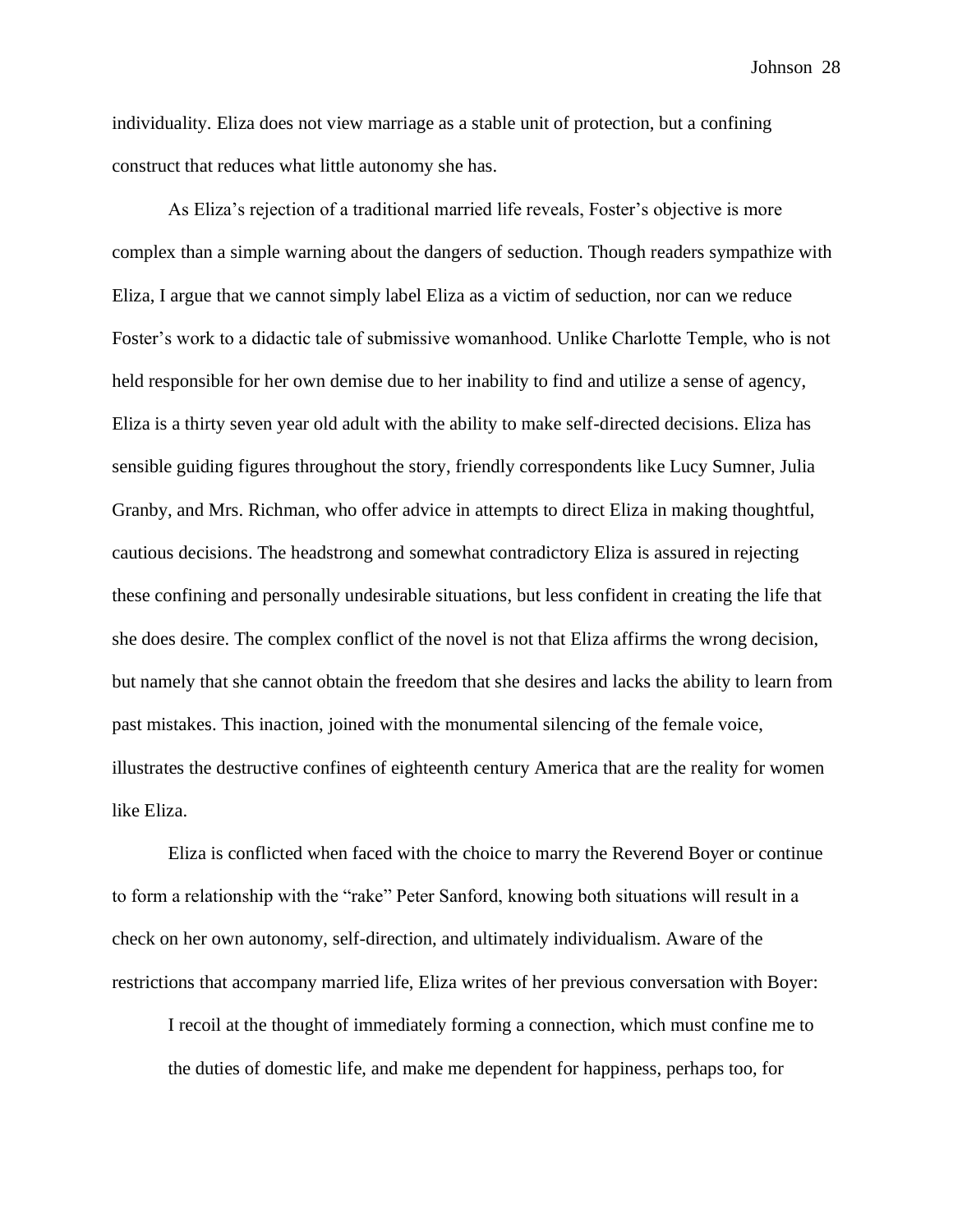subsistence, upon a class of people, who will claim the right of scrutinizing every part of my conduct; and by censuring those foibles, which I am conscious of not having prudence to avoid, may render me completely miserable. (29)

Here, Eliza is conscious of the responsibilities that accompany a domestic life, and acknowledges the limiting social sphere that she would inevitably join. Marrying a public figure like Reverend Boyer would invite the scrutiny of the surrounding society, a miserable future for Eliza. Unfortunately for Eliza, she is left with an equally unsatisfying alternative.

Eliza's conception of marriage leads the reader to question whether her rejection is a result of her incessant desire for a life free from restraints, or a reflection of her own selfperception. By self-perception, I mean that Eliza has imagined a particular role and life for herself. When contemplating a marriage with Boyer, Eliza writes to Lucy, "His situation in life! I dare not enter it. My disposition is not calculated for that sphere. There are duties arising from the station, which I fear I should not be able to fulfill; cares and restraints to which I could not submit" (39). Eliza expresses her concern with being confined to the domestic sphere, a situation made worse by marriage to a public figure, which invites public scrutiny. Eliza writes that she is both unable to fulfill the roles required of a domestic wife, and unable to submit to the restraints that domestic life requires. This passage reveals Eliza's self-perception. Eliza distances herself from the traditional domestic role, claiming that she does not want to live under these constructs, or perhaps more importantly, refuses to submit to these constructs. Eliza suggests that the freedoms available to domestic women, limited to the household and domestic duties, are a rather confined freedom. Eliza's character challenges this constrained freedom, questioning if restricted freedom can actually be considered freedom. Because Eliza's self-perception rejects domesticity and she fails to find an alternative, Foster suggests that there is no place for women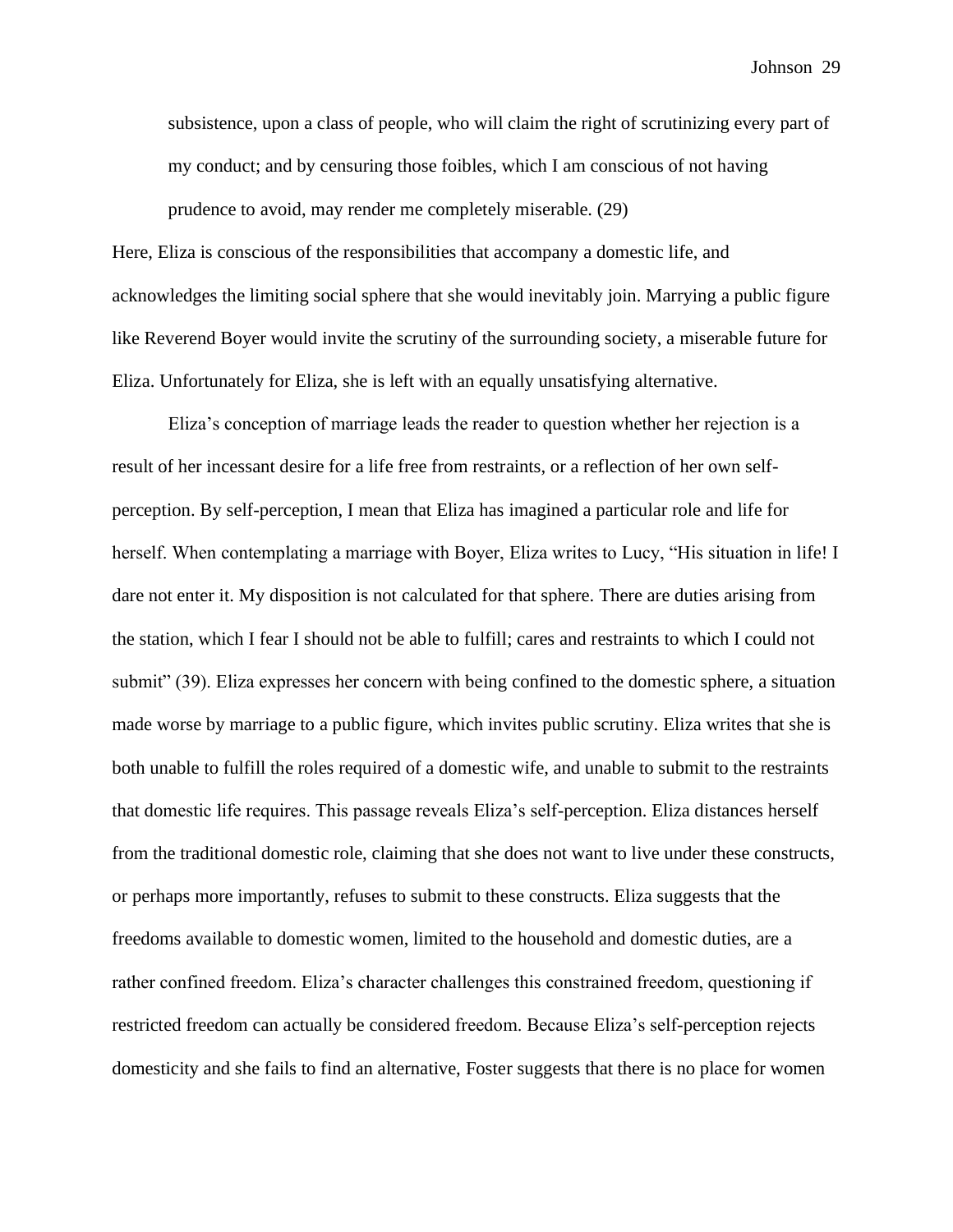who refuse this domestic role. The novel is thus focused on women's expected domestic role and the rejection of it.

As the novel continues, Eliza's hesitancy is confirmed when Mrs. Richman, the person who realizes Eliza's only positive, idealized conception of marriage, explains that her union does in fact circumscribe her happiness. Mrs. Richman writes to Eliza: "Not long since I was a gay, volatile girl; seeking satisfaction in fashionable circles and amusements; but now I am thoroughly domesticated. All my happiness is centered within the limits of my own walls; and I grudge every moment that calls me from the pleasing scenes of domestic life" (97). Eliza's reluctance to commit to a marriage is affirmed through Mrs. Richman's notions of married life. Though Mrs. Richman enjoys her circumscribed happiness, Eliza aims to find a union that can bring happiness *and* allow her to remain in her own social circle, rather than join her husband's.

Understanding Eliza's complex idea of freedom, then, is also crucial to Foster's intent. Eliza consistently writes to her correspondents expressing her desire to exercise her freedom. When rejecting Boyer's initial proposal, Eliza claims that she has not yet learned or explored her own individuality. Recounting the conversation in a letter to Lucy, Eliza writes: "Selfknowledge, sir, that most important of all sciences, I have yet to learn. Such have been my situations in life, and the natural volatility of my temper, that I have looked but little into my own heart in regard to its future wishes and views" (28-29). To the contemporary reader, this is an innocent and rather sensible reason to remain single. Eliza expresses a need for self reflection and independent thought, before accepting a proposal placing her in a situation similar to that which she recently escaped. The remainder of the novel however is not focused on Eliza finding her sense of self and attaining agency, but rather her failure to do just that. Despite showing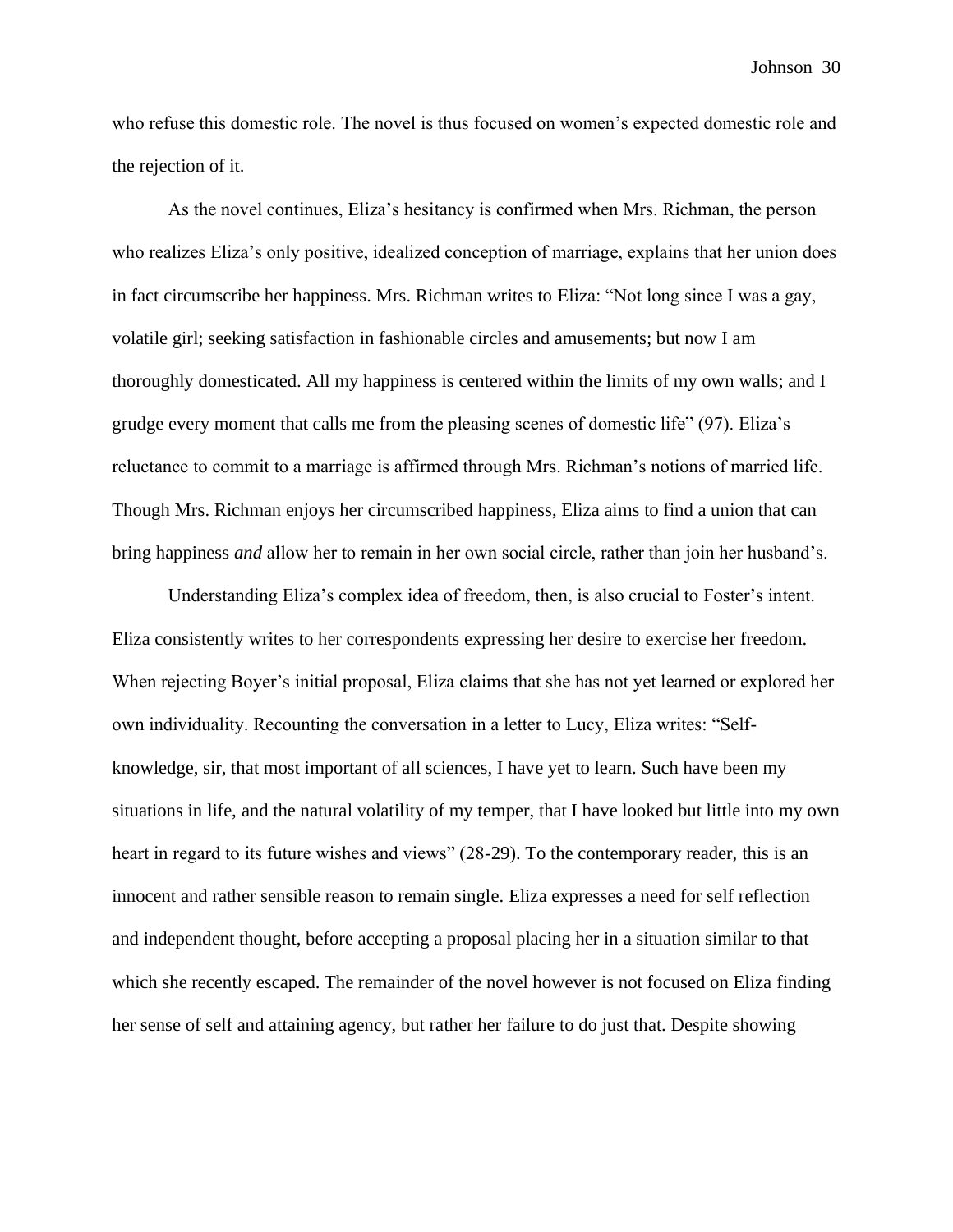awareness of her own immaturity, Eliza never succeeds in developing a fully realized, viable role that rejects traditional domesticity but imagines something new.

Similar to the rhetoric employed in Rowson's work, Foster renders the position of women in the early Republic as dangerous. This is expressed through the repeated didactic comments from the female characters throughout the novel. The first warning that Eliza receives is from Mrs. Richman: "But beware, Eliza!—Though strewed with flowers, when contemplated by your lively imagination, it is, after all, a slippery, thorny path. The round of fashionable dissipation is dangerous, a phantom is often pursued, which leaves its deluded votary the real form of wretchedness" (13). In warning Eliza of both her own imagination, and future seducers, Mrs. Richman reminds Eliza of the dangers that accompany her unmarried state. And after rejecting Boyer's initial proposal and forming a relationship with her seducer Sanford, Eliza is warned by her female correspondents to be cautious of Sanford and his intentions. After finding Eliza in conversation with Sanford, Boyer rejects a future with Eliza and proposes to Maria Selby, while the deceitful Sanford marries Nancy for her fortune. Instead of imagining and preparing for a life separate from her two unsatisfactory suitors, Eliza slowly distances herself from her female correspondents and succumbs to Sanford's unfaithful flattery.

In distress over the rejection of both suitors, Eliza abandons her once headstrong nature. She writes to Lucy,

I knew not my own heart, when I contemplated a connection with him. Little did I think that my regard for Mr. Boyer was so deeply rooted, as I now find it. I foolishly imagined that I could turn my affections into what channel I pleased. What then must have been my feelings, when I found myself deprived of both inward peace, and outward enjoyment! (120)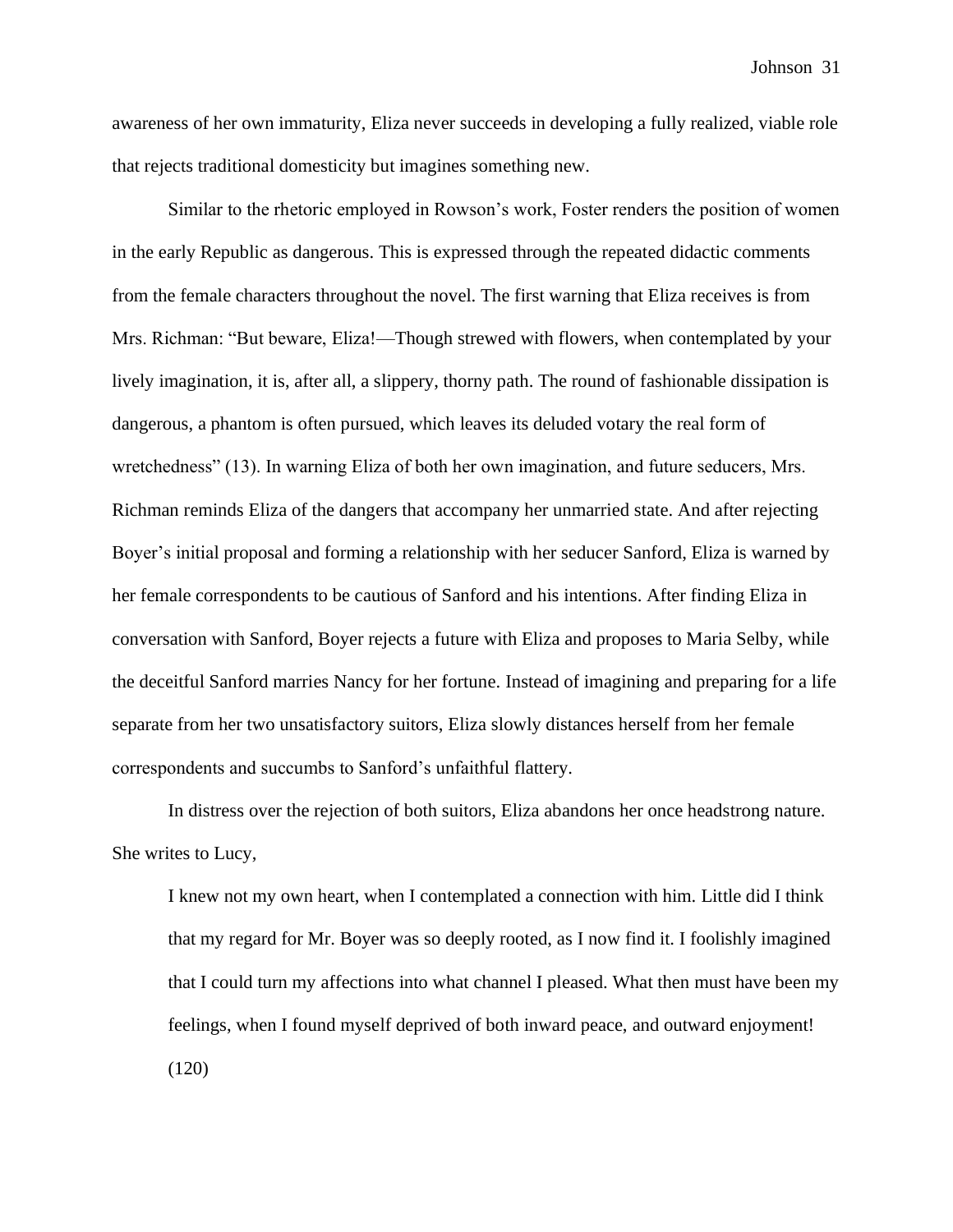Eliza, admitting that she still lacks self-knowledge, is left stripped of the happiness that she has been so intent on seeking throughout the novel. After this rejection, Eliza contradictorily laments the connection she could have had with Boyer. Disappointed in both suitors, and herself, Eliza becomes increasingly despondent.

This despondency, joined with the silence that follows, is ultimately the main conflict of the novel. Long before Eliza's seduction, she falls silent, subsequently failing to find the freedom, and arguably selfhood, that she consistently desired. Boyer writes Eliza a letter in review of her conduct, criticizing both her unsatisfactory manners and dress. Eliza writes to Lucy of her melancholy and Lucy replies with advice: "Rise then above it; and prove yourself superior to the adverse occurrences which have befallen you. It is by surmounting difficulties, not by sinking under them, that we discover our fortitude. True courage consists not in flying from the storms of life; but in braving and steering through them with prudence" (112). Lucy encourages Eliza to be persistent and not surrender to her difficulties. Rather than accepting Lucy's advice that allows for self growth, Eliza falls silent. Following the rejection by Boyer and the disastrous re-connection with Sanford, Eliza writes: "Writing is an employment, which suits me not at the present. It was pleasing to me formerly, and therefore, by recalling the idea of circumstances and events which frequently occupied my pen in happier days, it now gives me pain" (134). Rejecting communication with her companions and the reader, Eliza abandons her voice, the very vessel of her past autonomy.

In the new Republic, there was a disagreement on whether, and how, to educate women. Men and women took both sides, defending or rejecting a structured system for female education. As Linda Kerber discusses in her critical work devoted to women's education in the Republic, *Women of the Republic: Intellect and Ideology in Revolutionary America,* there was a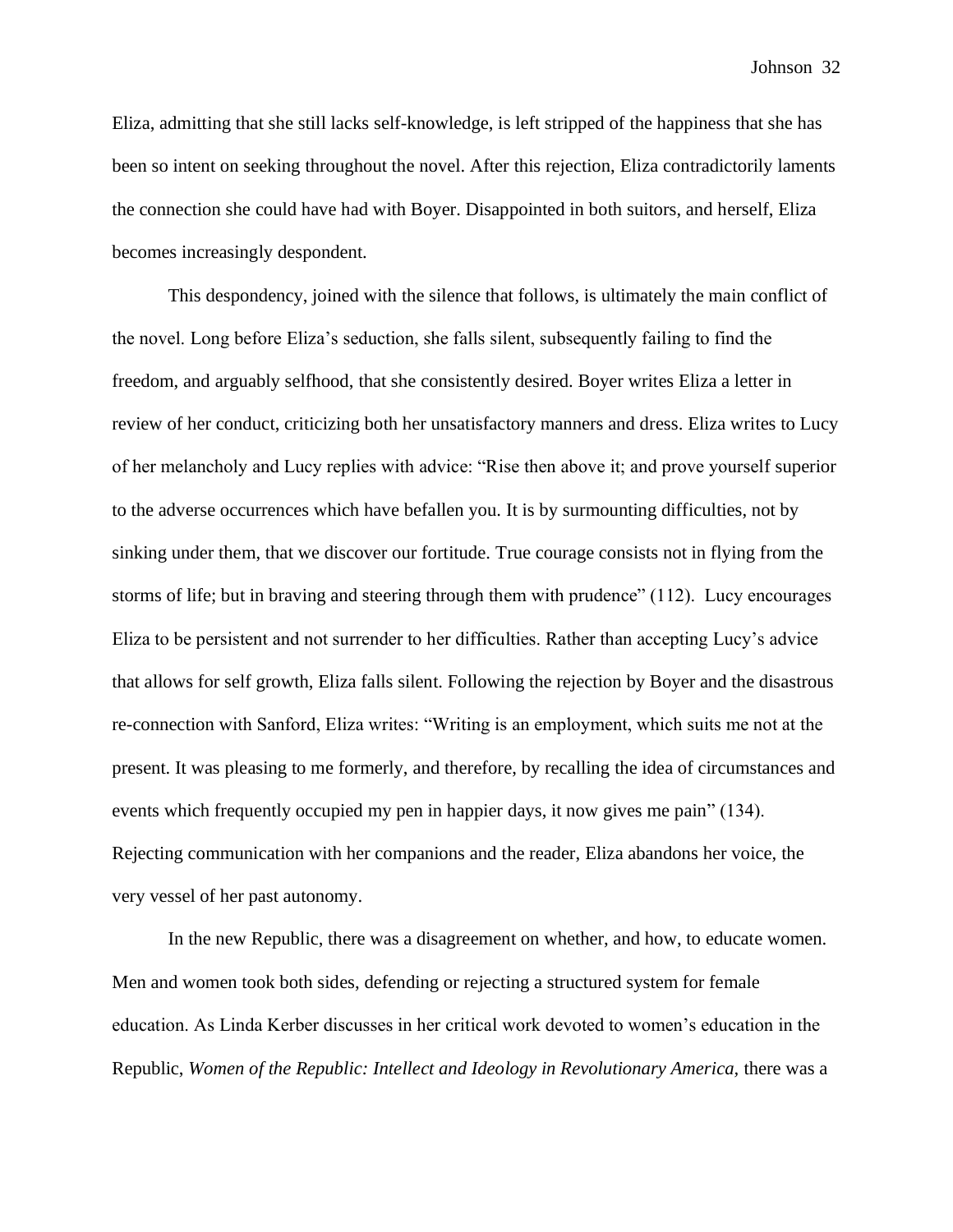negative connotation often attached to female learning. In describing this inequality that is inherent in Republican womanhood, Kerber writes "Academic study, a meritorious male pursuit, seemed self-indulgent when found among women. Americans inherited the image of the learned woman as an unenviable anomaly and kept alive the notion that the woman who developed her mind did so at her own risk" (191). The very quality that marked men as ambitious and commendable, consequently resulted in the opposite for women. A nation focused on limiting women's education ultimately limits the selfhood of the women within that nation. Elizabeth Whitman, the factual base for Eliza Wharton, was noted as a profound reader of novels. This novel reading was even cited as the cause of her downfall in articles written after her death (Harris 369). In Foster's retelling of Whitman's story, she does not attribute Eliza's downfall to her reading habit, but carefully illustrates, instead, her failure to read. Lucy sends Eliza books to read when she is most reclusive. Rather than read the novels, Eliza rejects them. Eliza, neglects to exercise the independent thought she desired earlier in the novel, and now rejects her only available resource for education when Lucy sends her the books to read. Again, this inaction takes the forefront, illustrating the idleness and silence detrimental to Eliza.

As Eliza is the most complex character in the novel, she can be disdained for her actions but also sympathized with and understood for her shortcomings. Eliza is not a radically progressive character, but rather one that rejects the traditional women's roles in a society that punished rebellion. Placing Kerber's historicization in conversation with Eliza's character allows for a better understanding of Foster's intent. Regarding education in the late eighteenth century, Kerber writes:

The education of young women had traditionally been an education for marriage—if at all possible, an upwardly mobile marriage. Girls were said to need a new kind of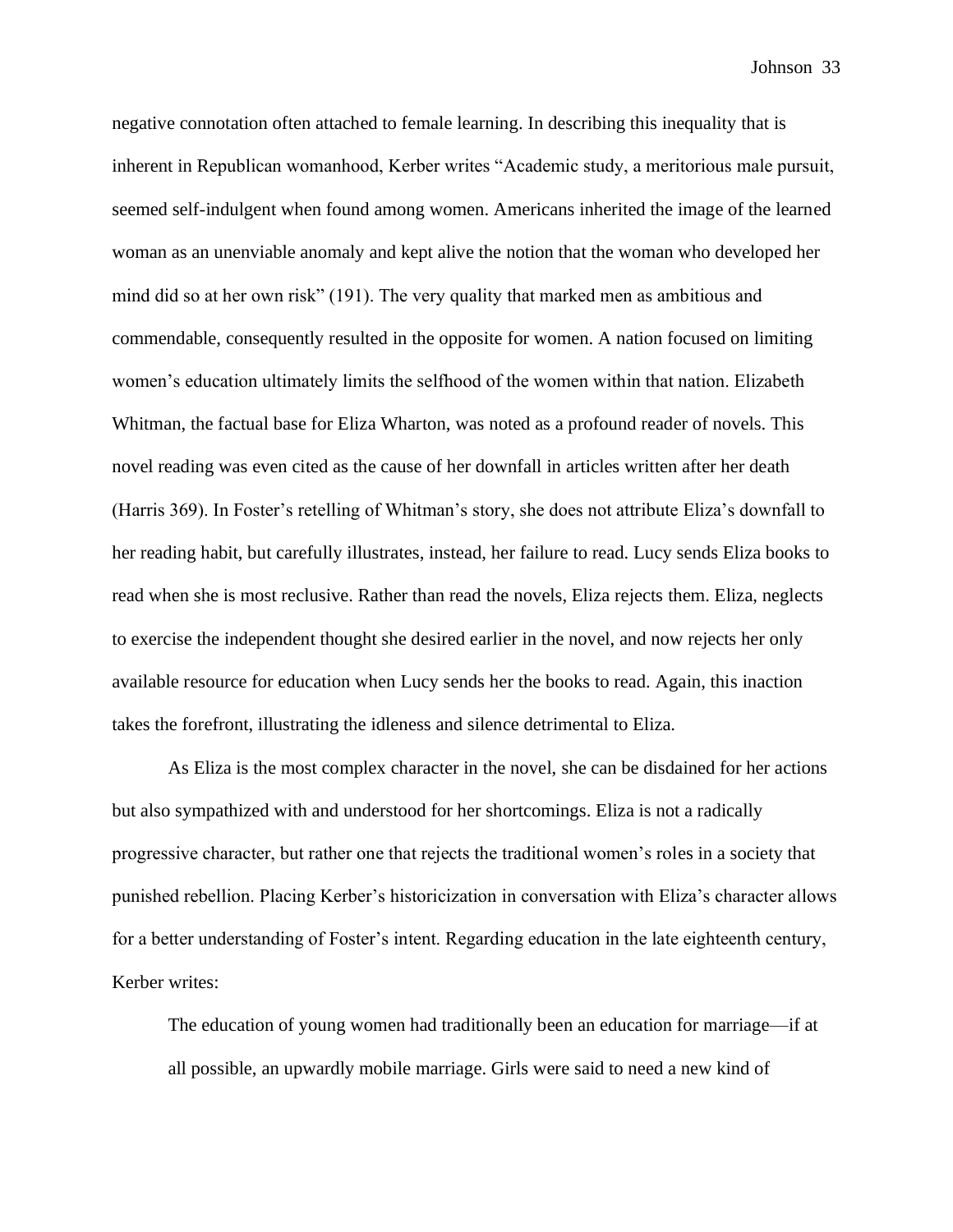education because their traditional training had been superficial and their resulting behavior shallow. How, it was asked, can women's minds be free if they are taught that their sphere is limited to fashion, music and needlework? (203)

Kerber's study offers a reason for Eliza's rejection of Lucy's offered books. If education focused on preparing women for marriage and domestic life, Eliza would not be apt to choose to read this. The freedom that Eliza desires is not available, and surely is not suggested to women at the time through their education. When Boyer's loyal correspondent Selby writes to him of Eliza's disposition, he claims, "It cannot be the result of her education. Such as one she has received, is calculated to give her a very different turn of mind" (54). Here Boyer suggests that female education was intended to encourage a different, more submissive woman, the ideal domestic that Eliza refused to be, despite her education.

Although Eliza is brutally punished for her unconventional actions, Foster does not support the conservative view of domestic womanhood. Analyzing the other female characters in the novel leads the reader to consider a more complex understanding. Mrs. Wharton, Eliza's virtuous mother, embodies the traditional role of Republican womanhood, but is powerless, unhappy, and disconnected from her only child throughout the novel. Discussing the novel's inconsistencies, Cathy Davidson writes, "If virtue is to be rewarded, then surely Mrs. Wharton's life should be rich, an example to both her daughter and the reader. Yet the mother is exactly what the daughter does not want to be, and the novel validates the daughter's judgment'' (*Revolution* 230). The novel does not simply support one correct model of womanhood. Instead, Foster illustrates the various models, leaving the reader to decide which may be the best option if there are any— for women in the early Republic.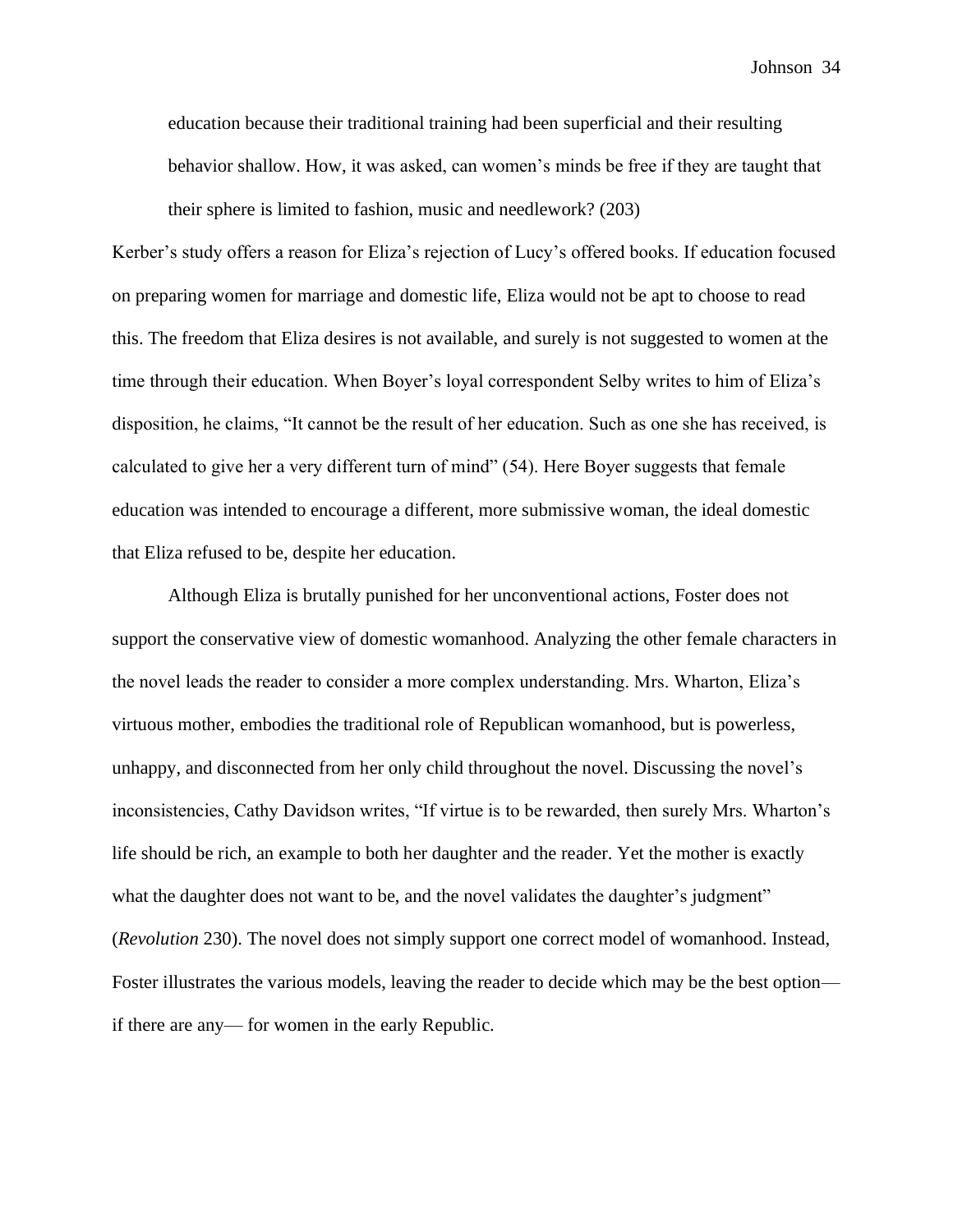Davidson claims the novel proposes the question: "how does one escape the social parameters of female powerlessness and female constraint?" But Foster ultimately leaves the question unanswered. While I agree with Davidson's formulation of the novel's central question, I do think Foster offers an answer. Although the novel is filled with ambiguities, this question is answered through Eliza's fate. Eliza consistently strives for "durable happiness" and desires an exploration of the self, but is prevented from creating a foundation for either (51). Eliza then, embodies the inescapability of those social parameters. In choosing to form a relationship with Sanford, Eliza forfeits her chances of finding selfhood. Perhaps, Eliza should be neither praised nor completely sympathized with, but instead recognized as a redeemable character who could not be redeemed due to societal constraints. In other words, the answer is that there is no escape from those social constructs.

The novel is far more complex than simply a didactic tale of sin and subsequent death. Eliza is flawed, she makes mistakes and is unable to learn from them, but she is also a caring friend, striving for selfhood and independence. The reader sympathizes with Eliza, and the novel supports this. Eliza is silenced and moved to Salem at the end of the novel, living in a room with the initials "P.S." overhead. As Daniel Couch highlights in "Eliza Wharton's Scraps of Writing Dissipation and Fragmentation in *The Coquette*" these letters are an indicator for Peter Sanford, Eliza's seducer, but they also suggest a symbolic postscript. Couch claims this postscript solidifies Eliza as unreadable, however I argue for a more complex evaluation of the symbolic postscript. Rather than completely silencing her tragic main character, Foster allows Eliza to remain a postscript. Though forbidden communication with the reader, Eliza's physical location behind these initials gives her a secure place in the conclusion of the novel. Eliza is the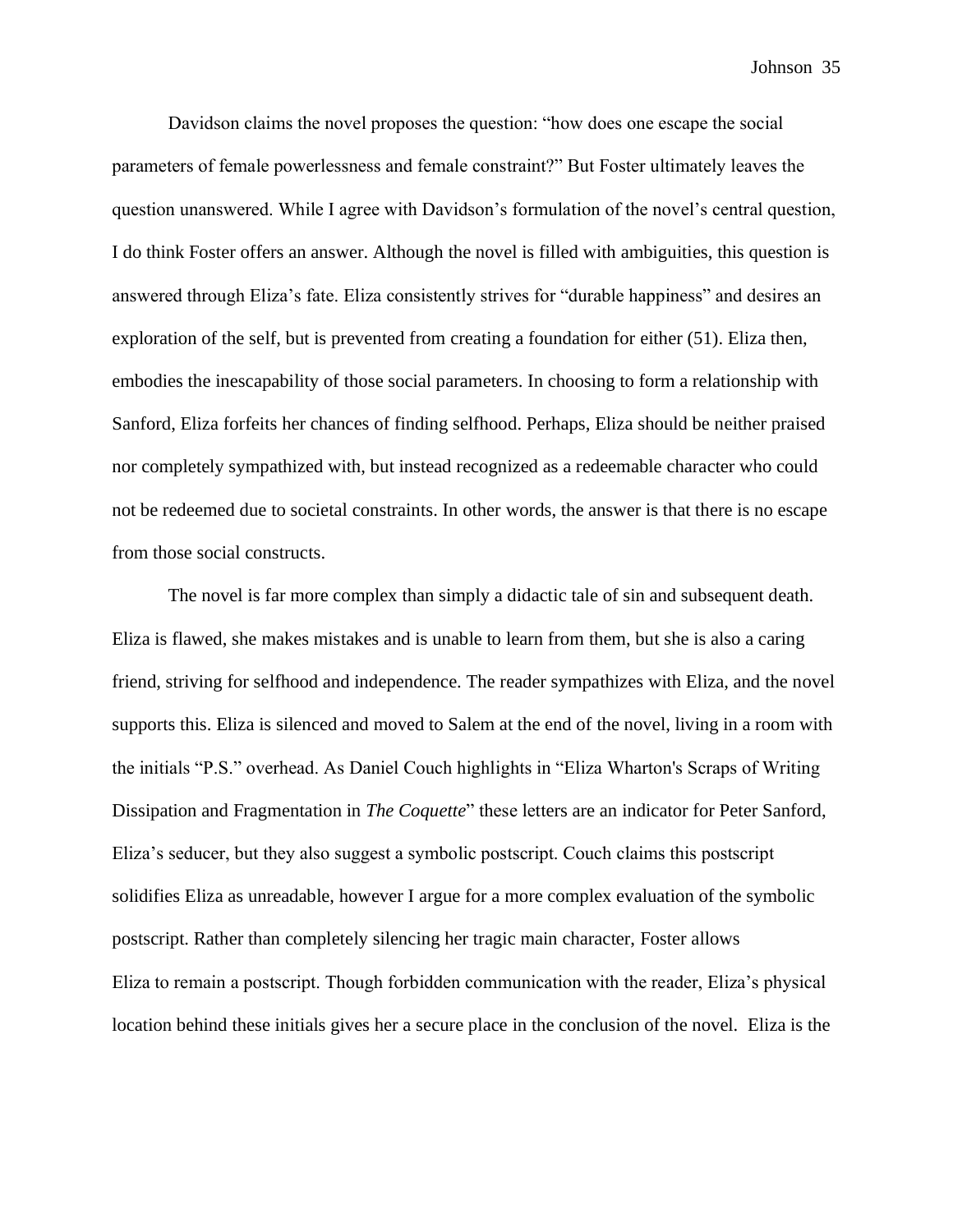imperative reminder of the novel's inescapable constructs, similar to the afterthought, or "P.S." recorded in a letter.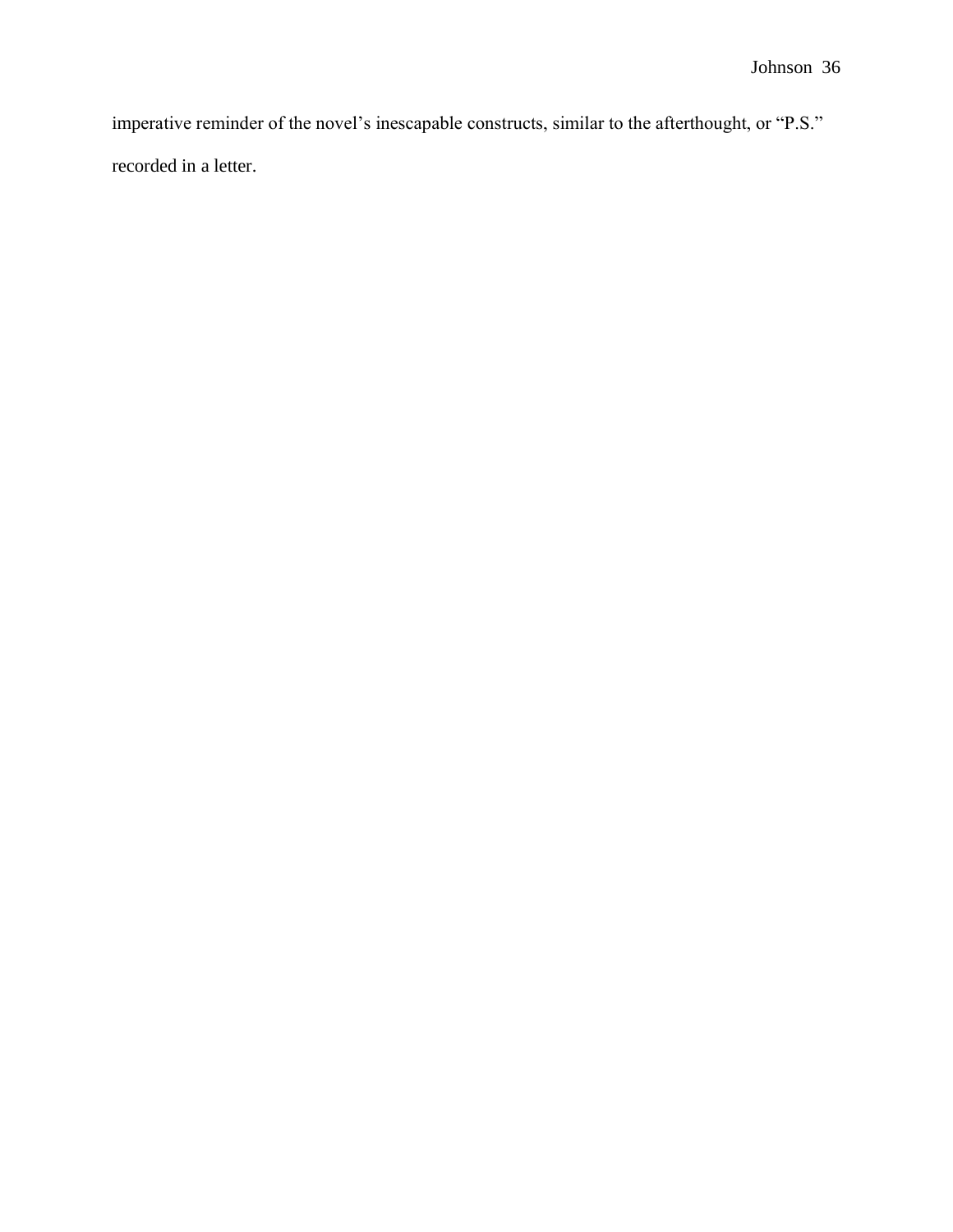### **Ch. III: Powerful Voices with Limited Futures in** *Hope Leslie*

While the two novels of seduction that I've discussed both propose a question concerning women's inability to form a self-governing character, Catharine Maria Sedgwick's historical novel *Hope Leslie* (1827) offers a radically different perspective. Pairing this novel with novels of seduction written 30 years prior, allows for insights into the status of women in the founding nation as portrayed through fiction. Sedgwick is writing during the Jacksonian Era, a time when government was fixed on assimilating and removing Native Americans from their land in order to continue the expansion of the United States. Sedgwick's novel gives voice to Native American characters at a time when the United States government argued for their omission from American society. Further, Sedgwick lends heroic action to female characters, interposing them with authoritative figures, illustrating that women, though politically powerless, are able to make justifiable decisions to correct societal injustices. The main character Hope embodies the democratic values that are encouraged for men but restricted for women. As discussed in the previous chapters, both Charlotte and Eliza are flawed characters that are subsequently reprimanded by the novel and society, but Sedgwick portrays Hope as heroic because of her flaws. Hope's flaws, which make her uniquely unlike the subservient women of the Republic, are what enable her to question authority and effectively correct unjust and immoral situations. The novel commends Hope and the self assured female characters, leaving those susceptible to seduction without a place in Sedgwick's revisioned Republic. Casting seduction aside, Sedgwick envisions the attainable agency found through female independent thought that both women in the Republic and women in the nineteenth century needed in order to argue for citizenship. Sedgwick notes in the introduction regarding her imagined female character that "we are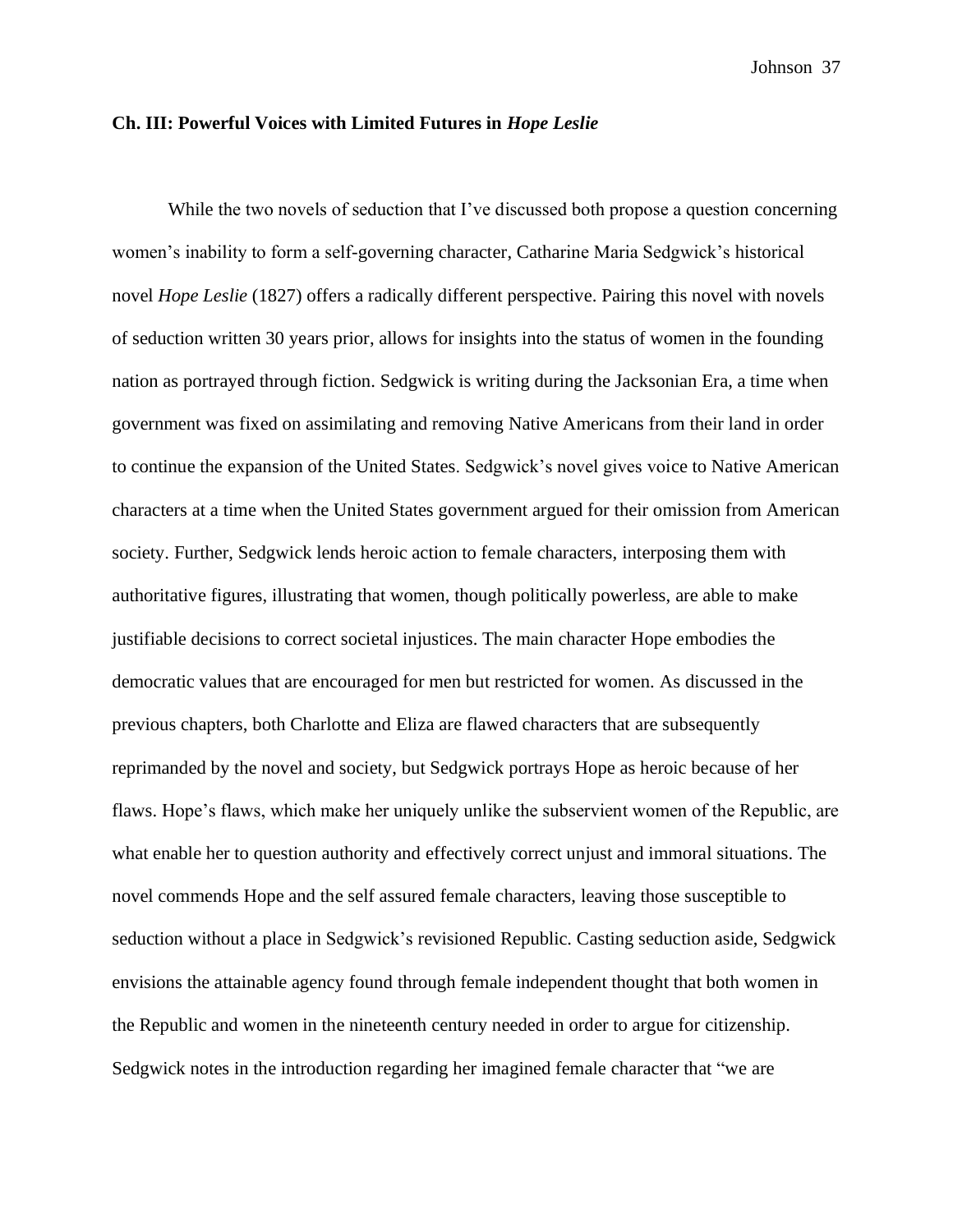confined not to the actual, but the possible" an important reminder to female readers living in a patriarchal society that limited their agency and ignored their political potential (6).

Though written in 1827, the novel is set in the seventeenth century as a retelling of colonial American history. Sedgwick does not claim to be writing a historically accurate account. Rather, she introduces the novel as one that uses real characters and events "to illustrate not the history, but the character of the times" (5). Taking my cue from Sedgwick, rather than read the events of the novel as historically accurate or inaccurate, I suggest that characterization takes the forefront of Sedgwick's complex work. The novel begins with a gruesome illustration of the Deerfield Massacre, refers to the Pequod War early on, cites passages from Bradford's *History of Plymouth Plantation*, and ends with a ship explosion similar to the explosion of the ship *Mary Ross* in Boston Harbor in 1640 (Bell 217). Using historical accuracy made the novel appealing to the women of the Republic who were encouraged to read history, rather than what were viewed as morally dubious novels. Though Sedgwick clearly crafted *Hope Leslie* with an eye to historical accuracy, she uses her place as an author to voice the characters in a way not recorded in history. Comparing Hope's voice to Magawisca's, Everell's, and Esther's illustrates Sedgwick's purpose: to create a self governing female character that the true colonial America did not encourage but that her reader might imagine.

Arguably, Hope is the embodiment of the democratic ideologies that the founders of the Republic wanted to embrace in the new society. In a society that encouraged women to be subservient and dependent on others, Hope is radically self-reliant. In Sedgwick's colonial revisioning, these identities encouraged for men are embodied in female characters. Both Hope and her sister Faith are sent to live with the Fletchers and their two Native American servants (Magawisca and Oneco) after their mother's death. Shortly after their arrival, a group of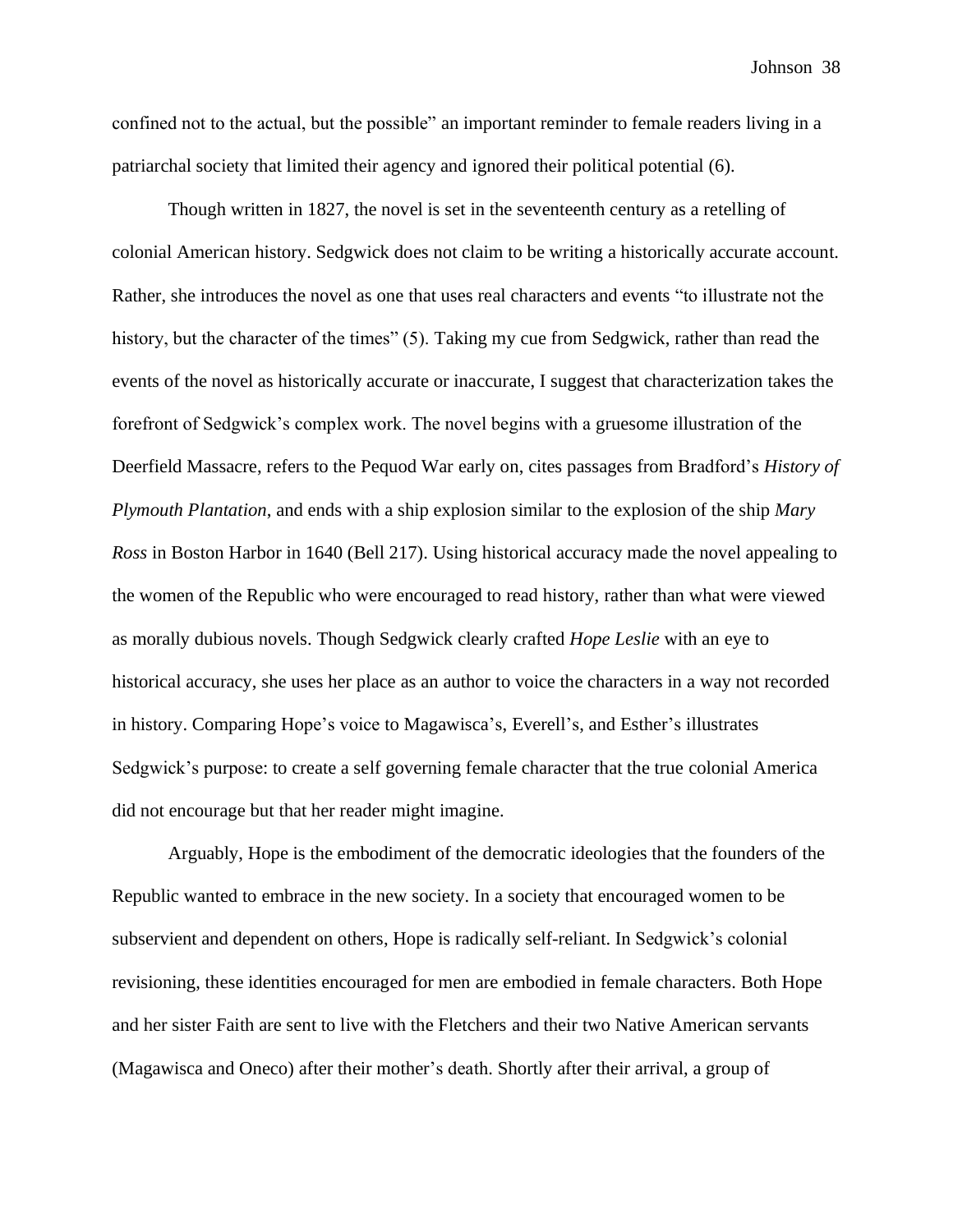Mohawks and Mononotto, a Pequod Chief and father to Magawisca and Oneco, attack the Fletcher family, killing Mrs. Fletcher and her children in an attempt to take back his children. Faith is captured in the attack, and Hope, who has been away with Mr. Fletcher during the attack, is left motherless again. Left without the traditional Republican mother figure, Hope relies on her own intuition for guidance. Thus, early in the novel Hope begins to develop a self-governing sensibility.

Hope recognizes the opportunities that the new nation offers its settlers, looking to America as the Promised Land described in seventeenth century literature. Later in the novel, when Hope insists on accompanying Mr. Fletcher to explore Northampton, she writes to Everell describing her aunt's thoughts on her untraditional disposition:

Aunt Grafton remonstrated, and expressed her natural and kind apprehensions, by alleging that it was 'very unladylike, and a thing quite unheard of in England,' for a young person, like me, to go out exploring a new country. I urged, that our new country develops faculties that young ladies, in England, were unconscious of possessing. (98) From her own description, Hope is an unconventional character who seems to be equipped with the selfhood that the majority of female characters in early American literature lack. Through this foundational sense of self, Hope is able to find agency throughout the novel. And, through Hope, Sedgwick illustrates the desires of nineteenth century women to form a new view of femininity.

Hope's internal idea of herself and her presentation of that self to others are different from the traditional Republican woman's. The narrator reminds us of Hope's opposition to the ordinary, claiming: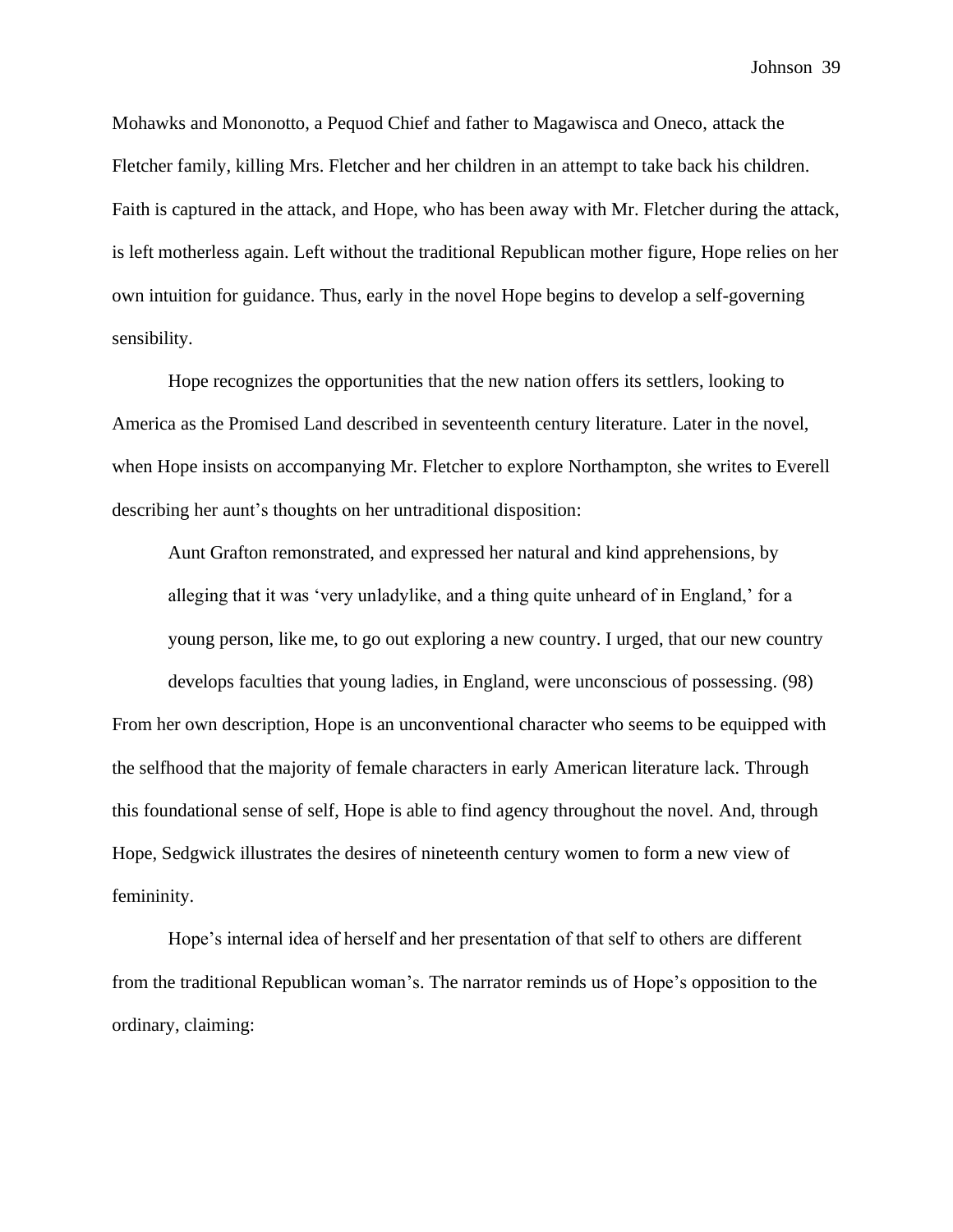Nothing could be more unlike the authentic, 'thoroughly educated,' and thoroughly disciplined young ladies of the present day, than Hope Leslie; … Neither could anything on the outward show, be more unlike a modern belle, than Hope Leslie, in her dress of silk or muslin, shaped with some difference to the fashion of the day, but more according to the dictates of her own skill and classic taste, which she followed, somewhat pertinaciously, in spite of the suggestions of her experienced aunt. (122)

This *differentness* in dress, action, and altogether character, sets Hope apart from women in her own time but also from the women of the Republic, those women living in the time in which the novel is set. Hope isn't different on a whim; she is described as *pertinacious*, holding true to her own ideas even when authoritative figures offer guidance.

Hope is not only different in her self-presentation. When faced with injustice, Hope continuously rejects authority to correct, through her own moral guidance, what influential Puritan figures deem unlawful. For example, when a Pequod tribe elder named Nelema is wrongly jailed for witchcraft, Hope defends her innocence during the prosecution. Hope claims that Nelema is as innocent as herself, to which Mr. Pynchon replies: "'Thou art somewhat forward, maiden,' he said, 'in giving thy opinion; but thou must know, that we regard it but as the whistle of a bird; withdraw and leave judgement to thy elders'" (109). Discrediting Hope's defense, suggesting that it is not to be taken seriously, Mr. Pynchon sentences Nelema to death. Understanding that the men in power find her voice irrelevant, Hope acts against this ruling, freeing Nelema from prison herself. Hope does not abandon her sense of self-trust here, instead it becomes the driving force to correct the unjust authoritative action. In a society that understood weakness and emotionalism as dominantly female traits, Sedgwick re-visions sympathy to be a dominant force for justice. Sedgwick insists that women are not only able to make justified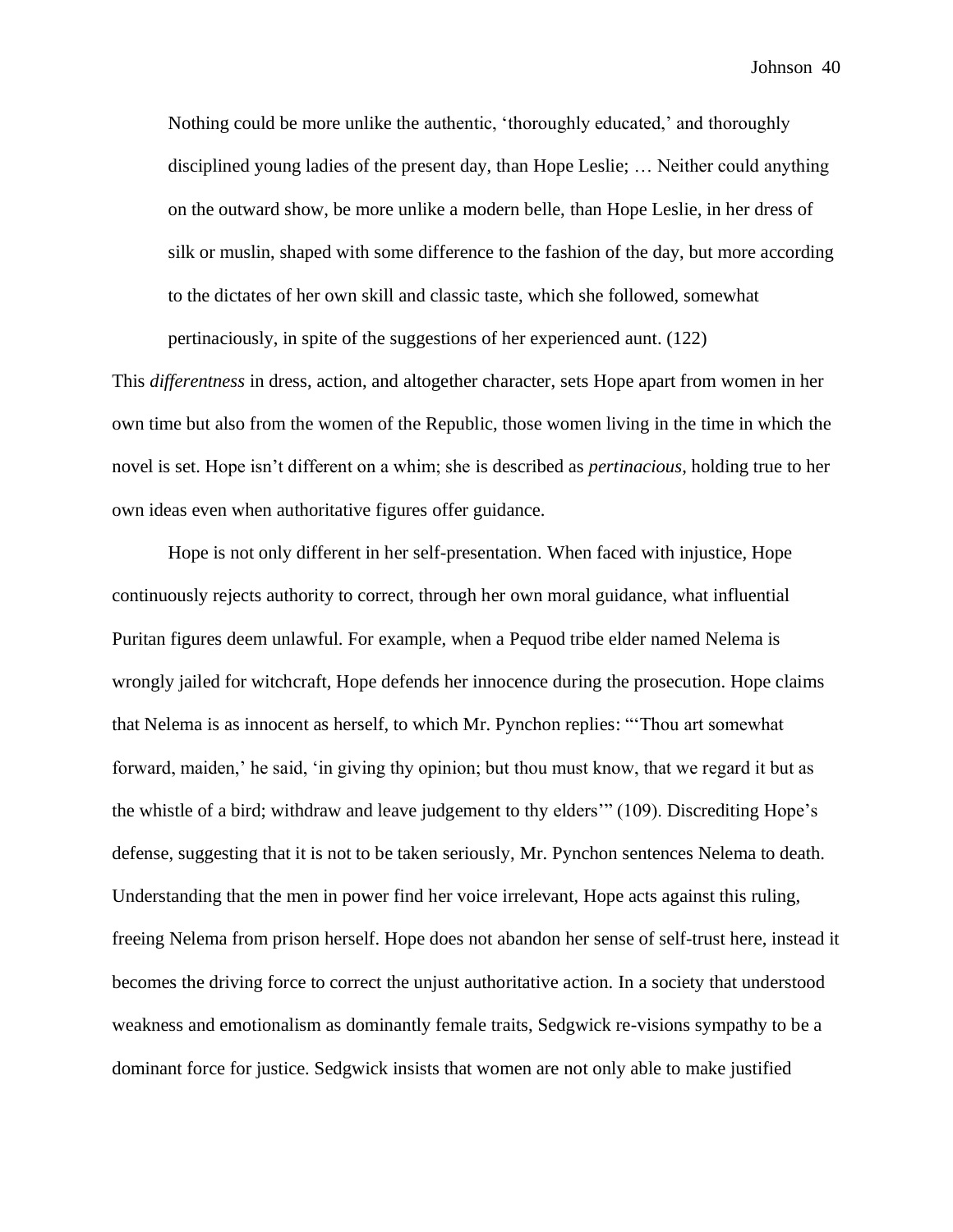decisions, but can correct the mistakes of higher authority thorough exercising this free thinking. Hope has radical ideas of self-reliance, the same ideas expressed a decade later by Ralph Waldo Emerson in "Nature."

The input from the narrator frees readers to commend Hope rather than shame her for rejecting authoritative ruling.Though she never openly admits to her involvement in Nelema's escape, Hope is sent to live under the Puritan guardianship of the Winthrops in Boston where she will receive proper, and far stricter guidance. The narrator, in support of Hope's actions, claims: "Hope Leslie took counsel only from her own heart, and that told her that the rights of innocence were paramount to all other rights, and as to danger to herself, she did not weigh it—she did not think of it" (120). Other characters want to contain and control Hope's headstrong tendencies. But the novel, through the voice of the narrator, argues that this quality is necessary when wrongs have been committed. Sedgwick again builds from the what society considered female traits, highlighting how emotionalism can be used not only to foster justice, but a female sense of self and agency. Perhaps Hope's ability to find agency, through independent thought, is what women in the Republic and in the nineteenth century desired.

Sedgwick extends this characteristic of moral guidance to another heroic female character, Magawisca. When Mononotto plans to kill Everell in an "execution of exact and necessary justice," Magawisca opposes her tribe (91). Defying her father to defend her English friend, Magawisca attempts to save Everell from her father's rage. She questions her father's intent, claiming "Oh, my father, has your heart become stone?" (87). Like Hope, when Magawisca's voice is disregarded, she turns to physical action. As Mononotto raises the weapon to end Everell's life, Magawisca interposes her arm, risking herself to save his life. In this act of heroism, Magawisca corrects the corrupted justice of her father and, by extension, her tribe. In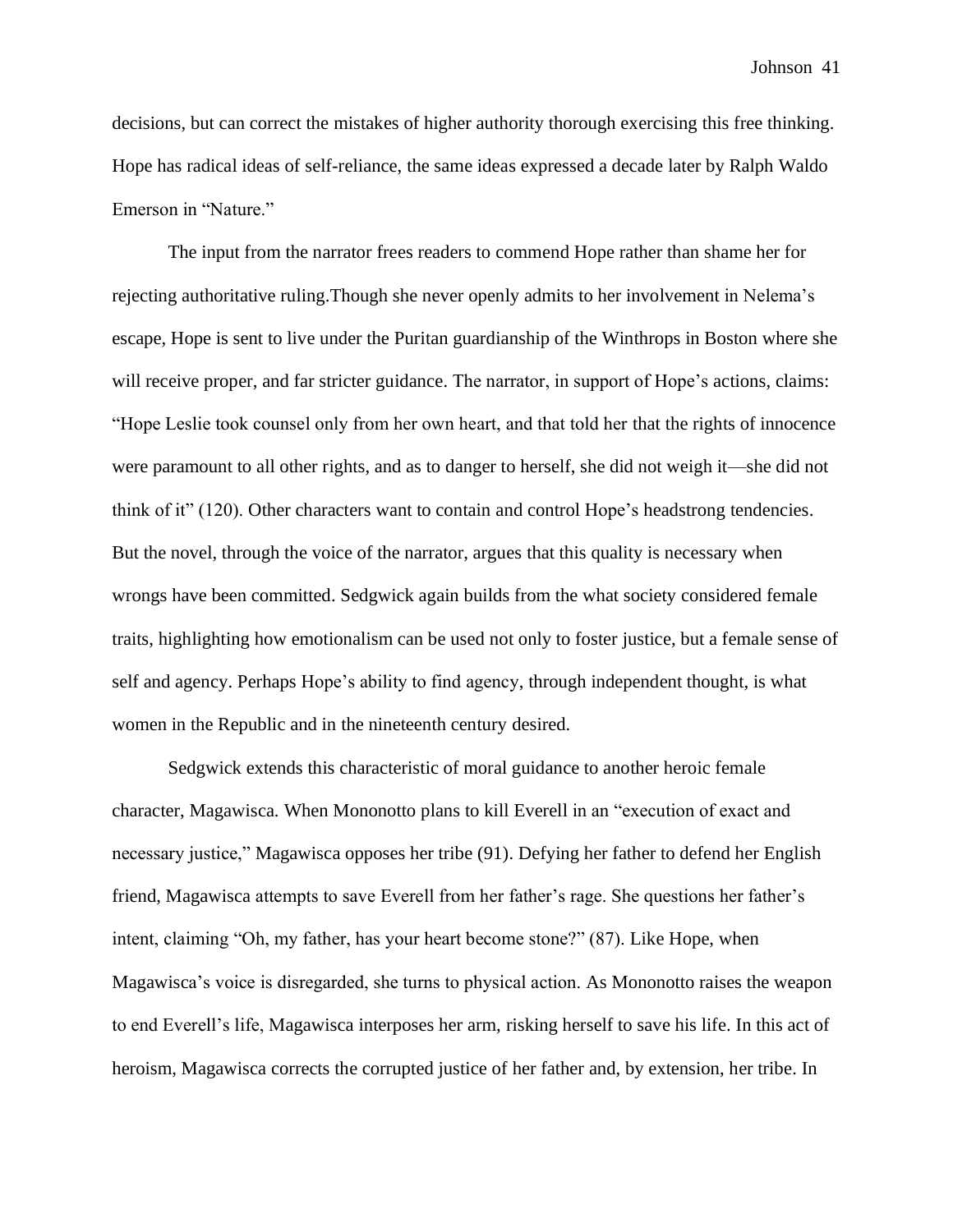lending heroic action to both of these female characters, Sedgwick illustrates women's capacity to make moral, justified, decisions to oppose an unjust authority. She allows a space for female characters to be involved in the political sphere, as a force for justice, when the legal power system fails to serve its intended purpose. Because both Magawisca, a Native American, and Hope, a white woman, experience voicelessness, the novel strongly suggests it is a common experience among women, one that transcends both race and culture. Both characters oppose authority. When authorities refuse to listen, their voices lose effectiveness, and they resort to physical action.

With these characters, Sedgwick illustrates a common concern for women not only in colonial America but in the nineteenth century as well. Both Magawisca and Hope are limited not by their intellectual ability or by a characteristic of indecisiveness, but rather by the constructs of the society around them. Women did not have a full voice in American government until after passage of the 19<sup>th</sup> amendment in 1920. Regarding the political status of women in early America, Linda Kerber writes that "Because women were not thought to be political beings, they did not serve on juries; their absence meant that accused women did not receive trial before their peers. Women were present in the courtroom only as plaintiffs, defendants, or witnesses—as recipients, rather than dispensers, of justice" (Kerber 153). Women were absent from the political culture, and subsequently absent from a sense of political awareness because "the courthouse was, in effect, the physical locale in which public political education took place" (Kerber 154). In *Hope Leslie* Sedgwick questions this political absence through Hope and Magawisca, and their ability to not only be present in political affairs but to be morally corrective to governmental authorities. Not only do these female characters demand a role in the political square, they resist restriction to the domestic sphere.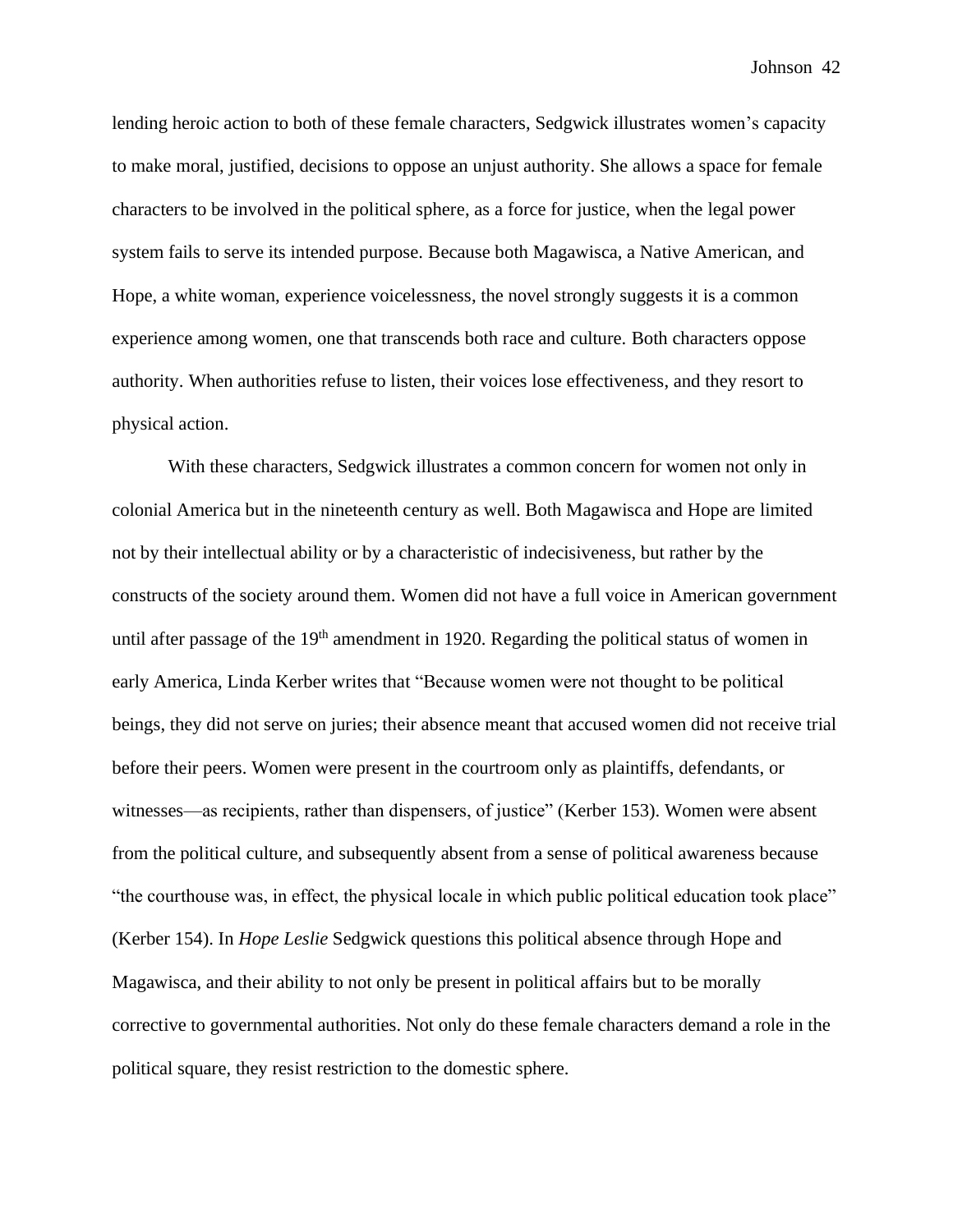When Mr. Fletcher explains that Hope will be sent to live with the Winthrops in Boston, she blatantly resists moving. Despite her pleas, her voice is ineffective and she is relocated to live with the Winthrops. Once there, Governor Winthrop suggests a marriage for Hope. While discussing Hope's future suitors with Mr. Fletcher, Governor Winthrop, finding fault in Hope's desire for self-governance, claims, "I am impatient to put jesses on this wild bird of yours, while she is on our perch" (155). His response is to restrict her mobility by pairing her in a marriage, effectually subsuming her rights under her husband's. Rather than encourage the independent and self-reliant thinking that Hope embodies, Governor Winthrop intends to circumscribe this individualism. Not only does Sedgwick illustrate the conflict regarding woman's independence and role in society, but she also acknowledges the political unease recognized in colonial America. Sedgwick presents Hope as a character that advocates for these democratic values which are consistently restricted by authority. Governor Winthrop's main concern is to preserve the traditional norms in the Puritan community, for marrying Hope to the evil rake Sir Philip will constrict her to a traditional role in their society. Marriage will make Hope and any other woman an exclusively private person. Again, Sedgwick questions the morality of the political sphere. Because women's rights were subsumed under the rights of her husband through coverture (as discussed in Ch. II), marriage, an otherwise private matter, is a political issue affecting women's the legal status. Sedgwick challenges the morality of this restricted status suggesting that Hope would not simply fortify her subservience, but lose her self-reliance in marriage.

Throughout *Hope Leslie* Sedgwick illustrates different partnerships that enable characters' success. Hope is a strikingly independent character, but would be less progressive without the help of other characters. Sedgwick positions Hope as a member of several sisterhood relations; not only are Hope and Faith blood sisters, but Hope and Magawisca share a bond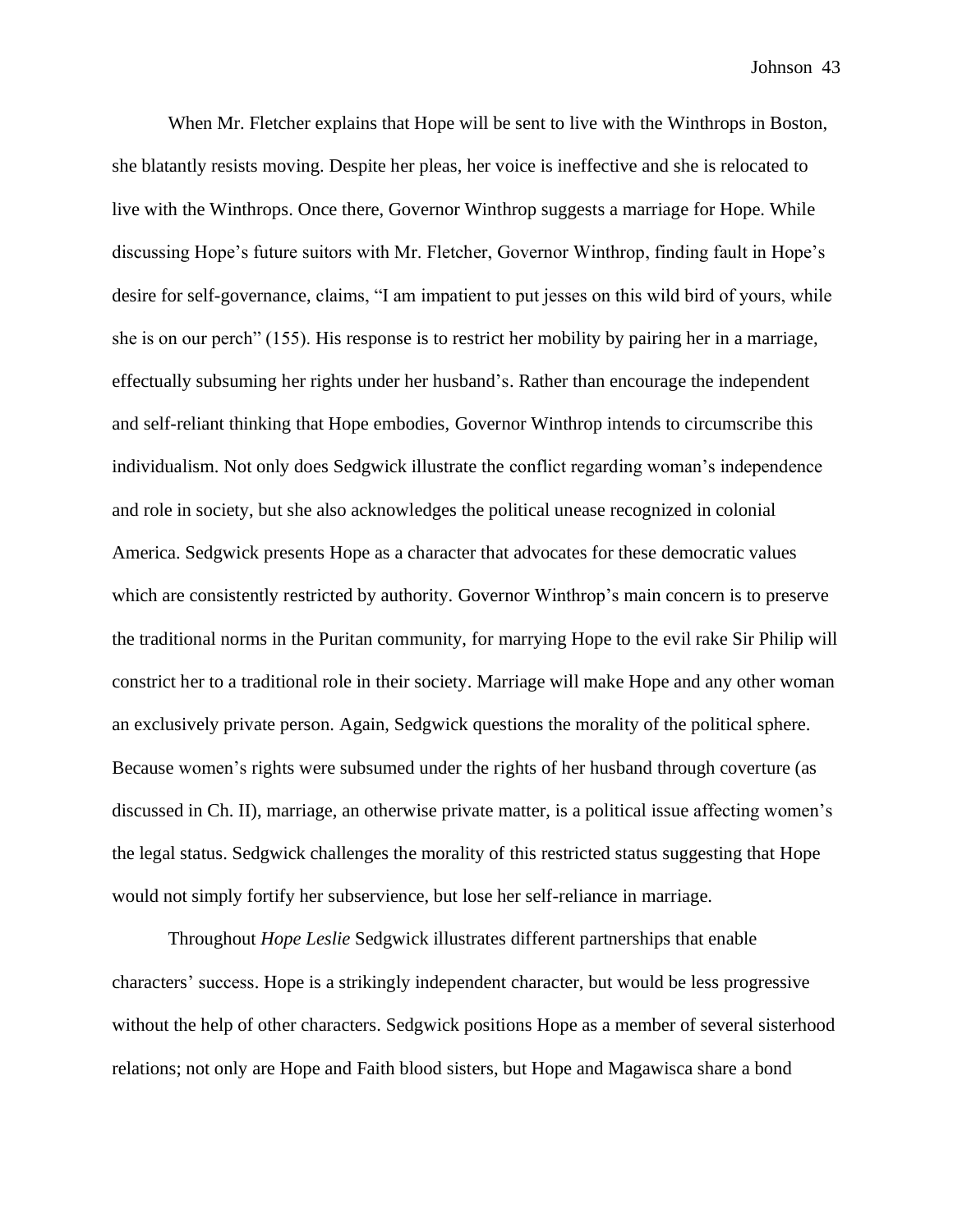similar to sisterhood. Hope and Esther share a strong friendship and Hope and Rosa (disguised as Sir Phillip's male page) share a protective partnership. Much like Sedgwick's illustration of the inherent struggles of womanhood that transcend race and class, these partnerships among characters relay a similar impartiality. Specifically exploring the moments of confrontation in the novel, Magawisca and Hope support one another against a dominant, often political force, illustrating instances where moral guidance joined with sympathy trump the societal anxieties concerning race.

The relationship between Rosa and Hope illustrates Sedgwick's unconventional use of sisterhood in the novel. When Spanish, Catholic Rosa, disguised as Sir Philip's page, finds Hope unaccompanied upon her return from a visit with Sir Philip, she suggests that she should avoid an unpleasant future with Sir Philip. Rosa proposes an agreement with Hope; she pleads, "Promise me you will not love my master. Do not believe him, though he pledge the word of a true knight always to love you;—though he swear it on the holy crucifix, do not believe it!" (168). Founding a protective friendship with Hope, Rosa attempts to prevent Hope from trusting Sir Philip. Hope trusts the disguised Rosa and responds with an agreement to the terms that she set. This sisterhood between Hope and Rosa suggests a type of partnership that is necessary in changing the roles of women in the Republic. Sedgwick suggests that through this sisterhood there is a necessary collective effort to repel seduction.

Sedgwick continues to re-vision the colonial woman as not only independent, but wily and opportunistic. For example, several characters successfully use disguises. Disguise plays an interesting role throughout the novel; it does not simply illustrate a strictly negative connotation, nor does it strictly imply a character's cleverness. The goodness of a character determines whether or not his or her use of disguise is virtuous. Trapped in a boat with a dangerous stranger,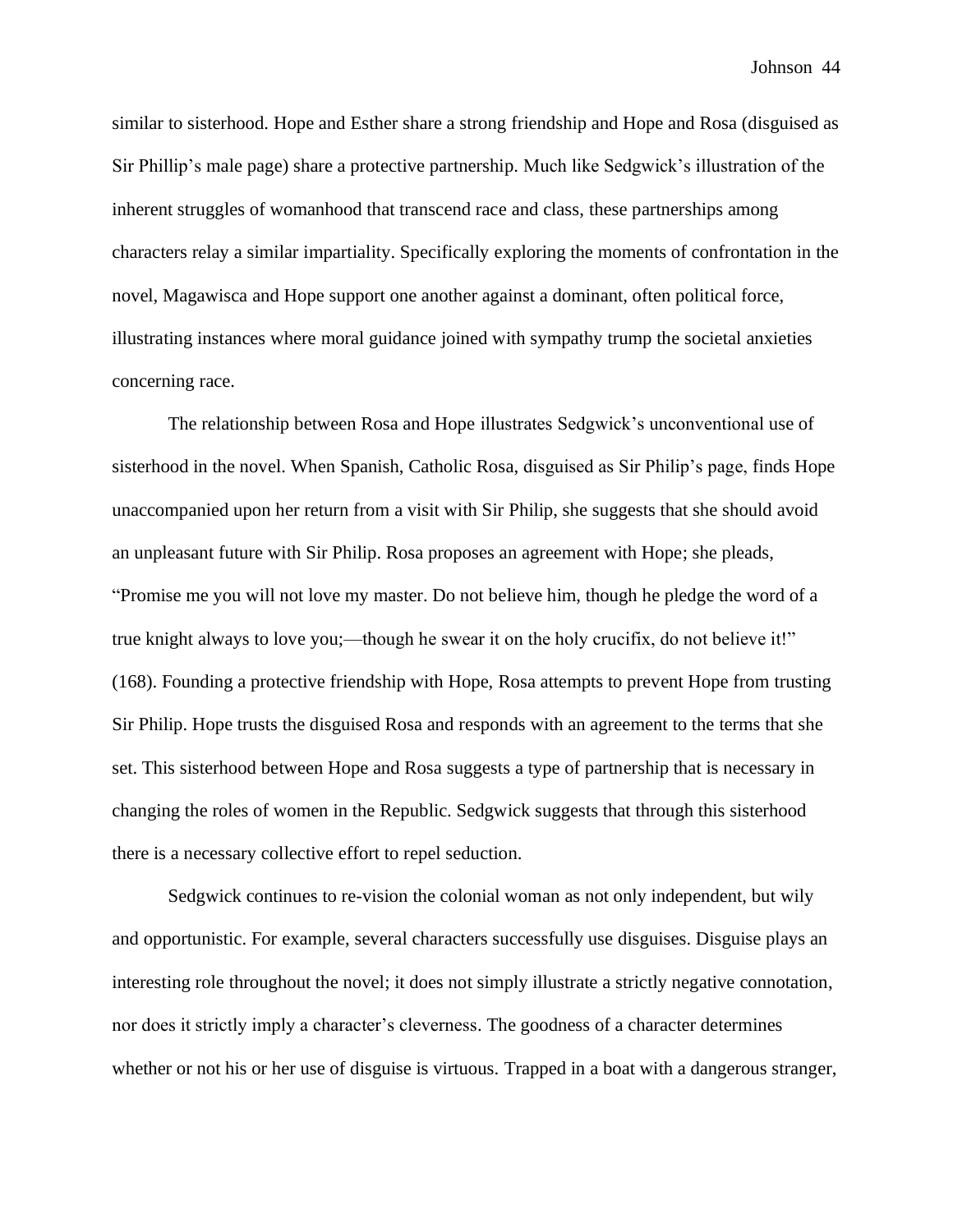for example, Hope convinces him that she is not an escaped hostage, but the Virgin Mary. When Hope uses disguise to save her own life, and later on in the novel uses disguise to save Magawisca from a life of imprisonment, it is presented as both clever and life-saving. On the other hand, Sir Philip, an entirely corrupt character, uses disguise to pass as an honorable Puritan but in actuality is a Catholic, and a former sympathizer of Thomas Morton, a known opponent to the Puritan strictures that prevailed in both Plymouth and Massachusetts Bay.

Because *Hope Leslie* is a historical fiction, much of the plot is influenced by true moments in American history. However, Sedgwick includes a progression in the plot that is similar to that in novels of seduction but relays a different implication from the novels discussed in the previous chapters. Sedgwick makes the story of seduction a subplot distanced from the main theme of *Hope Leslie*, implying that seduction is less important than the development of self-reliance that the main plot illustrates. The plot line concerning Rosa and Sir Philip is a story of seduction, one that reflects both the mistrust and misguidance found in *Charlotte Temple*. Sir Philip reveals his deceitfulness in bringing Rosa to the colonies, claiming, "I still had some lingering of love for her, and pity (don't scoff!); and besides, Morton's representations had led me to believe that she would not be an inconvenient member of the household at Merry Mount, so I permitted her to disguise herself, and come over the rough seas with me" (200). In the same letter, Sir Philip writes of his "ambition to win her heart—my determination to possess her hand" referring not to Rosa, but Hope Leslie (202). Rosa, who is caught reading the letter responds by admitting her error in trusting her seducer. After Philip claims she agreed to join him in his voyage out of her own good-will, Rosa replies: "Ay Sir Philip—and will not the innocent babe stretch its arms to the assassin if he does but smile on it? You told me you loved me, and I believed you…where shall I go! If I go to the good, they will frown on me, and despise me; and I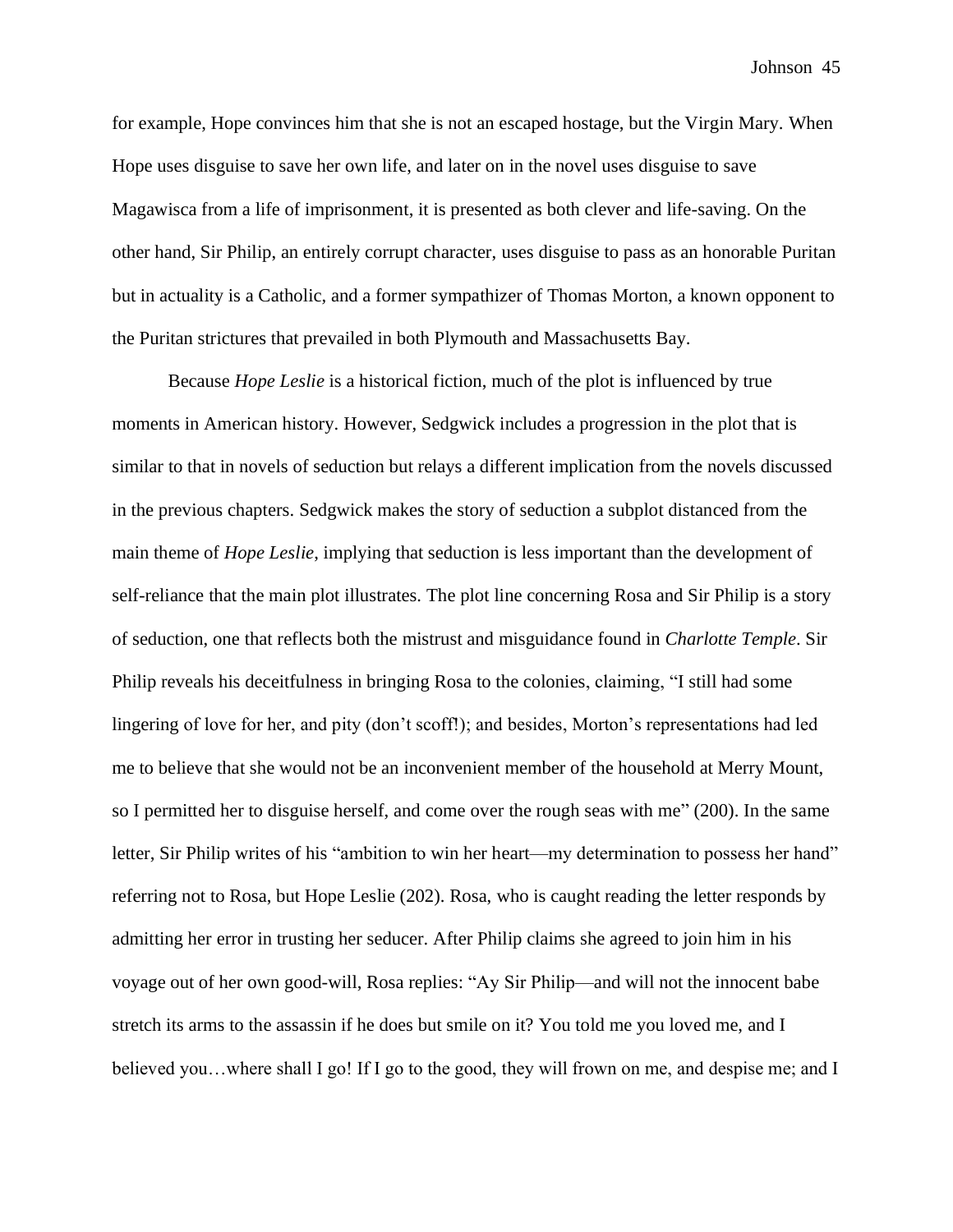cannot go to the wicked,—they have no pity" (203). Sedgwick illustrates a shared fault in this subplot that the novels of seduction from the preceding century also address. The novels of seduction discussed in the previous chapters highlight the consequences of seduction for the individual women involved, not simply the dangers to the social structures they disobey. By lending voice to the seduced woman, Sedgwick, like Foster and Rowson, highlights the punishment fallen women face from society.

Though Sedgwick rewrites the basis of the seduction plot to distance the women from being entirely at fault, she still illustrates that there is no place for seduction in the new world. Later in the novel Rosa and Sir Philip are both destroyed in a ship fire, symbolically erasing the possibility of future seducers in the colony. At the same time, the ship fire illustrates Rosa's heroism. Rosa, noticing Hope as Sir Philip's "helpless victim," turns to act when her voice is rendered ineffective. After refuting Sir Philip's dangerous and deceitful plan, Rosa exclaims, "it cannot be worse for any of us" and throws an oil lamp at a barrel of gunpowder, dramatically saving Hope from a terrible life under Sir Philip's rule. Rosa, who several times claims she'd rather be dead than seduced, believes it's better to set fire to the ship than to allow Sir Philip to seduce and destroy Hope's life. For Sedgwick, the life of the seduced and abandoned has no place in her re-visioned Republic. She offer instead a community of characters that act on judgement and independent thought, rather than lustful passion.

The fate of other female characters underscores Sedgwick's re-visioned femininity. Esther, the example of Puritan obedience and subservience, is not rewarded with a place in the community but rather is sent to live in England in the concluding chapter. Esther does not act by the independent moral thought that influences Hope to correct injustices. When Everell and Hope propose Esther's involvement in Magawisca's trial, she refuses to act against the unjust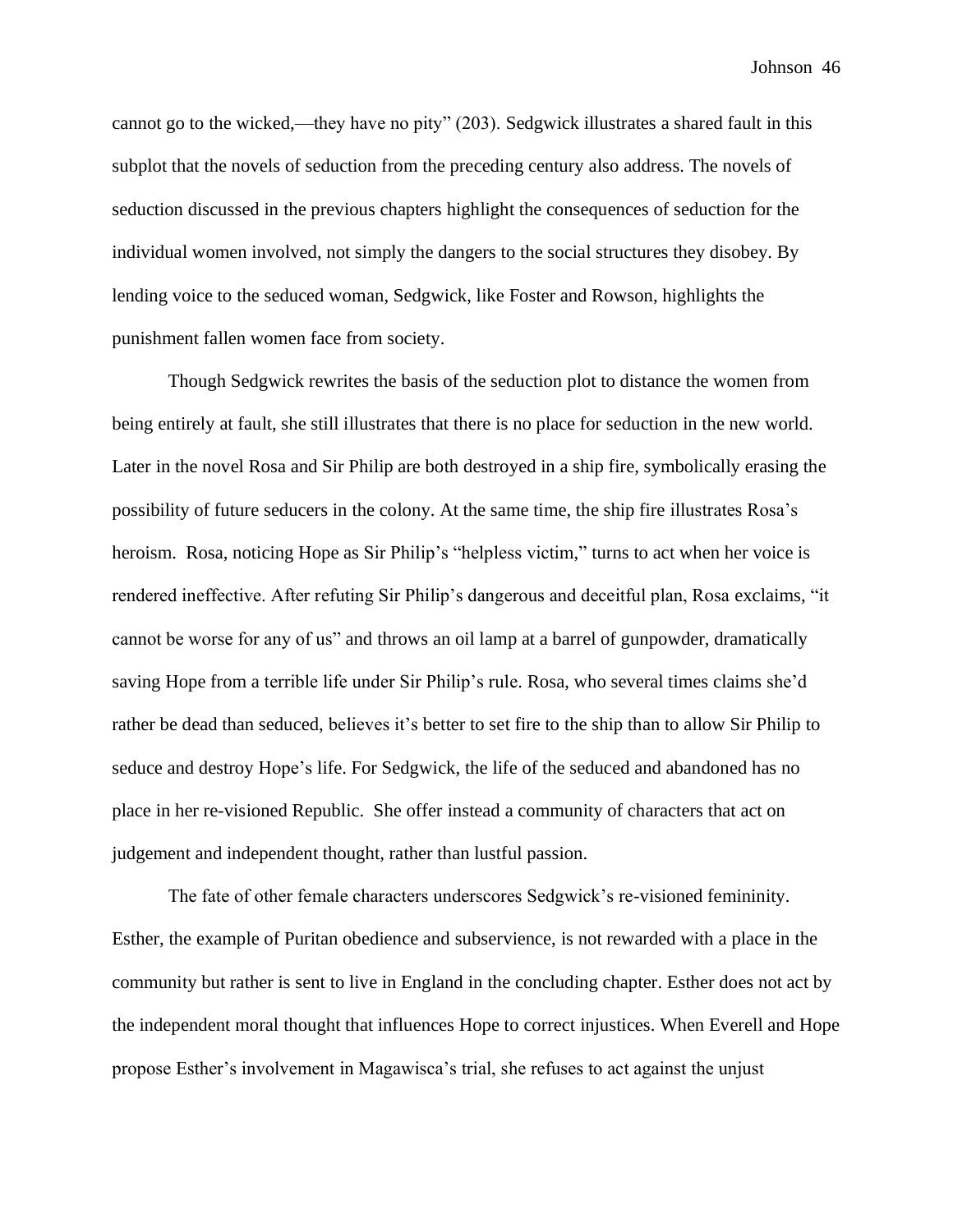authorities. Esther explains her reasoning for remaining impartial. After quoting the Bible, she claims "it would be to sin presumptuously, to do aught, in any way, to countervail the authority of those chosen servants of the Lord, whose magistracy we are privilege to live under" (278). Esther cannot imagine acting in opposition to authority, even for compassionate and justified reason. By placing the obedient Esther in England, Sedgwick proposes that this vision of femininity better belongs in the Old World.

Sedgwick's vision of femininity both supports and encourages self-reliance, independence, and curiosity, which Hope embodies entirely. However, in the conclusion of the novel, Magawisca, our other self-reliant female character, has no place in the colony. Through Magawisca's own decision to stay with her tribe, she refuses her place in the founding colonies. Magawisca claims "the Indian and the white man can no more mingle, and become one, than day and night" (330). Re-visioning this brutal past between colonists and Native Americans, Sedgwick appears to support the removal of Natives. Sedgwick solidifies two separate Americas, one belonging to Native Americans, and one belonging to the expanding colonists. Sedgwick suggests this by illustrating not only Magawisca's displacement, but Hope's sister Faith's rejection of colonial society. Faith, who marries Oneco and becomes a part of his tribe, has no place in her previous home. She rejects English dress and chooses a life with Oneco rather than return to life in the colonies.

Though Sedgwick illustrates the partnerships and struggles that transcend both race and class in both colonial America and the nineteenth century, she neglects to address the potential for women of different races to live together on American soil. In a novel which states that limits are only set by what is possible, one may question why Sedgwick did not imagine a place for our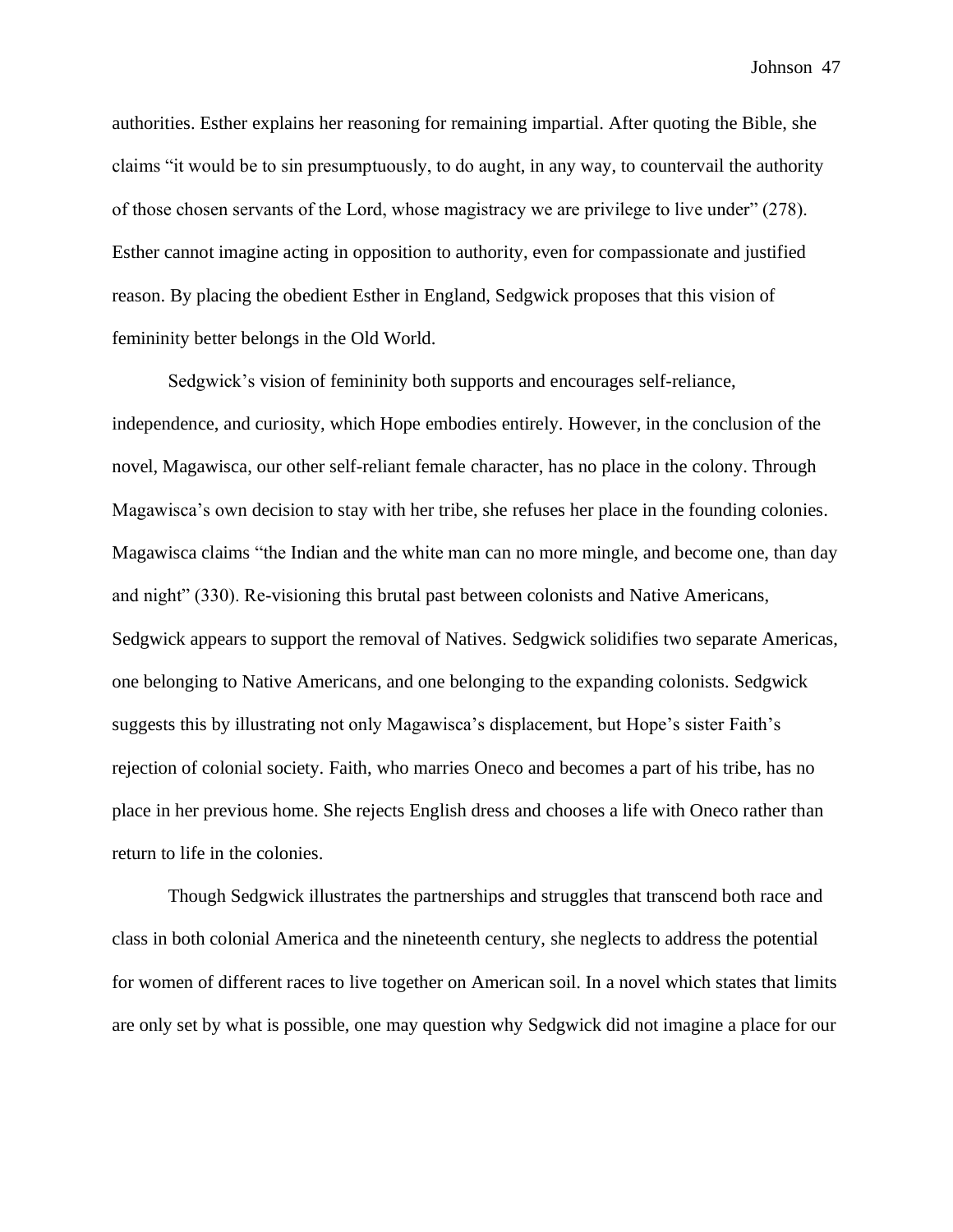two heroines to live together. Judith Fetterly describes Sedgwick's failure to address the conflict with Indian removal:

Nothing in her text suggests that Sedgwick can imagine a future for Magawisca within America…she does not choose to use her text as an opportunity to challenge American complacency and complicity in removal or to propose that the failure to solve the conundrum of differences lies more in a lack of commitment than in the limitations of rhetorical models or a failure of imagination. (93)

Though Sedgwick does not critique the complicity of early Americans in Indian removal by allowing a place for Magawisca in the colonies, she does challenge the complacency of both colonial America and the political climate of the nineteenth century by rejecting her place in the colonies. Sedgwick carefully constructs Magawisca as a Native American parallel to Hope Leslie, suggesting their similarities are stronger than the boundary of race that divides them. These characters reveal Sedgwick's intent to question this political complacency. Both characters are radically self-reliant and heroic, but one has no place in the re-visioned Republic simply because of her race. As a result, Sedgwick invites the reader to question the morality of Indian removal—creating a character so much like the protagonist but denying them a shared future.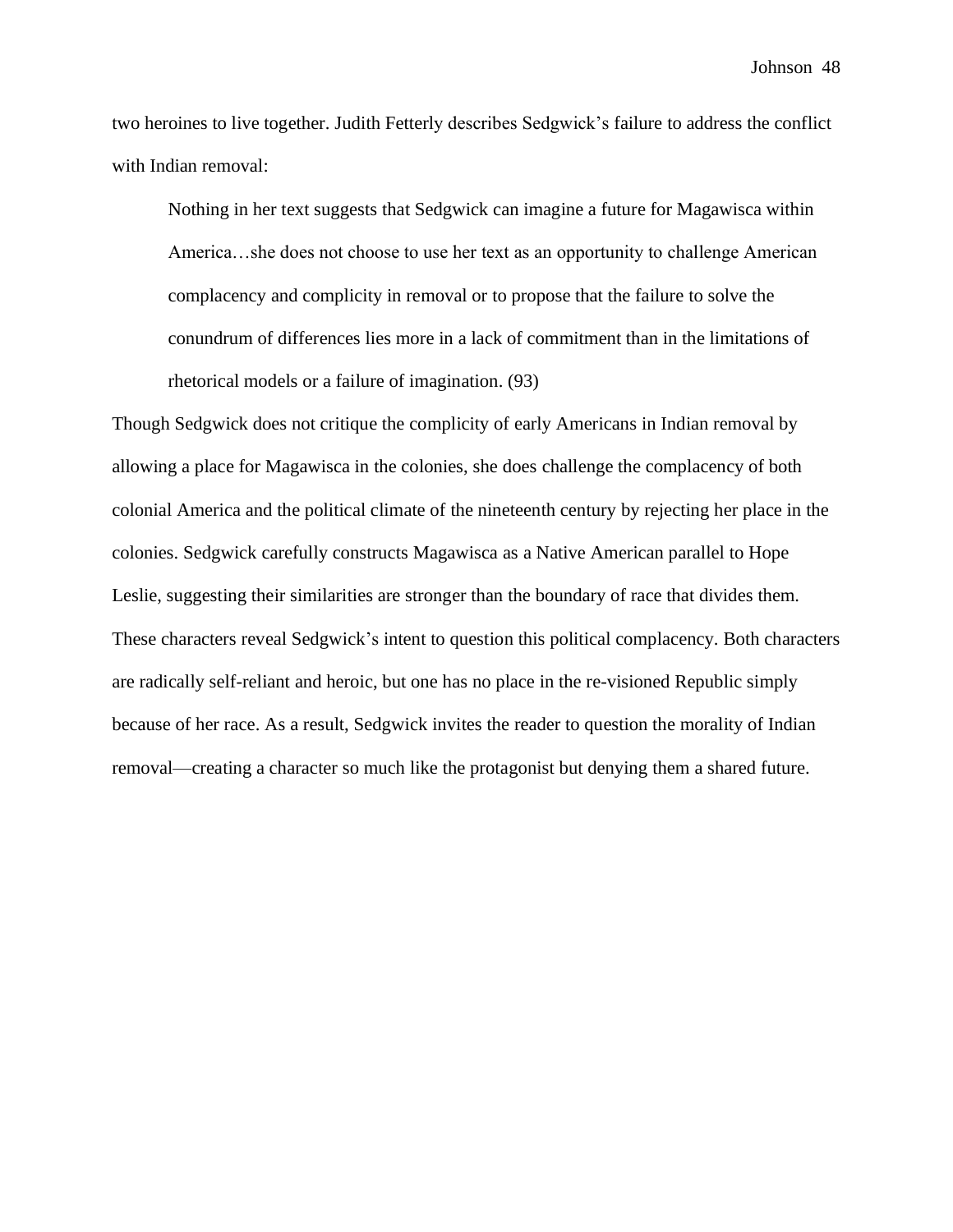## **Ch. IV: Tempered Progressivism in Catharine Maria Sedgwick's Didactic Tales**

In the decade following her most successful novel, *Hope Leslie,* Sedgwick published a collection of three didactic tales per request of Henry Ware Jr., a prominent New England Unitarian. He suggested that Sedgwick should contribute to a literature that presented "the practical character and influence of Christianity" (Kelley 39). The didactic tales were presented as domestic novels: *Home: A Story of New England Life* (1835), *The Poor Rich Man and the Rich Poor Man* (1836), and *Live and Let Live: Domestic Service Illustrated* (1837). Varying in form and content from her earlier historical fiction, these tales are a straightforward portrayal of life in the nineteenth century. Though lacking the stylistic and thematic complexity found in her earlier works, like *Hope Leslie* and *The Linwoods*, the didactic novels continue to offer a new vision of womanhood in the Republic. Each novel in Sedgwick's trilogy focuses on a different element of American society, supporting the democratic values of the new nation. These didactic tales, which were written to advise a wide and popular audience, illustrate a tempered progressivism, rather than a uniquely independent revisioning of womanhood.

*Home,* the first of Sedgwick's didactic trilogy, offers an imperfect portrayal of domestic life. Sedgwick's vision of home is not without conflict, betrayal, or deceit, but confronts these struggles with a determination to overcome them. *Home* is the story of William Barclay, a "capable, diligent, and frugal" self-taught New England printer, and the challenges that accompany raising a family alongside running a business. Throughout the novel William is struck with a feeling of homesickness from leaving behind his childhood home in Greenbook. William is appropriately homesick. In the early nineteenth century, Americans struggled with the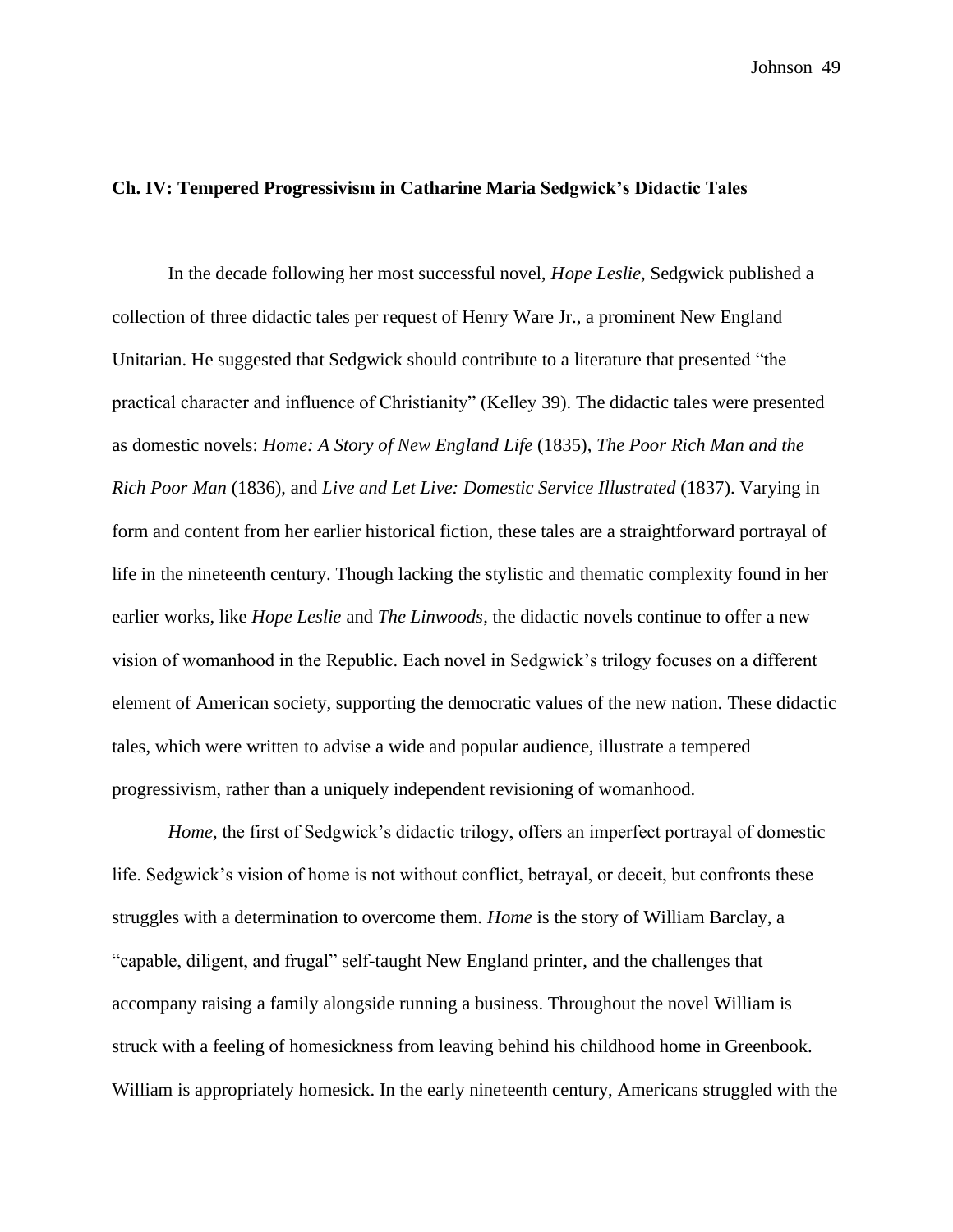social, political, and economic anxiety that accompanied nation building after separating from English rule. William's homesickness illustrates this innate tie to the home, an affectionate connection to a simpler time. In characterizing William in this way, Sedgwick questions this tendency to turn to a simpler time as resolution. Rather than validate the power of nostalgia, William can only succeed by starting a new life separate from Greenbrook. Reading the premise of *Home* as an allegory for the new Republic, as I do, it is important that William and his wife Anne do not deny or disregard their connection to the past, but rather want to return to it. However, the novel argues that such a return is impossible.

Denying the return to a pre-revolutionary way of life, Sedgwick illustrates an envisioned home that is founded and sustained though education. Although William longs for the home of his childhood, he establishes himself in New York. The Barclays new home is soon filled with the necessary items of everyday life—far from luxurious. With money from Anne's father, William purchases simple furniture to fill their new house. This frugality allows him to purchase more of "the stock which would yield the best income"—books (11). In relaying his financial decisions to Anne, William states:

"Instead of twenty-five dollars' worth of glass and gilding, we have some of the best productions of the best minds. Instead of a poor gratification of our vanity, or at best our eyes, we have a productive capital, from which we may derive exhaustless pleasure, which hundreds may share, and which those who come after us may enjoy. Oh who can estimate the value of a book!" (12).

Here, Sedgwick emphasizes the importance of education within the home. These books are not just for William, but selected for both the husband and wife and their servant too.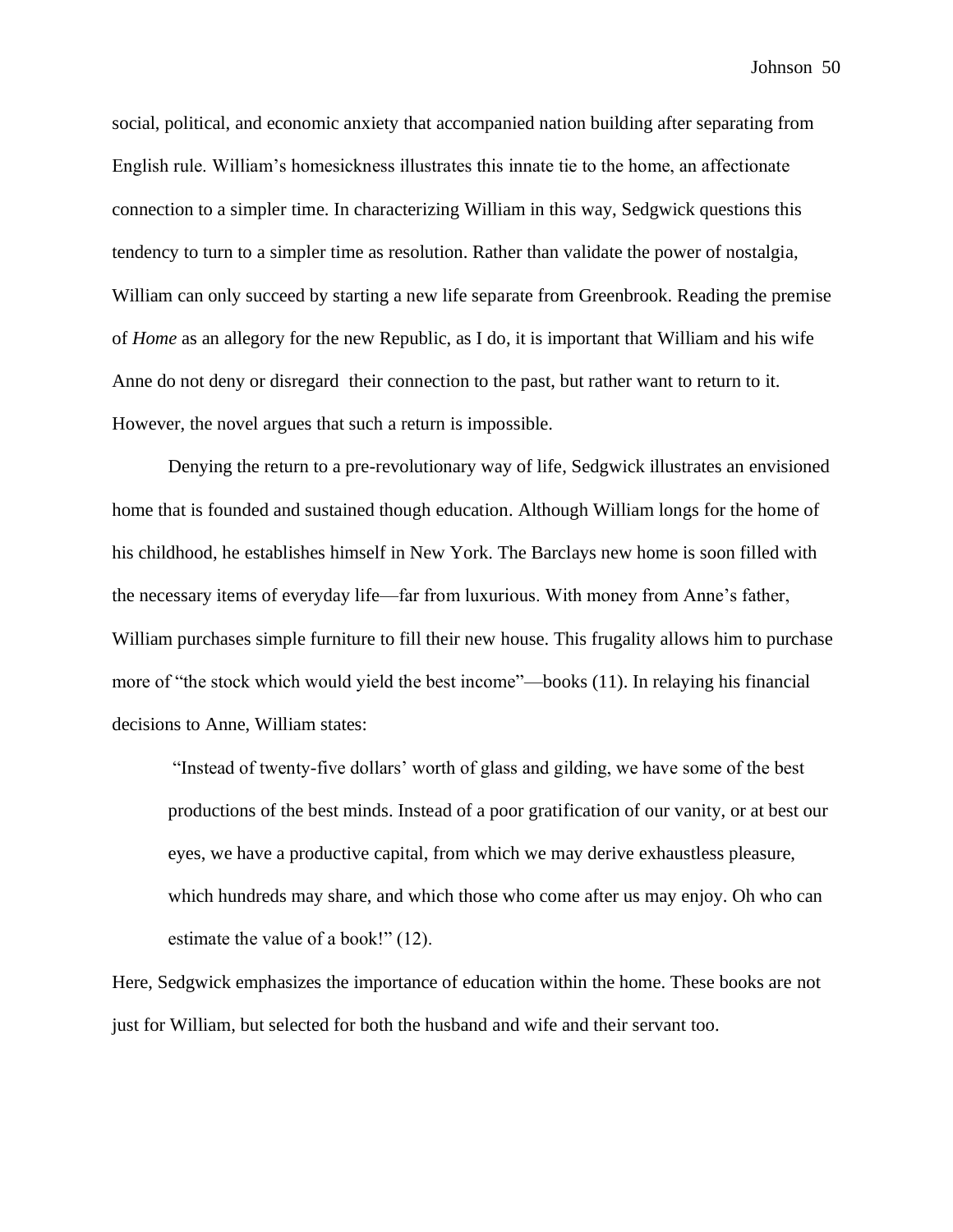In a time focused on women's education, Sedgwick offers a didactic tale in support of female learning, a debate that would later be termed the "woman question" (Davidson, *Revolution* 24). This political and social contention which was central to the shaping of the new Republic focused on whether and how to educate women. As discussed in the introduction, intellectual challenge was thought to be "literally dangerous" to women (Kerber 247). In describing a home filled with books, Sedgwick situates this political question within the private sphere. William explains his progressive views on female education, claiming "I believe that whatever tends to improve the minds and hearts of domestics will, to say the worst of it, not injure their service; and that every wise provision for their happiness multiplies the chances of their attachment and fidelity" (13). Domestics were traditionally women, and in this novel Mary is the domestic servant to the Barclays. Through this portrayal of expanded education, Sedgwick questions the restricting social constructs that limit female education. This illustration of home both supports education and rejects the idea that female education distracts women from their domestic roles, an argument inherent to conservative views on female education.

The novel continues to endorse the value of education when the Barclays foster an appreciation for learning in their children. While speaking with a friend Mr. Anthon, William claims,

"Now I had rather Alice should learn to draw, than that she should wear the prettiest earrings in New York, or any hardware of that description. I would rather my boys should learn from Professor Griscom something of the nature and riches of the world they live in, than to have a mirror the whole length of my mantelpiece. No Anthon, I can spare money elsewhere. But till I am compelled, I'll not spare it in the education of my children" (44-45).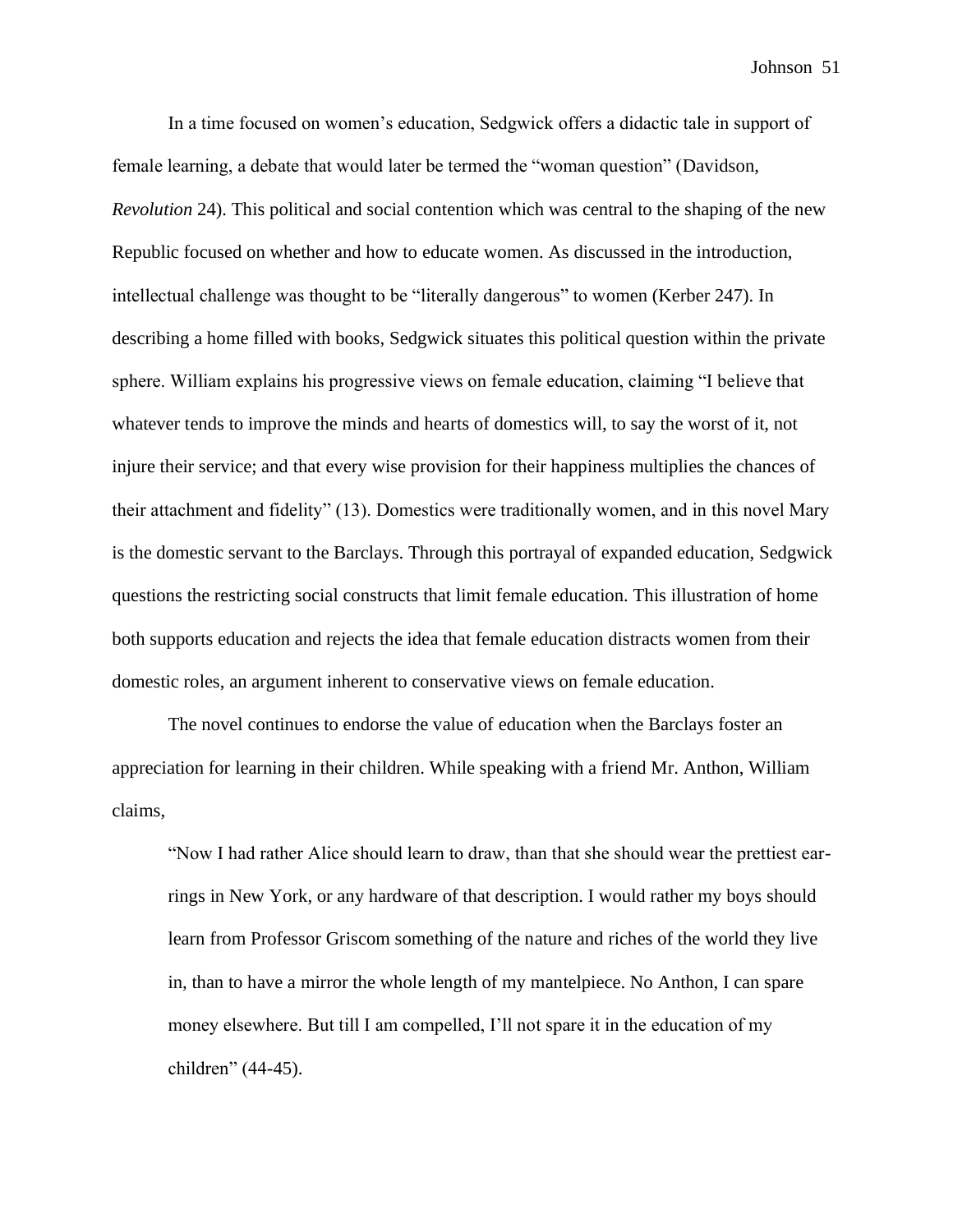This model family holds education above all other pursuits. Here Sedgwick envisions a family centered on education, rather than status, for men and women. Sedgwick supports female learning in this reserved, far from radical suggestion. The women in the novel are encouraged to read and learn but only in the confines of the domestic sphere. The daughters are encouraged to acquire an education rather than material objects, but their education, geared as it is toward drawing and domestic duties, lacks their brothers' academic focus. Sedgwick addresses the political concerns of her time, in this tempered progressivist portrayal.

Reading this tale as a didactic piece of literature, as it was intended, one cannot deny that it supports a traditional role for nineteenth century women. Sedgwick is not re-visioning a womanhood that supports and conceptualizes female independence.What this novel does do however, is illustrate the important role that women held within their dependent lives. As Mary Kelley writes discussing the literary domestics of Sedgwick's time,

Thinking as private domestic women that they could not enter the wide world, the literary domestics thought to make woman's private domestic world wider, and the thought was that women would shape society, by influencing and controlling man. The man living in the world by woman's ethics testified to the higher moral and spiritual sphere of the woman's life in the home. (308)

Although women were not involved in the political sphere, Sedgwick confirms their influence in the home. She does not envision a woman-centered world, but rather supports the traditional women's role in the male-centered world she lives in.

Sedgwick uses the didactic form to not only voice current political conversations regarding gender inequality, but also to illustrate social class formation. Her model home offers a vision of democratic values, one in which education is the foundation of a successful Republic.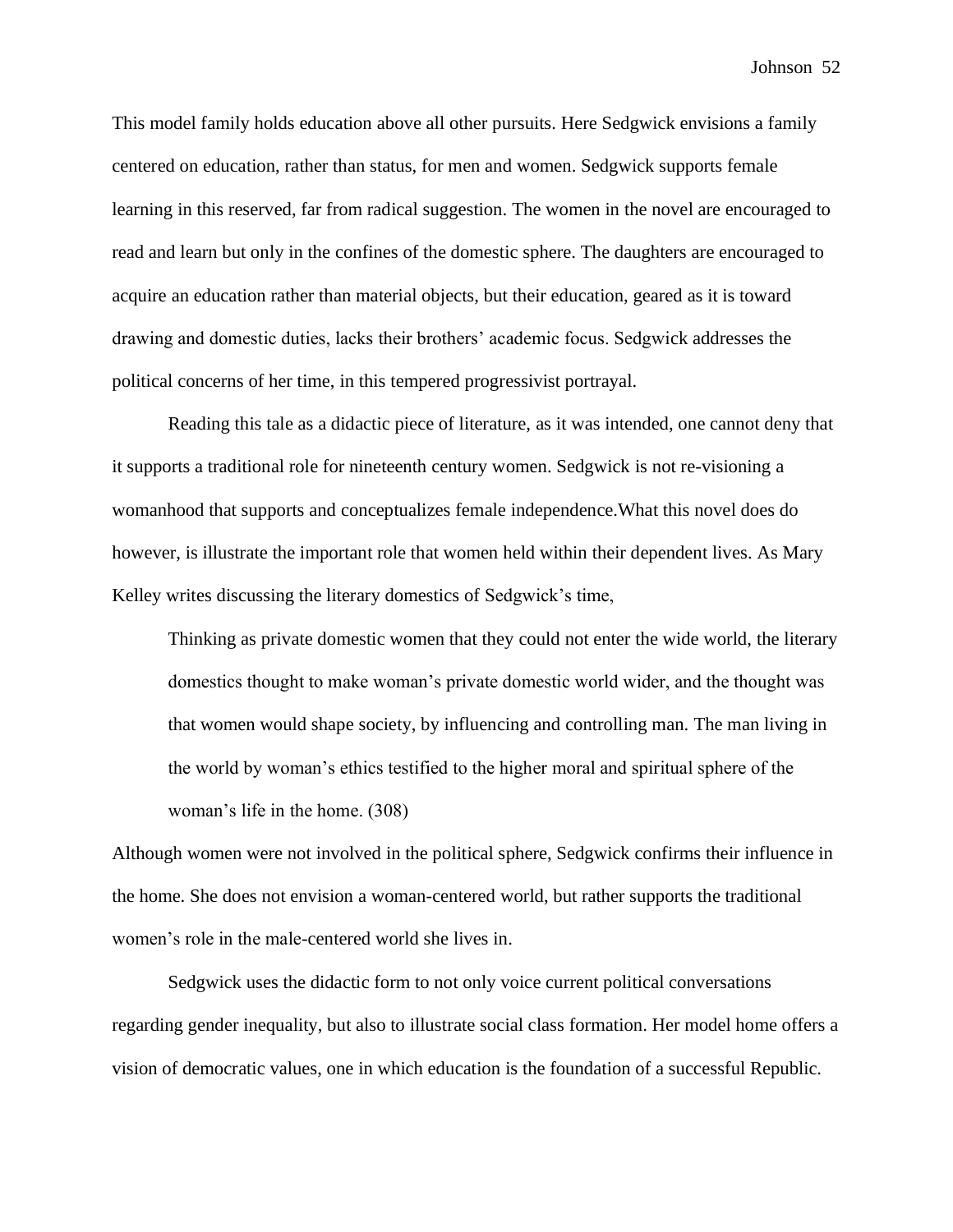In Sedgwick's portrayal education is not limited by or to class. Speaking on the topic of equal education, William explains to Anthon: "we do not yet realize that we live in a new state of things, and that equality, which is the basis of our institutions, should also, as far as possible be the basis of education" (43). Here Sedgwick suggests education should transcend class, a radical idea in the early nineteenth century. This idea is emphasized in Sedgwick's first novel *A New England Tale* as well, revealing education as a major theme throughout her writing.

Sedgwick offers a limited egalitarian perspective in *Home,* acknowledging the importance of different roles and the necessity of each within the Republic and within the home. Each community member has a particular purpose that is a part of maintaining a functioning society. In this novel, and in the two other didactic novels in the trilogy, Sedgwick envisions a community of people divided by class but without class tension. William again explains to Anthon: "It is certainly a false notion in a democratic republic, that a lawyer has any higher claim to respectability,—a gentility, if you please,—than a tanner; a goldsmith, a printer, or a builder" (46). In Sedgwick's envisioned family, the children are encouraged to pursue a career for their interest or talent, not for the class status attached to a profession. Continuing to illustrate this communitarian model, Sedgwick suggests that the Republic should be less focused on fashionable lifestyles and more concerned with intellect and accomplishment. *Home* describes a charitable New England home that is founded on education and is successful only by influence. Charles, one of the Barclay sons, is encouraged to pursue a job in agriculture after his traditional studies ruin his vigor. In support of Charles' change in studies, William advises him, "when life is a burden for the possessor, it is not apt to very profitable to anybody else" (133). In order to continue to be useful, Charles does not abandon his intellectual studies, but rather redirects his learning toward agricultural education.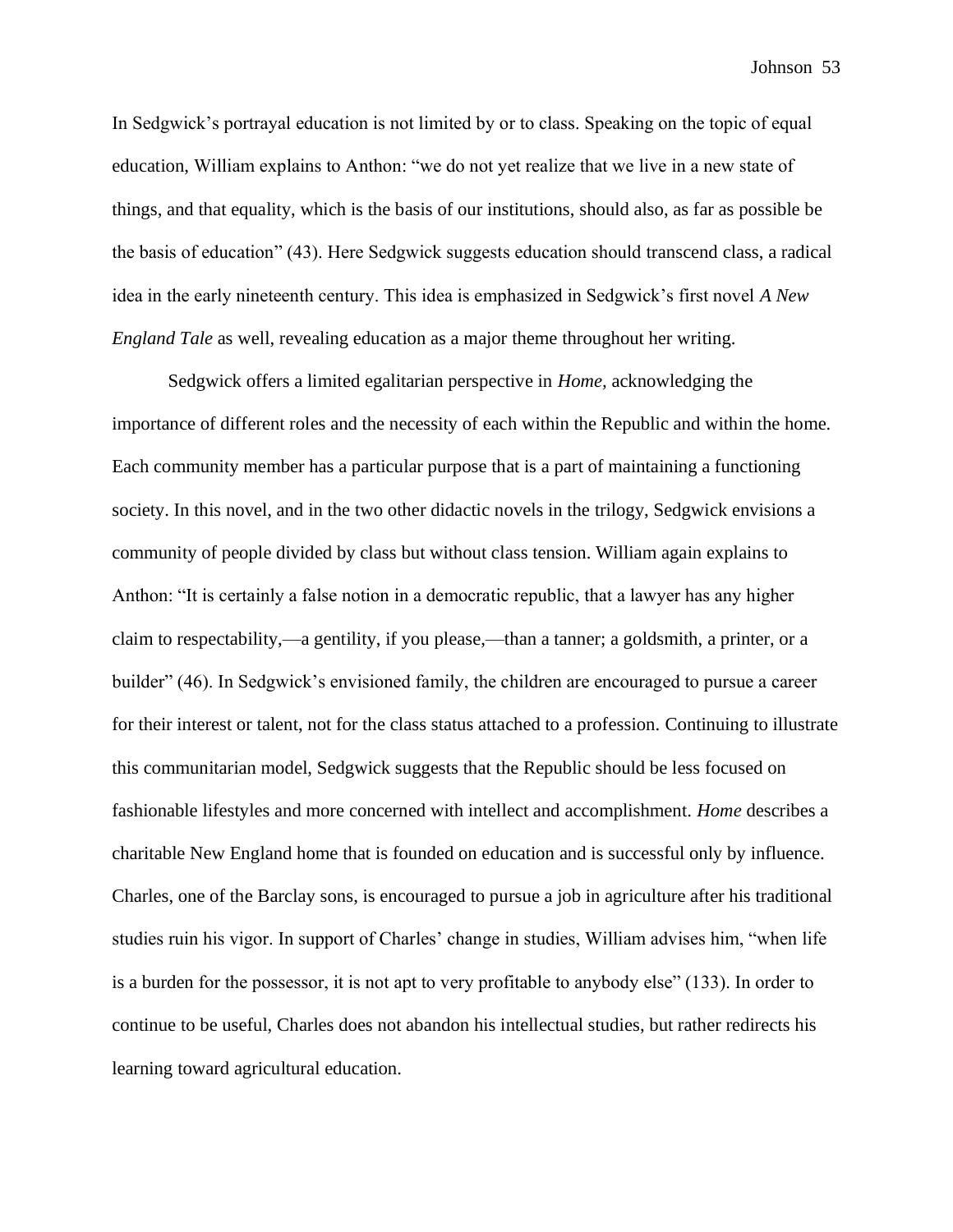According to Sedgwick, if the model home acknowledges the importance of all roles within a society, it should be equally concerned with charity and attending to those in need. When the Barclay family becomes the victim of fraud by the devious son of Norton, William's own business partner, they respond with kindness, not anger. Norton dies from the shock in response to the devastation that his son has caused, leaving the other two children of the house without a guardian. Harry, Norton's youngest son, becomes a business partner of the Barclays and Emily, Norton's daughter, is brought to live with the Barclays. Through the Barclays' guidance and education, Emily is transformed from a "hateful girl" to a desired governess. Their success illustrates the influence of domestic sphere on children.

This domestic, charitable home is also a distinctly Christian home. Christian charity and influence are what allow the success of Sedgwick's ideal republican society. Unlike *A New England Tale,* which is strongly anti-Calvinist, Sedgwick's didactic tales do not chastise a certain denomination. Except for the mention of "joyless Shakers," Sedgwick's religious views extend to different denominations that promote fundamentally good societal influence (131). Sedgwick however, elevates Christianity to be the driving force of all morally good characters. In *Home*, the Christian spirit enables Mr. Barclay to overcome hardship. Mrs. Barclay notes "how he has returned good for evil, and overcome evil with good!" (119). Mr. Barclay not only corrects corruption through exercising Christian values, but sets an example for his children to follow, successfully influencing others to act this way.

The Barclays continue to be charitable throughout the novel. As we learn from Mary, one of the daughters, the Barclay family collectively spends each Sunday educating and caring for "father's families" (73). These are families that need community support, so Mr. Barclay advises them through Christian charity. The children of these families join the Barclay children to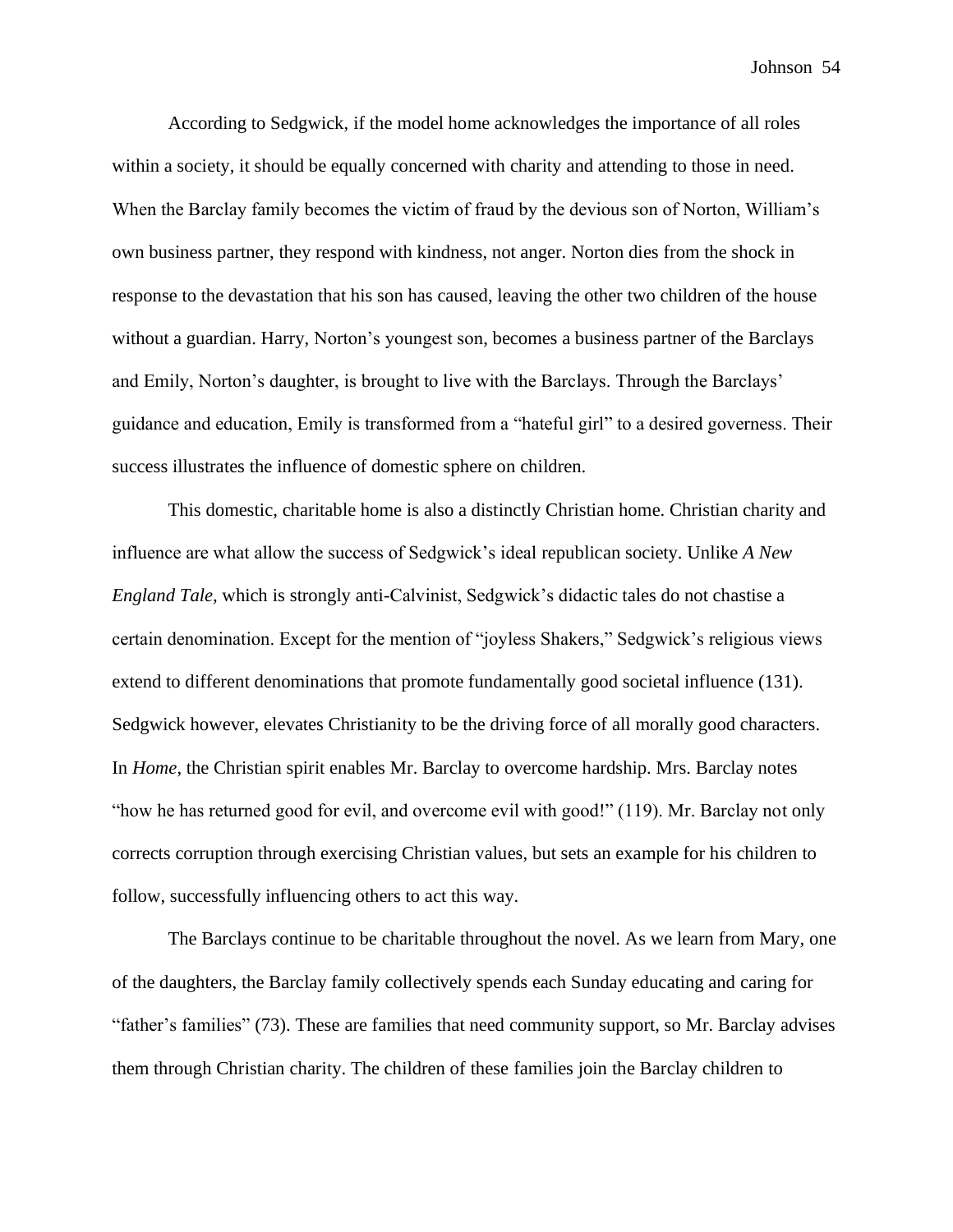practice drawing and self-reflection, while the parents receive guidance from William. A large part of Sedgwick's envisioned home is deeply Christian, but charity is the most important of those Christian family values. Christian influence demands charitable involvement, and so the family is able to improve community, in turn shaping society. The act of educating community members on Sundays supports this prioritization of charity. Sedgwick consistently illustrates the effects of her envisioned family on the larger society. As a result of Mary's description of the Barclays' charity work, another character is influenced to do the same. This connection to the home—as a place for not only familial growth and instruction, but for community work— is revisited throughout Sedgwick's tale. By educating others and influencing community members, the Barclays encourage social change. Through this portrayal, Sedgwick highlights the importance of the home within the larger context of community.

Another element of a successful society is its commitment to social progress. In *Home* Sedgwick negotiates the relationship to the past to support a progressive – or forward-looking, always improving—society. For example, throughout the novel Charles strives to improve the Greenbrook home in anticipation of the Barclays' return. The narrator describes Charles' efforts: "He felt an interest that never abated, in the improvement of the farm [Greenbrook], and in beautifying it for the residence of the family" (134). Toward the end of the novel, the family moves back to the farm that Charles has been renovating and William has been missing deeply. However, the family cannot simply return to their old home in Greenbrook without modernizing it. Through Sedgwick's illustration of this return to the past, she negates the feasibility of a return to a simpler time. The physical attributes of the location itself must be changed; the intellect of the people returning must be improved. It is no longer the same place, because we can never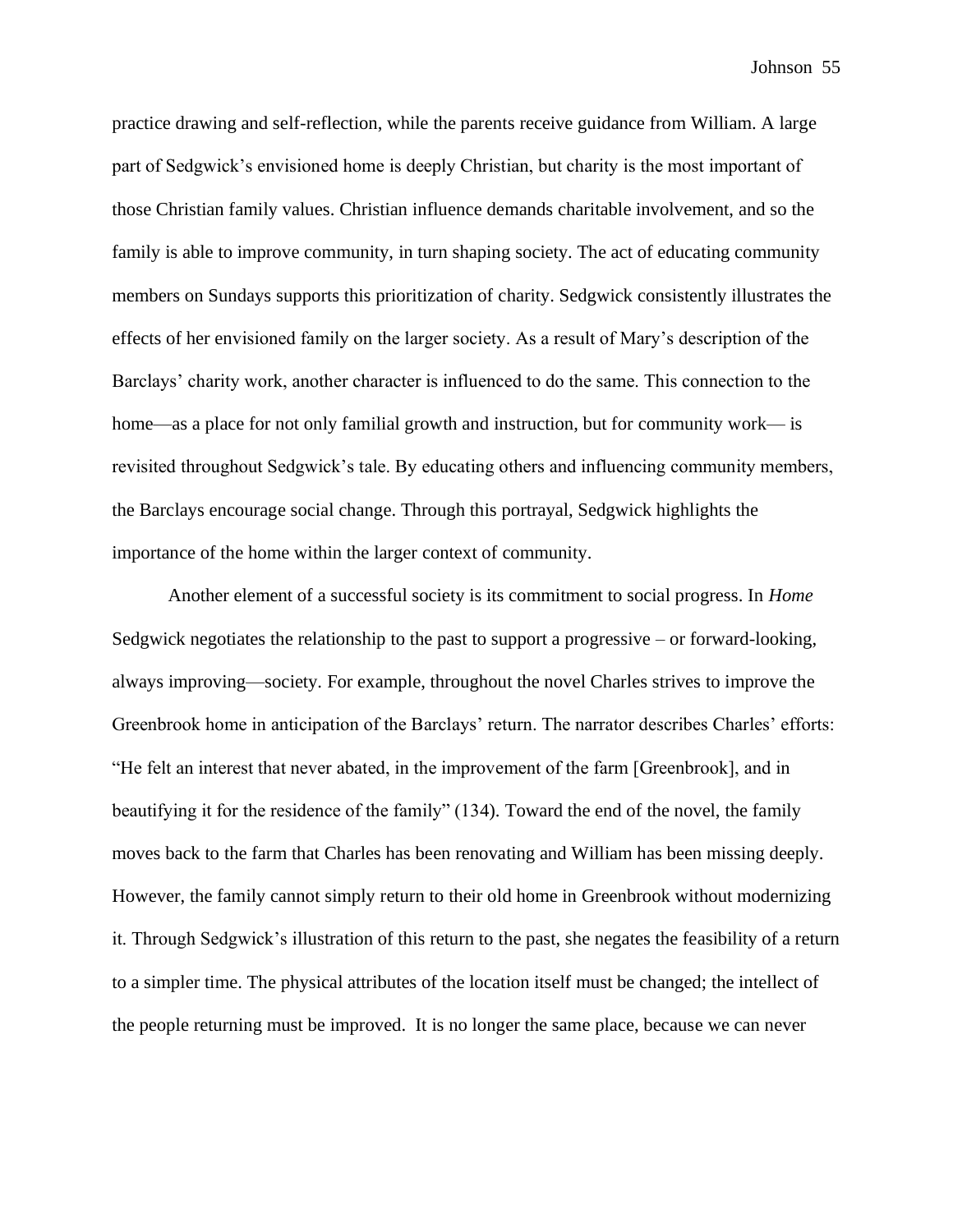return to the same place. The characters' symbolic inability to return to a pre-revolutionary society reminds readers in the new Republic of the necessity and value of progression.

In addition, the family's return to the country illustrates the need for urban and rural communities to learn from one another— lessons which are nurtured and disseminated from the home. The Barclays bring a new perspective to Greenbrook, one gained from living in the city. William speaks of a sense of community that is lacking in the city but persistent in rural areas. He claims, "In the country the tie of human brotherhood is felt through the circle, the social electric chain is bound so closely that the vibration of every touch is felt. We not only sympathize with the great joys and sorrows of our neighbors, but in all the little circumstances that make up life" (140). Here Sedgwick carefully illustrates a contrast between rural and city life. Rather than suggest the city supports a progressive society, she highlights the lack of innovation. William continues to highlight the faults of living in the city, explaining "I confess that in this matter of society, I have been somewhat disappointed. There has not been so rapid an improvement as I expected; but we must have patience. It takes time to change the forms of society; to give new direction to a current that has been wearing into its channel for centuries" (142). Sedgwick suggests that society can be improved only through positive, communitarian influences from within the home.

In exploring the influence of the private sphere on the public and political, Sedgwick again participates in a political conversation central to her time. According to scholar Shirley Samuels, Andrew Jackson acknowledged the connection between the private and public in the time of Sedgwick's writing. In Jackson's Farewell Address, he claims "the Constitution cannot be maintained, nor the Union preserved … by the mere exertion of the coercive powers confined to the General Government. The foundations must be laid in the affections of the people … in the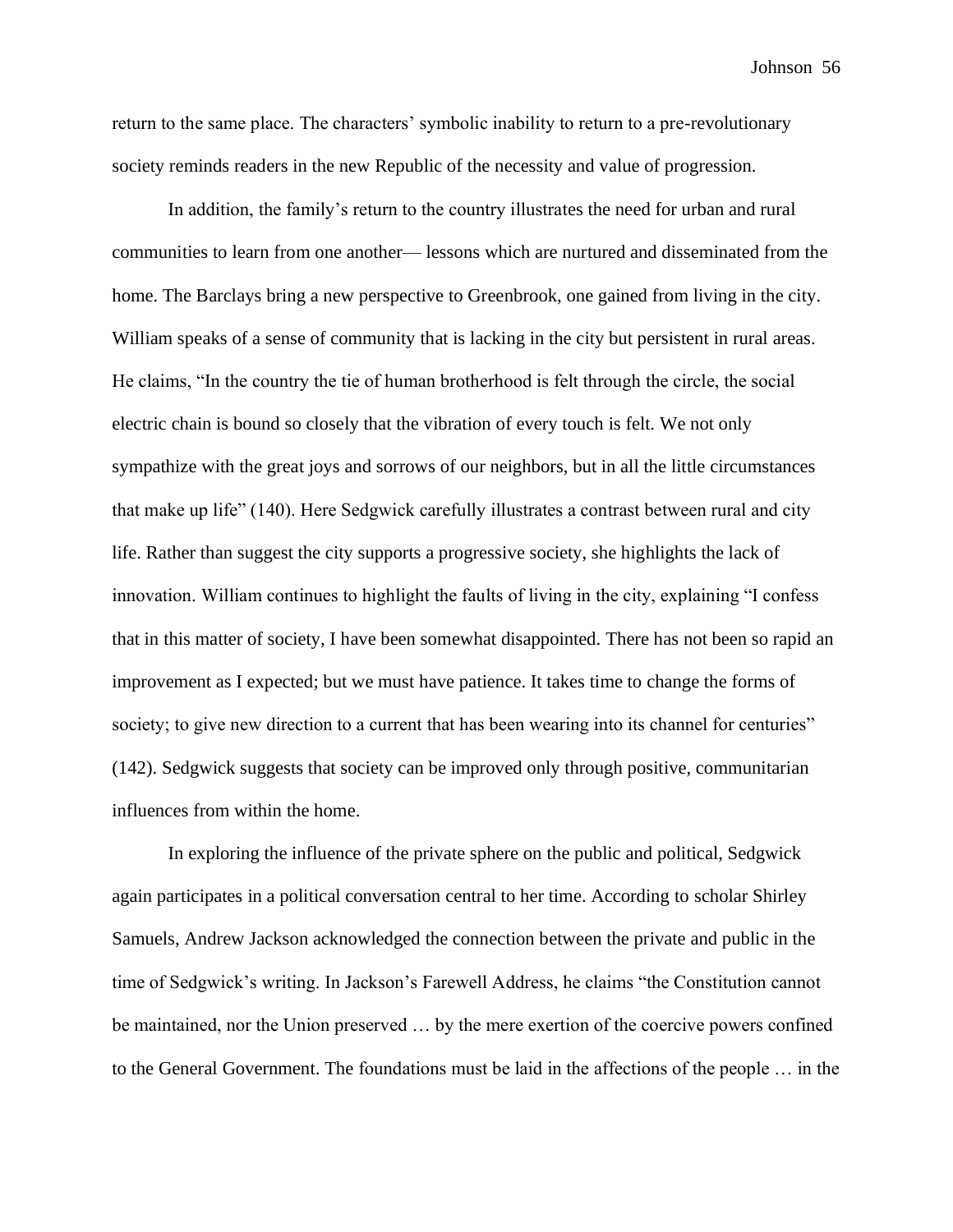fraternal attachments which citizens … bear to one another as members of one political family" (16). Throughout *Home* Sedgwick suggests that the public sphere cannot function without the cooperation and collaboration of the people. Arguing for the importance of the private sphere, Sedgwick claims that "society will only be an extension of the intercourse of home" (142). In her envisioned society, the political sphere is merely an extension of the home, consisting of the intellectual intercourse which builds society. Making home—a place maintained by women the center of the novel and the center of society, Sedgwick confirms women's important role in the private sphere. She does not argue for independence from the domestic sphere, but suggests that the domestic sphere is the foundation of American society.

Sedgwick's envisioned society is complete with the Barclays' influence extending west to a new community. In the conclusion of the novel Charles moves to Ohio, bringing along his values of Christian charity and communitarianism. Charles' relocation supports a vision of New England influence on the new frontier. This relocation also supports Sedgwick's imagined family as an instrument of social control. The Barclays now have an influence on a new settlement, one where "the physical, moral, and intellectual soil is ready; it only wants the spirit of cultivation" (168).

For a complete view of Sedgwick's successful society, I will turn to another novel in her didactic trilogy, *Live and Let Live: Domestic Service Illustrated.* As relayed by the subtitle, this novel is a tale of one domestic servant, Lucy, and the challenges she faces from her employers. This didactic tale is not a guide for the domestic servant, but rather is directed toward the upperclass employers. Through a series of juxtaposed characters Sedgwick highlights both the proper treatment and the intolerable conditions of domestics. In an effort to counter the exploitation of domestic workers and highlight the class differences inherent to the early Republic, Sedgwick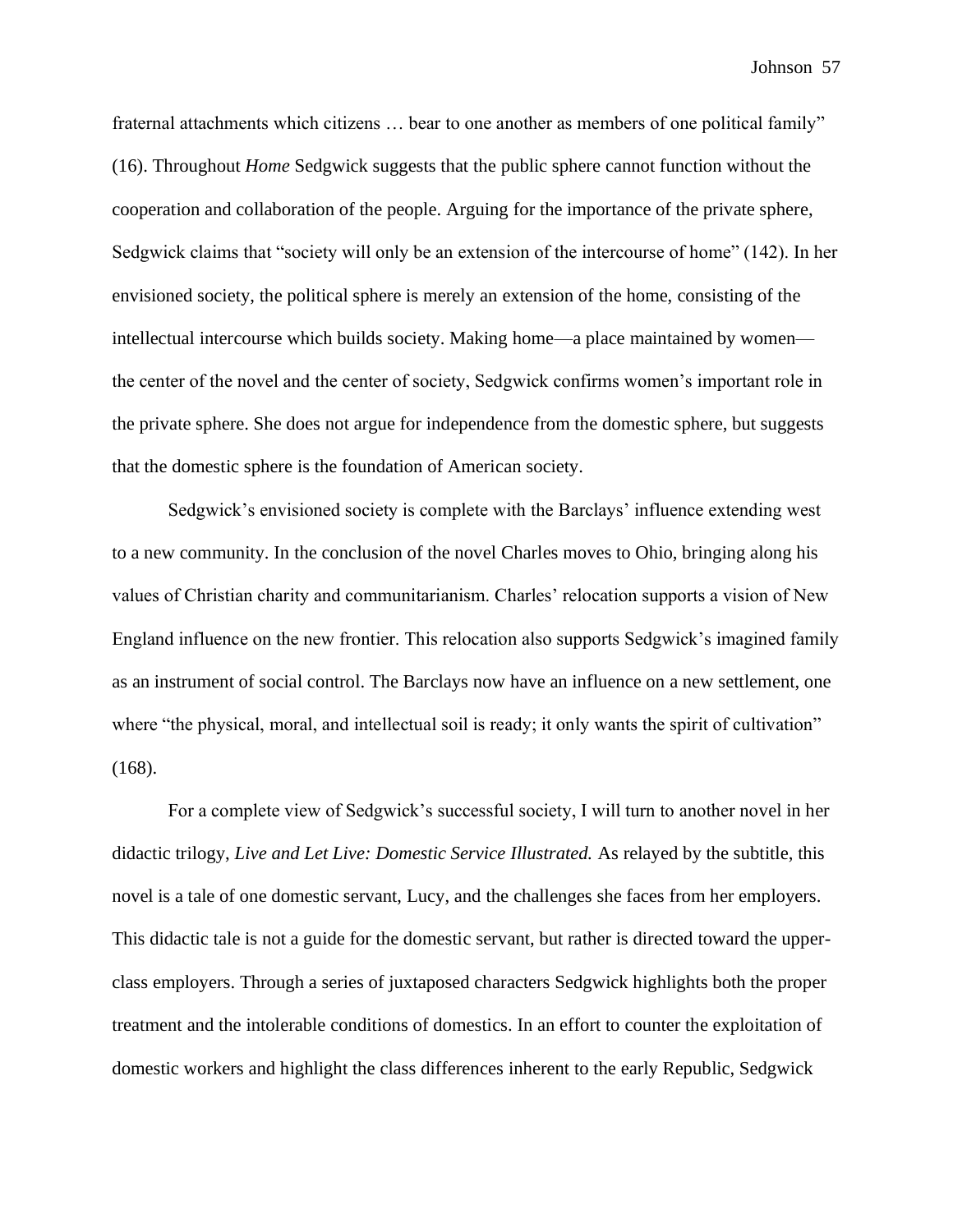envisions an alternative, ideal society. Although all three didactic tales discuss the topic of social class, this novel is largely focused on social class relations and the obligations of the upper and lower classes.

The tale begins with a brief backstory introducing the main character Lucy, who is sent to service after her father has brought the family to near starvation with his drinking. Sedgwick's portrayal of the once-middle class family now facing downward social mobility engages the readers' sentiment. The cruelty of the mistresses, Lucy's various employers, also engages sentimental techniques. While searching for domestic work, Lucy faces rejection when Mrs. Sadwell refuses her service because she has had a foundational education in a poor home, and too much would have to be "unlearned" for her to be successful (22). Later in the novel, however, it is Lucy's foundational education—what she learned from her mother at home—that enables her to be a model for other community members in a decent employer's home. However, before finding a suitable employer, Lucy finds work in many unpleasant households. Through Lucy's challenges Sedgwick both illustrates the frequent exploitation of domestics and the agency of those domestics to evade the inadequate conditions.

The first of Lucy's employers is Mrs. Broadson, whose "domestic labors were now limited to getting the greatest possible service for the least possible compensation" (44). This often includes hiring German servants who have no familiarity with the language to work for half the pay. When Lucy is hired, she lives in unbearable conditions and is worked till her clothes are worn with holes. Mrs. Broadson forbids Lucy's visits home, limiting the time spent with her disabled brother Jemmie. As in *Home*, Sedgwick addresses the influences of the private sphere in this novel, illustrating the neglect that is a consequence of Lucy's restricted visits to her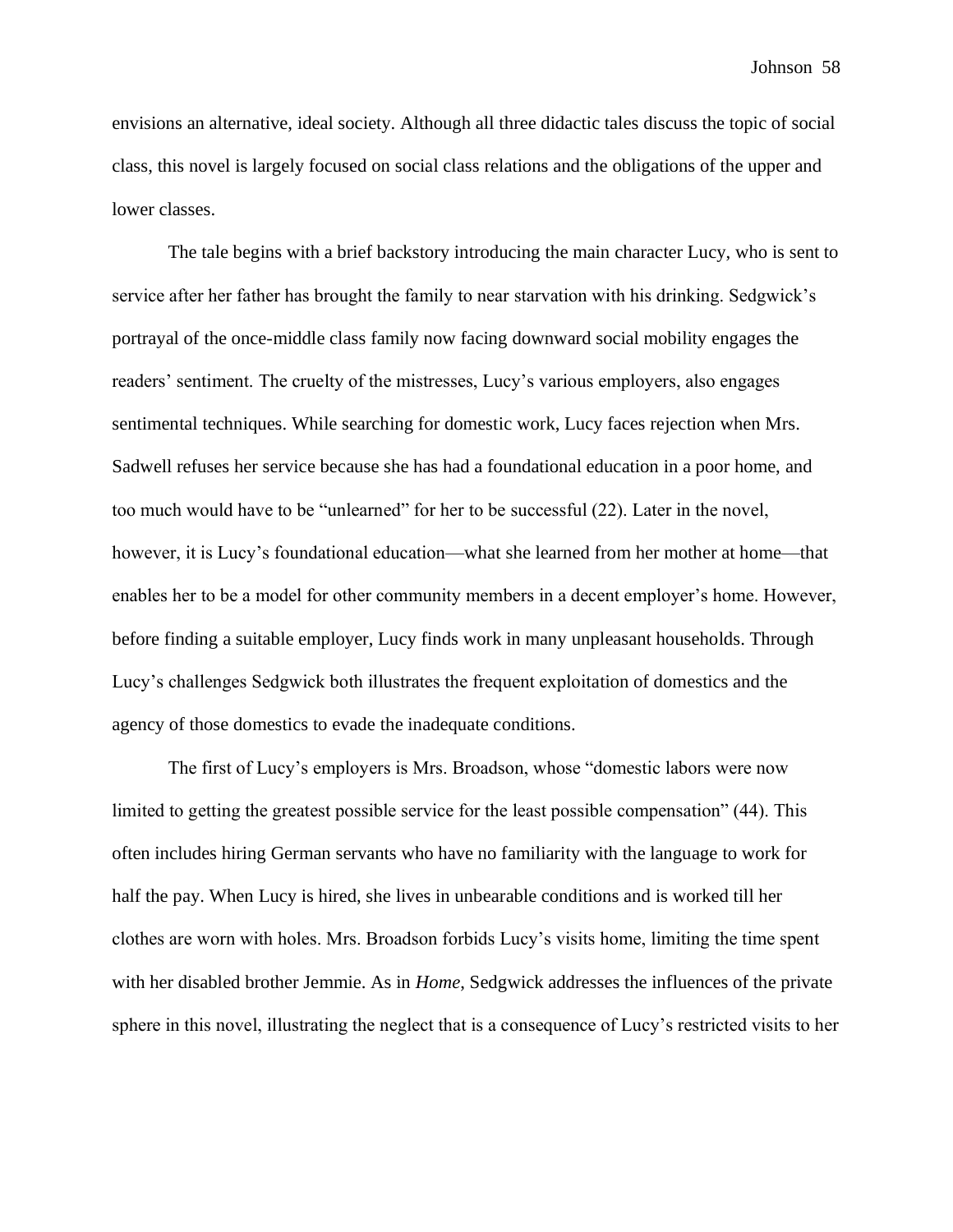own home. Both Jemmie and Lucy suffer as a result—Jemmie lacking the interaction with his sister and Lucy lacking the education she once received at home.

Lucy eventually leaves the Broadsons but not in response to their unfair treatment. Lucy makes the decision to leave this home because she is taking the room and position from Judy, a dying young Irish immigrant. Judy is the niece of Bridget, another domestic servant in the home who was unwelcoming to Lucy upon her arrival. Bridget's meanness is explained by her tragic backstory of immigrating to America alone to support her only remaining family member, Judy. Lucy learns that Judy had been promised the position before she sought the job; Lucy must leave in order to do the right thing. Upon leaving, Lucy claims: "well mother was right—we can, if we try hard, overcome evil with good, and we can get people to love us if we make the most of our opportunities" (70). Lucy is guided by her own judgment and morality to do good.

This insistent need to help others and promote good actions, often discussed in *Home,* is revisited in *Live and Let Live.* Though Lucy has a starving family of her own to support, she decides to give her position to Judy who rightfully deserves it. Sedgwick counters the prejudice faced by Irish immigrants with this sympathetic portrayal of Bridget and Judy. Sedgwick herself was sympathetic to the Irish immigrants, as she writes in her own autobiography *The Power of Her Sympathy*: "the Irish, by the infusion of an element of warmth and generosity into our national character, will have done us more good than evil … they are willing servants—they are sympathetic and progressive" (51-52).

The worst of Lucy's employers is undoubtedly Mrs. Hartell, whose main purpose in the novel is to illustrate a truly corrupt mistress. The nature of her corruption is in her inability to be empathetic. Only thinking of herself, Mrs. Hartell withholds one of her domestics' promised wages. Due to Mrs. Hartell's "thoughtlessness" and "culpable inconsiderateness" Margery, the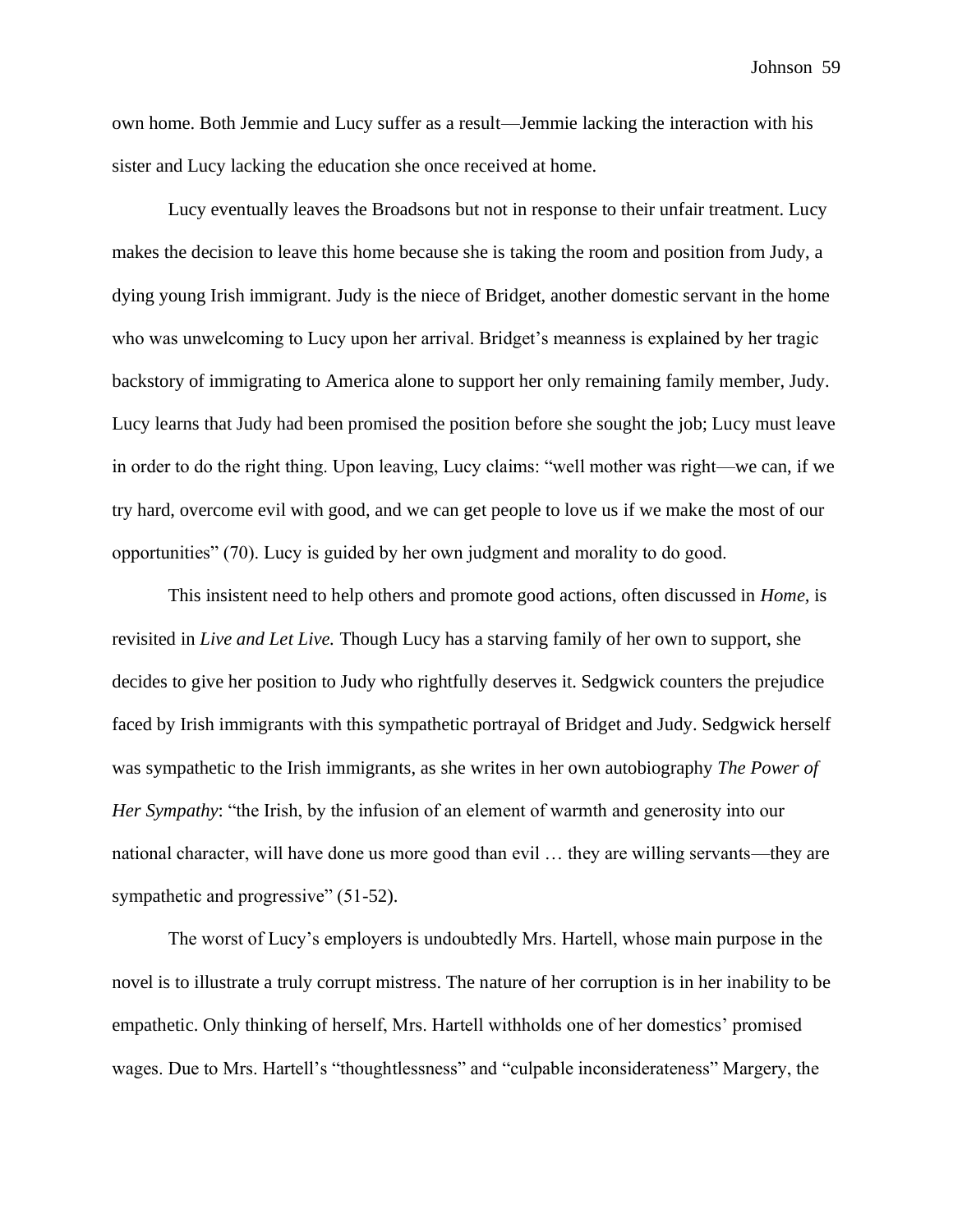domestic servant, is unable to feed her child resulting in his death. Morally corrupt and dismissive of her domestics' humanity, Mrs. Hartell is unable to keep a happy and well run home. Her children are taught by French servants, as "she never even thought of preparing the minds and manners of her children for the state of society in which they were to live, or of adapting her own conduct to the actual duties of her conditions" (153). She is neglectful of not only the conditions of her domestics, but the well being of her own children too. Mrs. Hartell's faults lie entirely in her failure to acknowledge the needs of others.

The several flawed homes in the novel effectively highlight the positive qualities of the two ideal homes. Mrs. Hyde, a mistress who in whose home "all members were governed by the same physical laws," treats Lucy as a member of the family. Mrs. Hyde thinks of her domestics not only in relation to the work that they will complete, but as women who will go on to have homes of their own after their service in her household. Because she holds this empathetic view of her domestics, they are treated more like students than servants. Mrs. Hyde explains to Lucy that she does not confine any of her domestics to one duty, but instructs them in all domestic labors "so they should have that sort of education that will enable them to make their own homes prosperous and happy" (188). Mrs. Hyde certainly has a different approach than the cruel and incompetent mistresses that previously employed Lucy. She views domestics as women of a community that will eventually have an influence on a larger sphere.

Through this portrayal Sedgwick suggest these women will be pioneers for societal influence, if not social change. A chambermaid of the house shows Lucy to her room upon arrival. She directs Lucy to the bookshelf, claiming "see this shelf of books; not the Bible only, but a whole row, to instruct and entertain too—and what is more, she [Mrs. Hyde] loves to have you get the time to enjoy yourself reading; and the long and the short of it is, that she and all her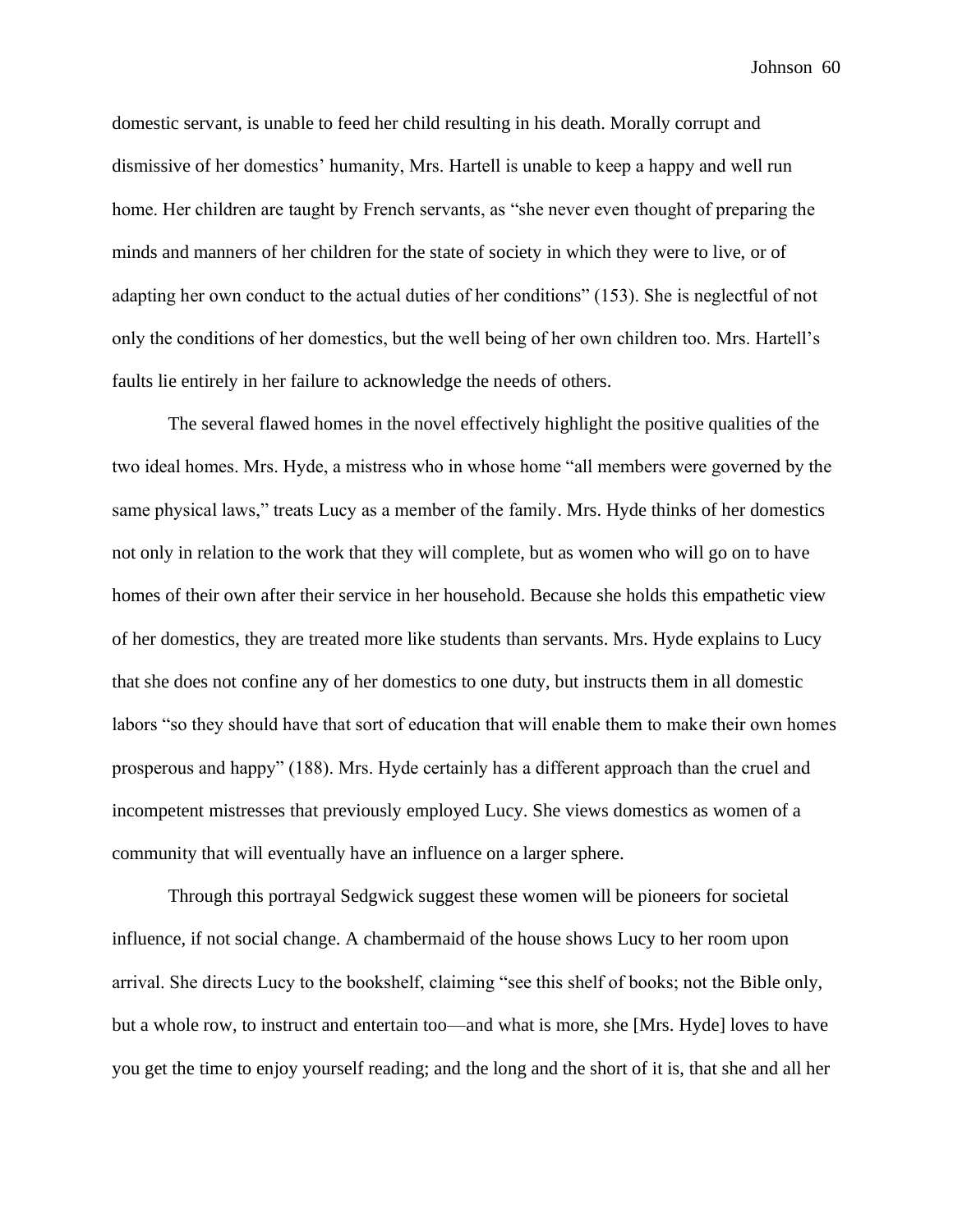children seem to have a realizing sense that their help have minds and hearts as well as they" (190). As Martha notices, Mrs. Hyde is an exceptional employer, allowing and encouraging an education for her domestics. Sedgwick again insists on the importance of female education, demanding literacy for women and domestics within the home.

Throughout the novel Sedgwick expands the influence of domestic workers within the home. Mr. Hyde refers to Lucy as an example for his children because of the knowledge she shares with everyone. When Lucy answers a question directed to one of the Hydes' children, Mr. Hyde remarks, "you see that, by keeping your eyes and ears open, you may get knowledge on every hand, and communicate it" (196). From the foundational education she received at home, one suited for her brother, Lucy is able to impact the minds of others at the home where she now resides. Lucy not only gained a foundational education at home, but is encouraged to "communicate it" effectively extending her influence within the private sphere. In the Hyde home, domestics are a part of "a kind of partnership" which contrasts the authoritarian mistresses that employed Lucy previously (191).

This partnership between employer and employee is sustained through the commitment of the mistress to education. Stressing the necessity of a partnership that transcends class, Mrs. Hyde asserts:

"But I do not know how there can well be a higher pursuit than the improvement and happiness of those who are placed by Providence in those little primary schools, over which we, as mothers and mistresses, preside. Let us try to train our girls for this their happiest sphere—to prepare them to be the ministers of Providence to the more ignorant children of the human family" (92).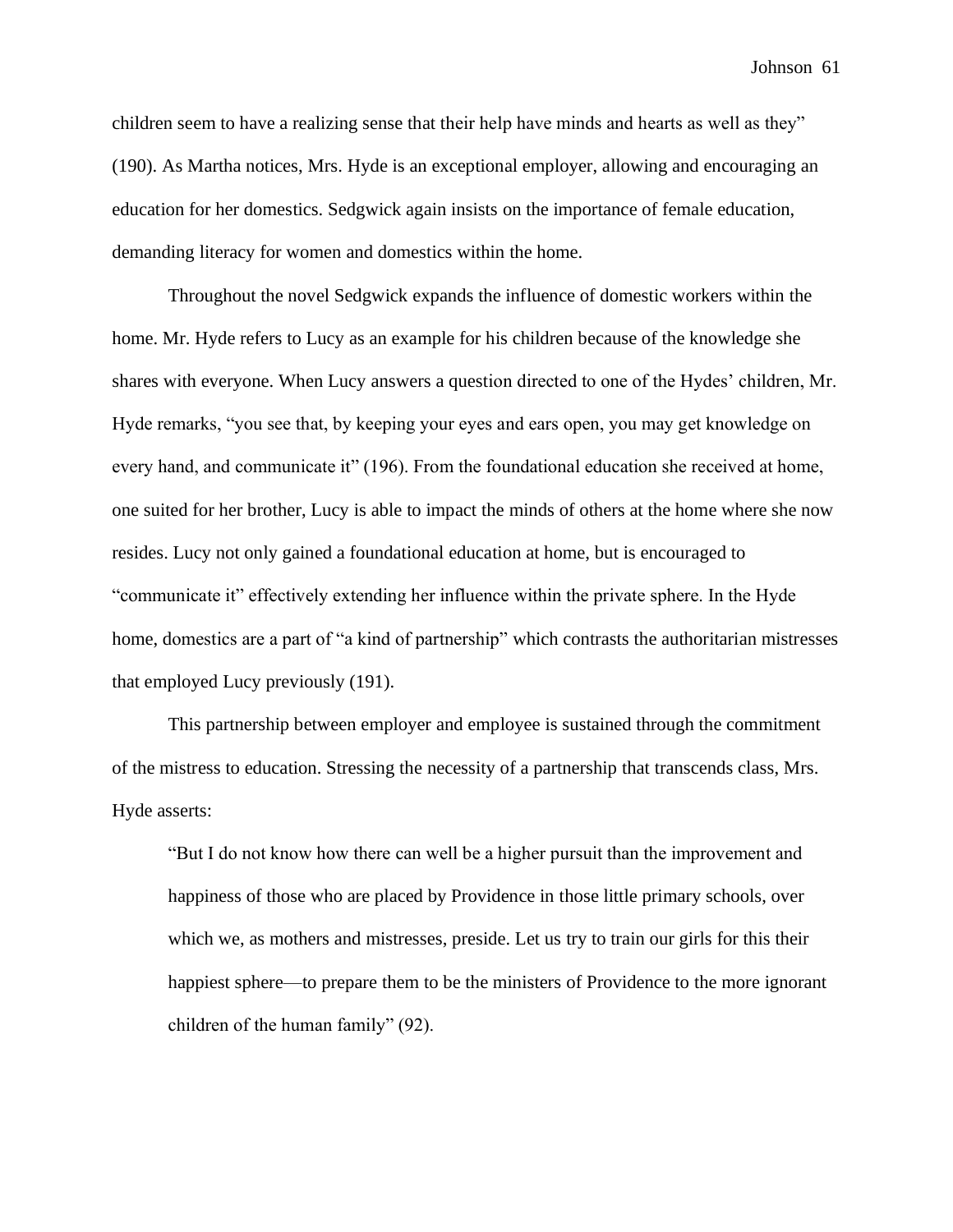Sedgwick situates female education as not only the social duty of the upper class employers, but as a religious duty as well. Always concerned with influence—as in both *Home* and *The Rich Poor Man and the Poor Rich Man,* which I discuss later in this chapter—Sedgwick illustrates the importance of education through the influence of these women on society. Again we can note her tempered progressivist approach to expanding women's roles: because these lower class women can and will experience upward mobility, it is important to educate them to do good in the approaching future of the Republic.

Lucy's character embodies many democratic ideas that were central to forming the new nation. Specifically, Lucy represents the social mobility available to people of the Republic. Sedgwick includes Lucy's troublesome backstory of a social status decline to address a real concern within the Republic. As scholar Sarah Robbins claims, the early nineteenth century capitalist marketplace made families' economic status insecure; families could easily fall from high or middle class to poor through a husband's illness, injury or death (11). Or, perhaps, a family could face a decline in social status through a husband prioritizing vices over necessities, as Sedgwick illustrates with Lucy's father. Writing of benevolent literacy narratives, the genre in which Robbins places Sedgwick's work, she notes "these narratives carefully allowed for the possibility that virtuous poor women and their children could maintain an admirable social status based on learning and morality, as distinct from a purportedly less significant ranking based on the family's economic situation" (12). The decline that the Lee family faces in *Live and Let Live*  is a real concern for women in the Republic. What Sedgwick illustrates throughout the novel is that social class mobility is both possible and attainable alternative for these families.

It is important to note that at the beginning of the novel, the family's fall is through no fault of Lucy or Mrs. Lee, the figure of Republican motherhood. Rather, it is due to Mr. Lee's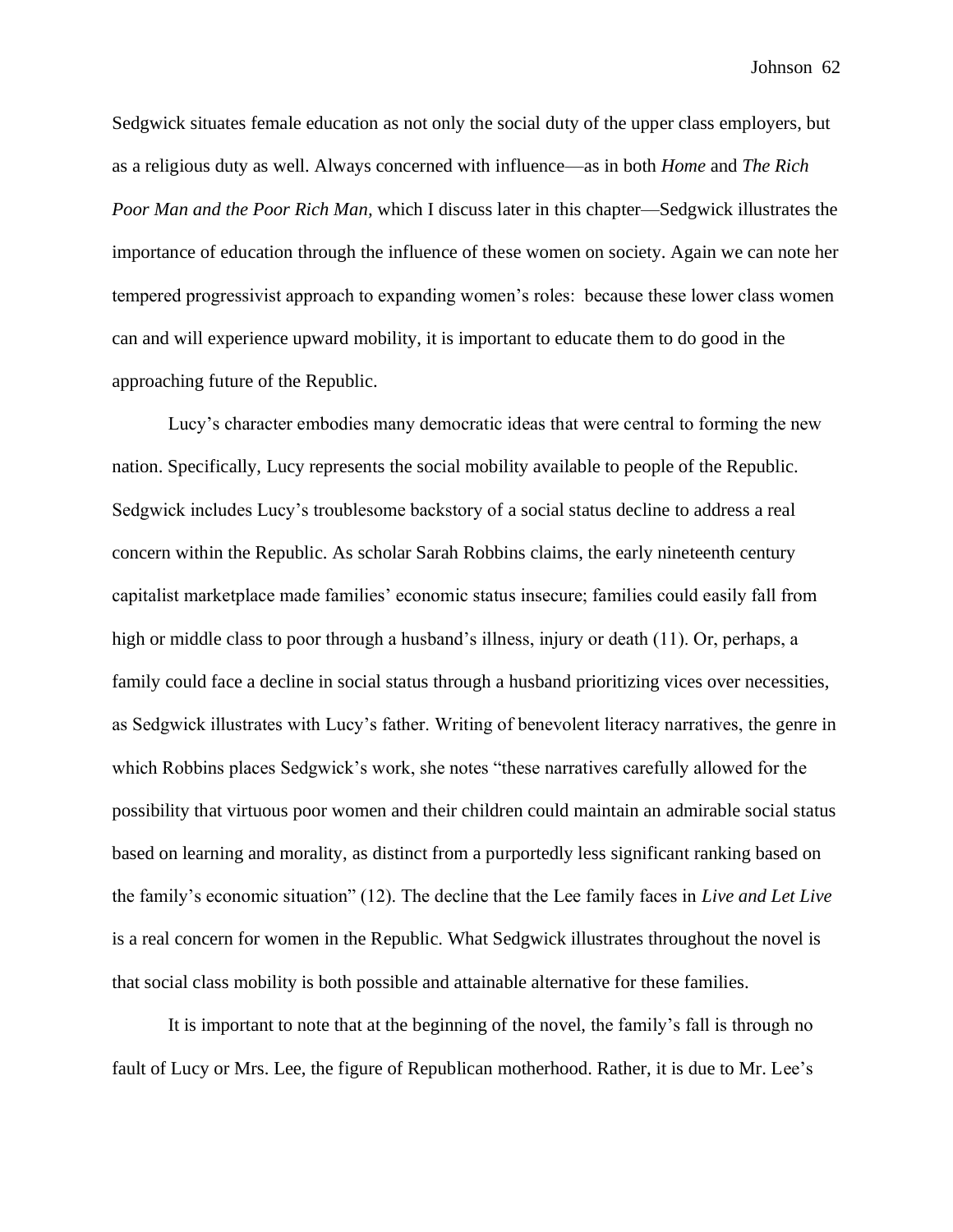negligence, the figure of paternal authority and control, that Lucy is obliged to find work as a domestic. Because Lucy spends the entire novel rebuilding what her father lost, Sedgwick suggests that recovery is possible through hard work and morality. In the conclusion of the novel Lucy marries Charles, the son of Mrs. Lovett, a former employer who, like Mrs. Hyde, encouraged her domestic education. Lucy acknowledges that all of the work that she has done has been for building a comfortable life for her family. In the final chapter Lucy writes to her mother, "Our house is nearly done and large enough for us all. The ladies in the village will have plenty of work for the girls' millinery and dressmaking establishment, and dear Jemmie will keep Charles's books, and all of us will be in a way to earn an honourable living" (212). Lucy successfully moves from the poor class and raises her family's social status as well. Through hard work and morality, upward social mobility can be achieved. Sedgwick and many other early American writers illustrate this social mobility in their writing, supporting a democratic idea prominent throughout the founding of the nation. Sedgwick however, positions this mobility through the success of a female character, rather than the success of a son of a poor family as traditionally illustrated.

As in *Home,* Sedgwick envisions an ideal which has an impact on the Republican society. In *Live and Let Live* Sedgwick extends this vision even further and details a future for the Republic: "Surely the time will come in this country, where the elements of general prosperity have not been destroyed by the foolish combinations and wicked monopolies of men...when physical, intellectual, and moral education will have raised the level of our race, and brought it to as near an approximation to equality of condition as it is capable of in its present state of existence" (72). In a more progressive, but still conservative idea, Sedgwick suggests that a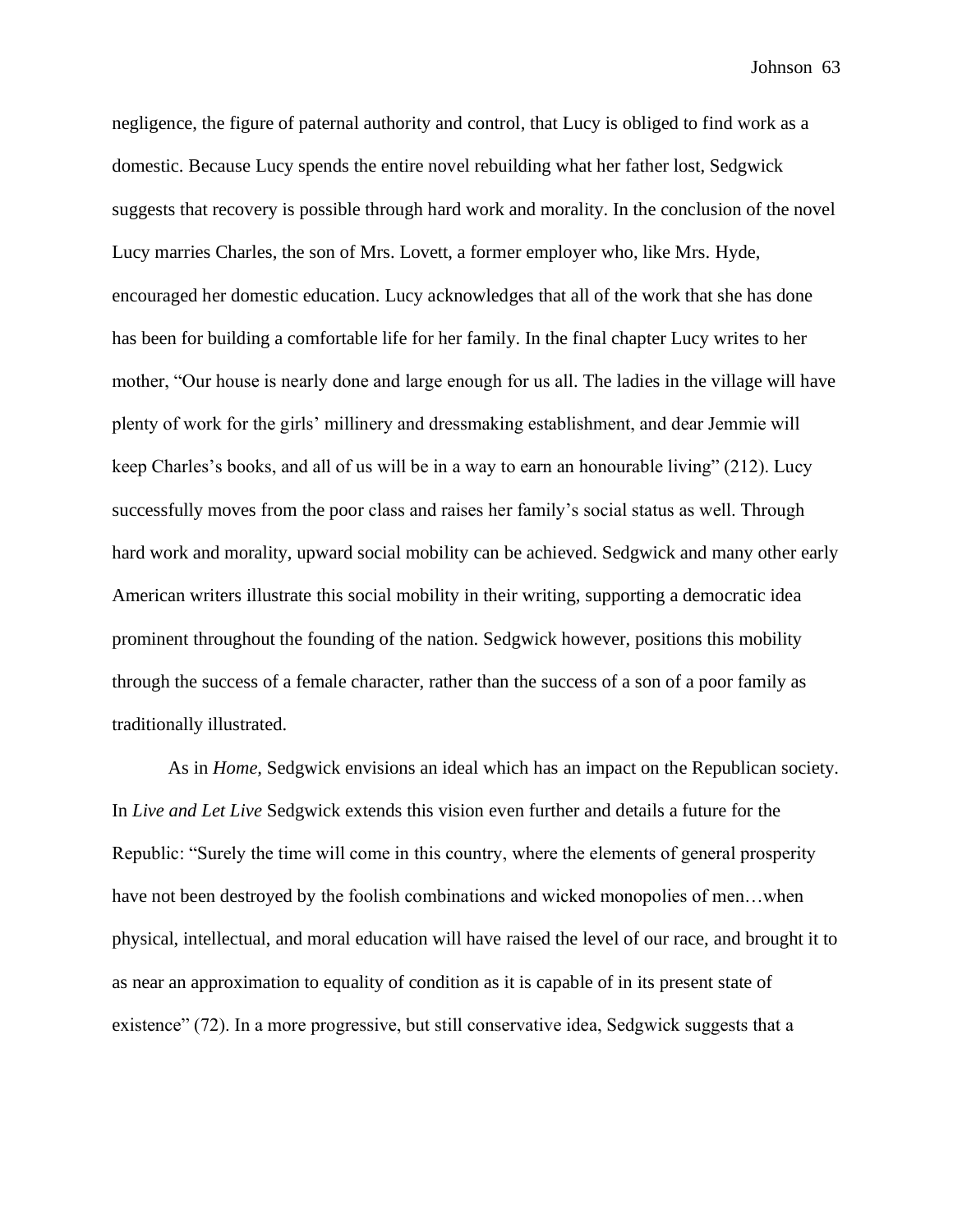crucial element in social change can be executed through education. Sedgwick places the responsibility of this influence "in the power of every *mistress* of a family" (72).

Lucy's influence extends not only to the community around her, but further west to a new frontier. Much like Charles' relocation in *Home*, Lucy and Charles move to Ohio in the concluding chapters of *Live and Let Live*, bringing with them their New England influence. Charles brings the family bread-making business to the Western frontier, expanding both business and societal influence to new areas of the nation.

The third didactic novel in Sedgwick's trilogy, *The Poor Rich Man and the Rich Poor Man*, also highlights the social class mobility possible in the new nation. In this novel however, the main focus is on the moral virtue of people within various social classes. As the title suggests, Sedgwick questions the popular perceptions of the poor class by constructing a family that has little wealth but is rich in morality and charity. She illustrates morally corrupt wealthy characters in contrast to those moral poor characters to question the success of the classes. Sedgwick does not question the rightness of the classes themselves, but illustrates national class divisions. The morality of the class members is what determines their "rich" or "poor" state of life rather than their economic status. Sedgwick doesn't condemn a material, class-based hierarchy; she merely suggests Americans reexamine the fairness of this social structure.

The novel begins with three characters that are rewarded books as prizes, which Sedgwick uses to foreshadow their situations throughout the novel. Harry Aikin, the main character, chooses the Bible, while Morris Finely chooses *The History of Birds*, and Paulina Clark trades her book for a pink hair bow. The novel continues to illustrate the lives of each character in their respective social classes. As the book choices foretold, Harry is the most moral character, though having little wealth: the "rich poor man." Morris is the most materialistic,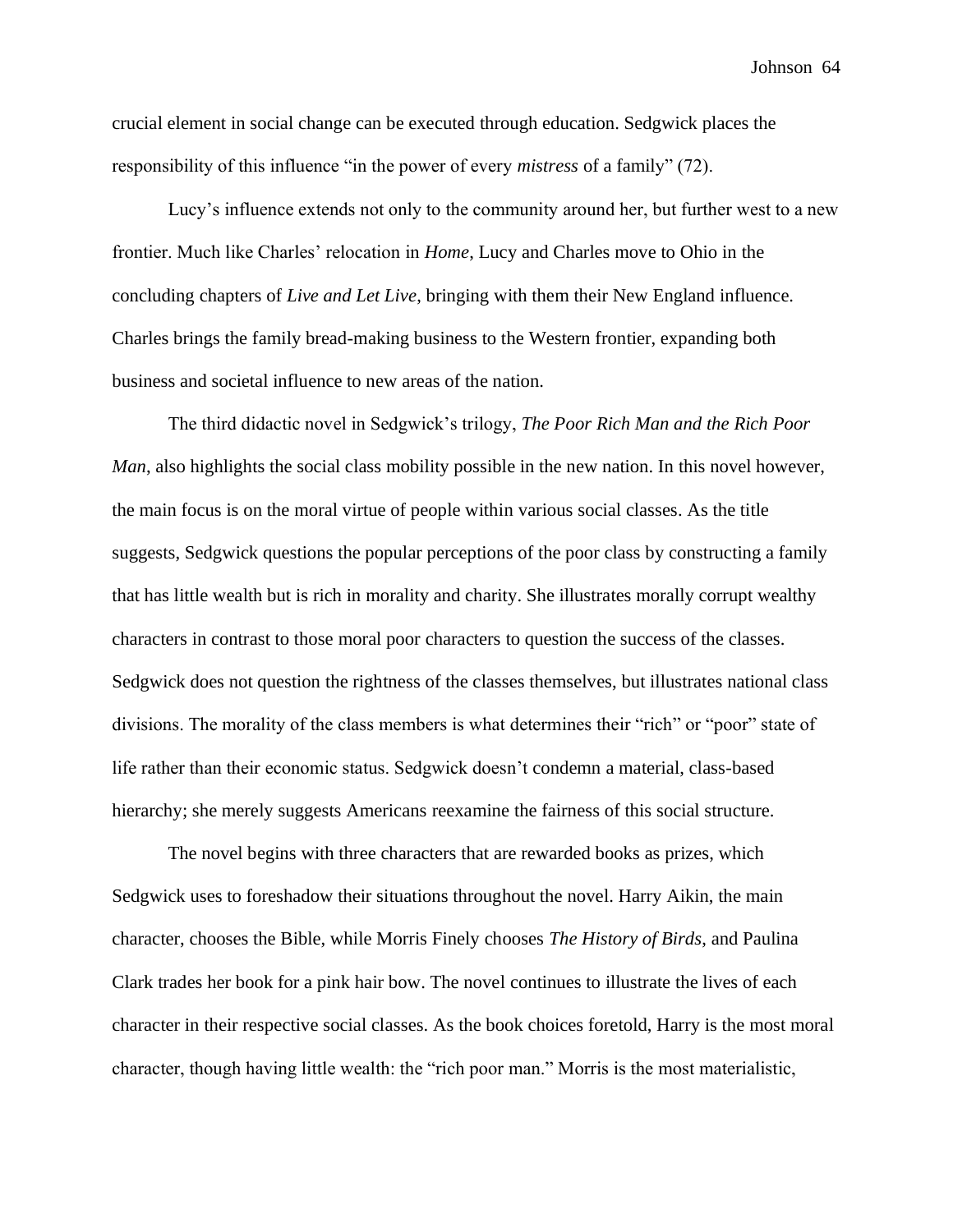morally corrupt character: the "poor rich man." Leaving Paulina Clark to be the most unfortunate character, married to a man who makes counterfeit money, and has no charitable people around when she is in need.

Placing morality at the forefront of the novel, Sedgwick suggests the moral system of the novel is a model for American society. Those that support and reflect Christian sentiments become successful members of society, though not necessarily the wealthiest. After a failed business attempt in New York, the Aikin family is described as "undeniably what the world calls poor. But they had affection, intelligence, temperance, contentment, and godliness" (75). Juxtaposed with the Aikins are the Finleys, who are described as "selfish and ostentatious, with unfurnished minds, and hearts as empty as their purses were full" (76). These two families continue to model these qualities as examples of moral wealth and material wealth, successfully situating the focus of the novel on whether financial status or virtuous character is the basis for success.

Both families are presented with the opportunity to help a poor stranger in need. Mr. Barlow, the stranger, is stumbling down the road in search of his lost daughter. The narrator explains, "his health was broken, his heart gone, and his little stock of money expended to the last farthing. Hunger had driven him forth to seek employment to support a life that had become a burden to him" (90). Morris Finley refuses to help Mr. Barlow, abiding by the rule he made for himself to "never give to strangers" (91). A merchant nearby gives the poor man money, claiming, "I have money, but no time to give" (92). Finally, Harry Aikin, though having no money, gives the most important contribution to the suffering stranger—a home. Harry welcomes the stranger without reluctance, serving as a model of Christian charity for his children. Through the narrator, Sedgwick highlights Harry's influence, claiming he "hit on the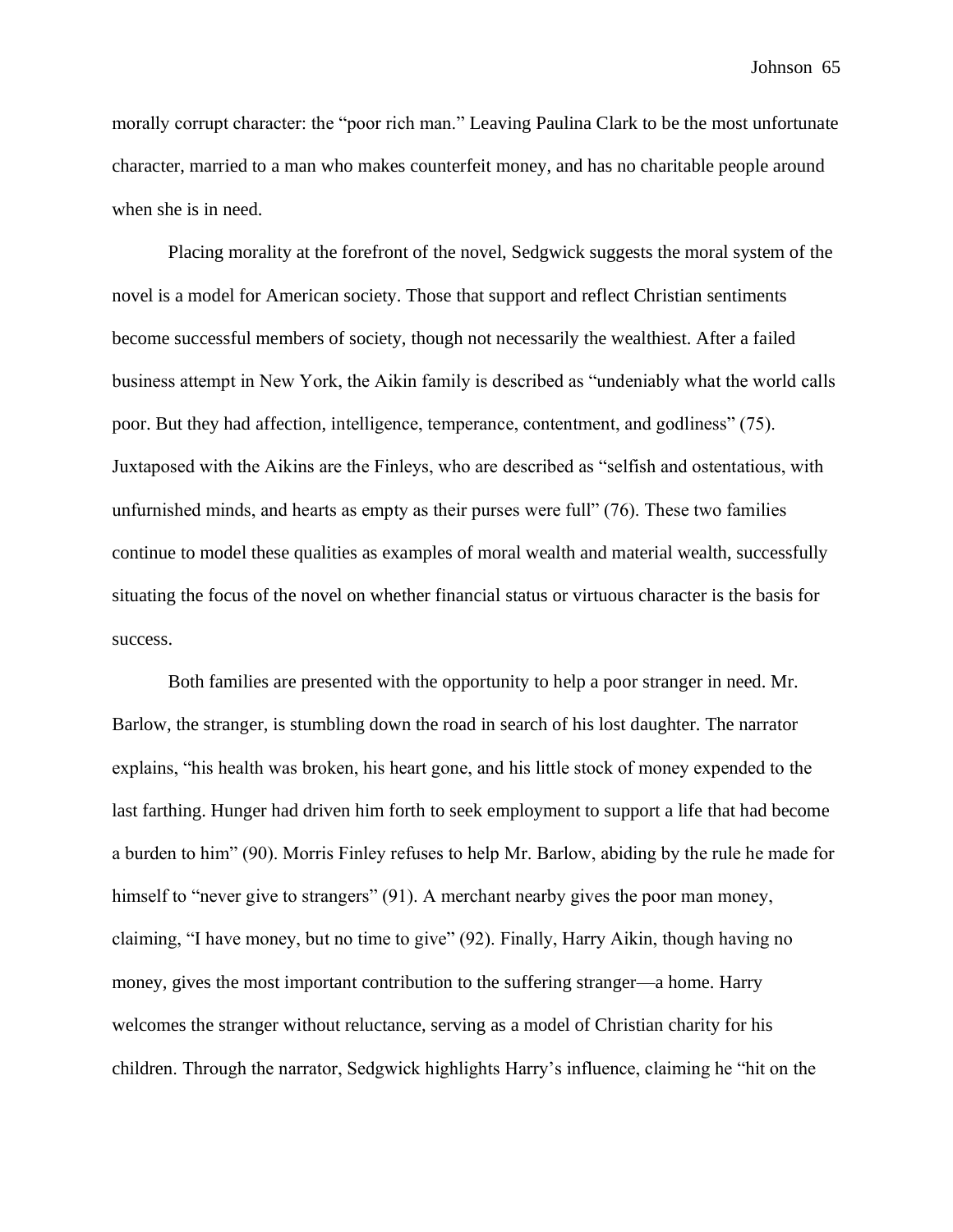right and only sure mode of teaching goodness," one done through example (93). Similar to the other didactic tales, *The Poor Rich Man and the Rich Poor Man* supports the vision of a morally just family that relies on education and influence. While the merchant's financial charity is both needed and appreciated, it does not have same influence as the Aikin family. As they welcome Mr. Barlow into their home, he becomes a recipient of both their charity and influence. Sedgwick suggests that this moral guidance is the most important and the most influential standard in antebellum society.

Sedgwick continues to distance the moral status of characters from their economic status, insisting that the poor have a moral "richness" that the upper class does not. Harry Aikin, in conversation with his wife, explains that they benefit from the charity they showed Mr. Barlow: "and I think, Susan, we take as much pleasure in seeing him refreshed at our table, as the rich do in their dinner parties. To tell the truth, Susan, though I suppose no one but you would believe it, I never did wish to change conditions with them" (95). Though the rich can afford the extravagance of dinner parties, the Aikins desire a life of sufficiency. Joe Shapiro, one of the few scholars to discuss Sedgwick's didactic tales, notes that she is offering a "bald version" of the common antebellum notion that being poor allows for a spiritual richness that enables generosity (207). Sedgwick does illustrate this antebellum idea which supports the validity of inherent class differences. She reasons that these class differences allow reciprocity and enable all Christian virtues to be at work.

However, she also extends their influence beyond the private sphere. The Aikens' charitable influence extends to the children within their family, but also to the public, making their Christian virtues a model for a larger audience. After providing Mr. Barlow with a home, they give him a job as a teacher which allows him to give lectures to the children of the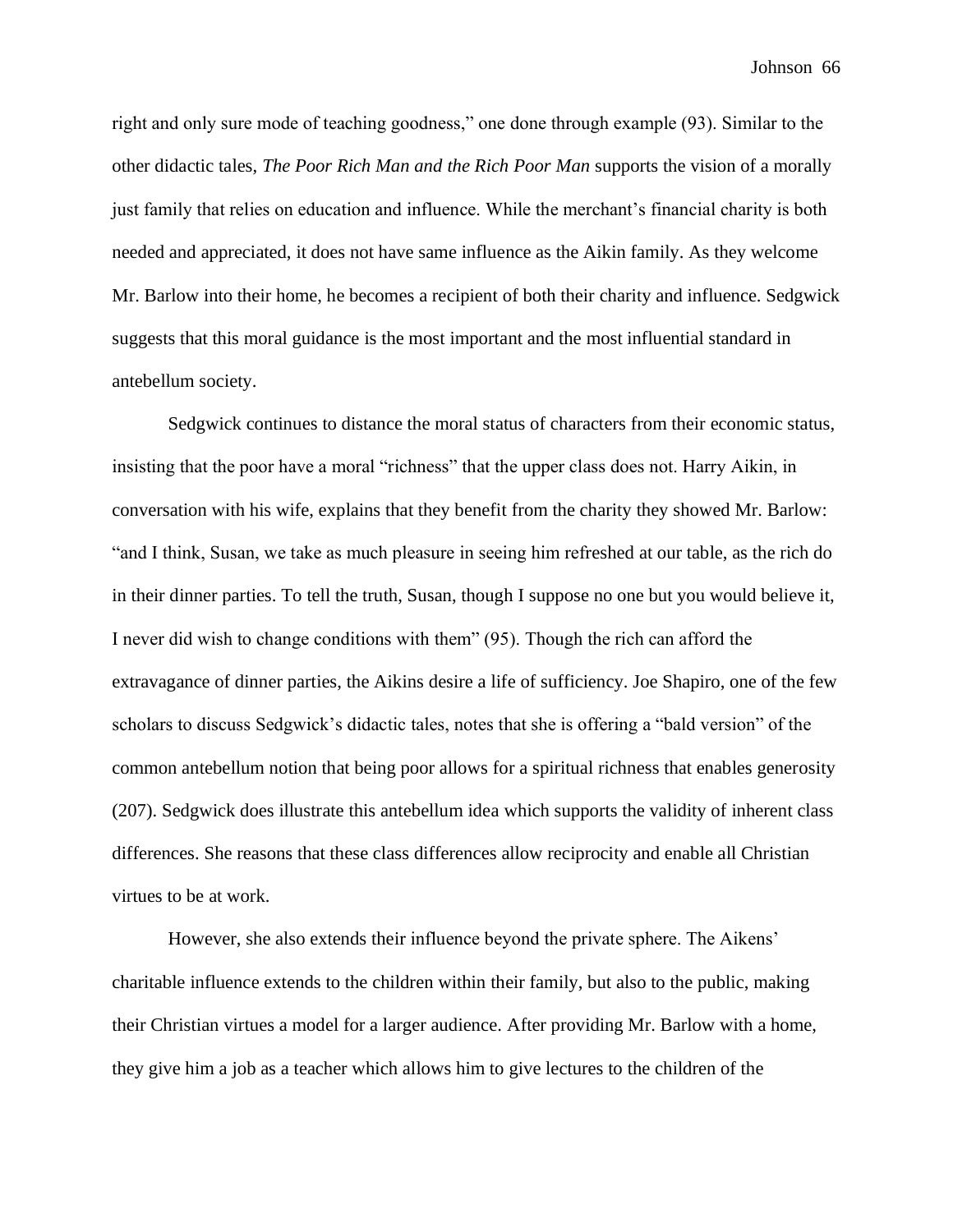neighborhood. Much like in the two didactic novels discussed previously, Sedgwick insists that education is the single most important value of influence. When Susan Aikin suggests that the family should help Juliet, a fellow tenant in their building, she claims education will be the most enduring charity they can provide. When Susan suggests that Juliet become a part of Mr. Barlow's class, she explains that "the warm garments would only be a present comfort, but a good done to her mind would be lasting" (102).

Sedgwick is conscious of the power of influence throughout the majority of her fictional writing, although it is especially apparent in these didactic tales. As Sedgwick illustrates the Aikins as a conduit for social influence, the contrasting Finleys have no influence within the community. Their lack of influence is a result of their immoral and selfish ways. The family refuses to support Morris Finley's mother-in-law when she is in need of a home. As a result, their friends do not attend their dinner party later in the novel. With little familial or friendly connections, the Finleys are denied the social influence that the Aikins have – Sedgwick's ideal society can only grow only through good actions. The Finleys' limited influence reflects her ideas on social class separation. Those that are materialistic-centered, like the Finleys, lack influence within the community.

Each novel in Sedgwick's trilogy focuses on a different element of American society, collectively supporting the democratic values of the new nation. Specifically, they address gender, class, religion, the political structure and the role of the past through a domestic lens. These novels do not re-vision Republican womanhood with a conceptualization of female independence, but rather highlight how women's influence within the private domestic sphere shapes the larger public sphere. Sedgwick discusses, thoughtfully, the condition of the nation and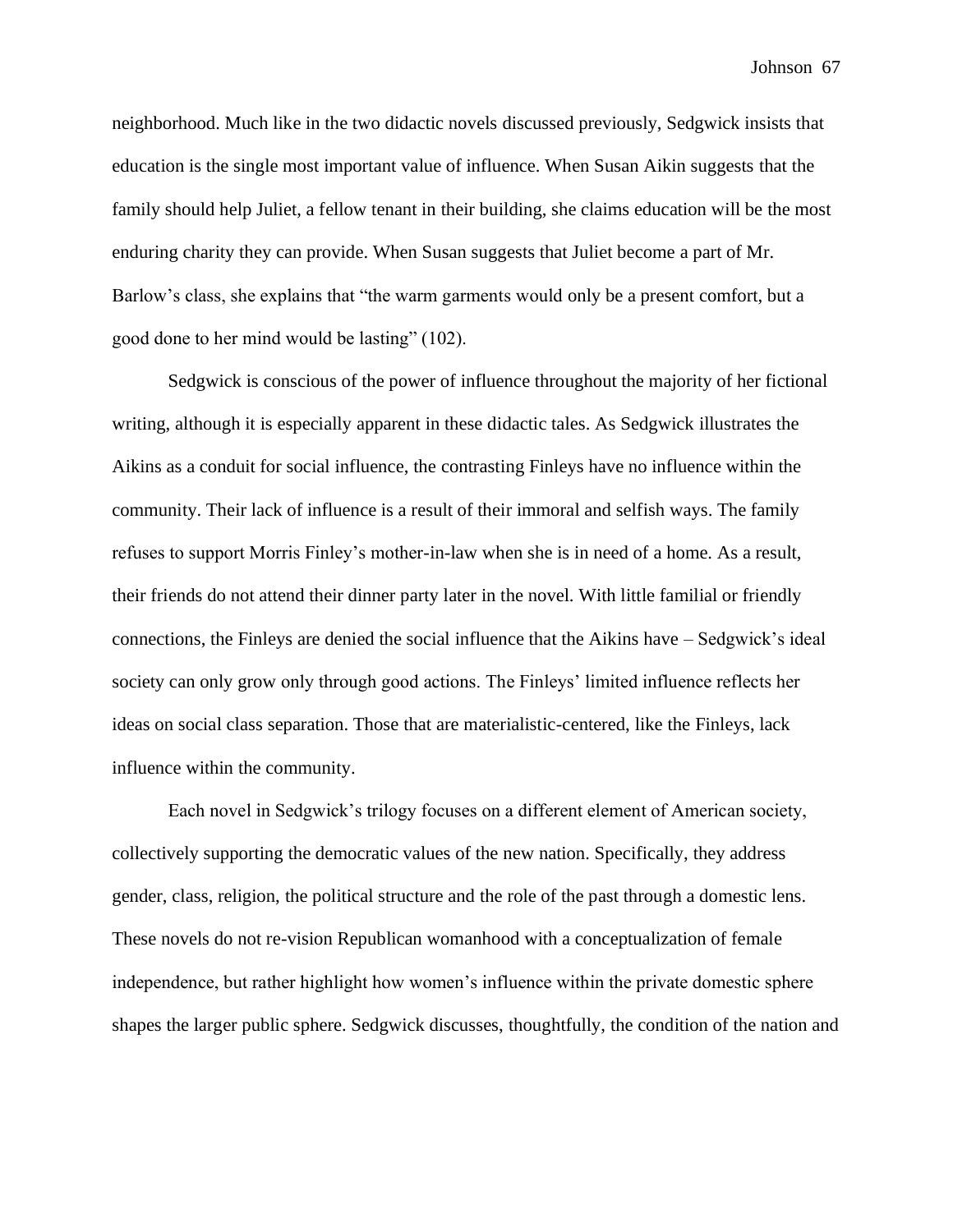the condition for women in her didactic literature, shaping a part of American culture, the culture of domesticity previously ignored by scholars.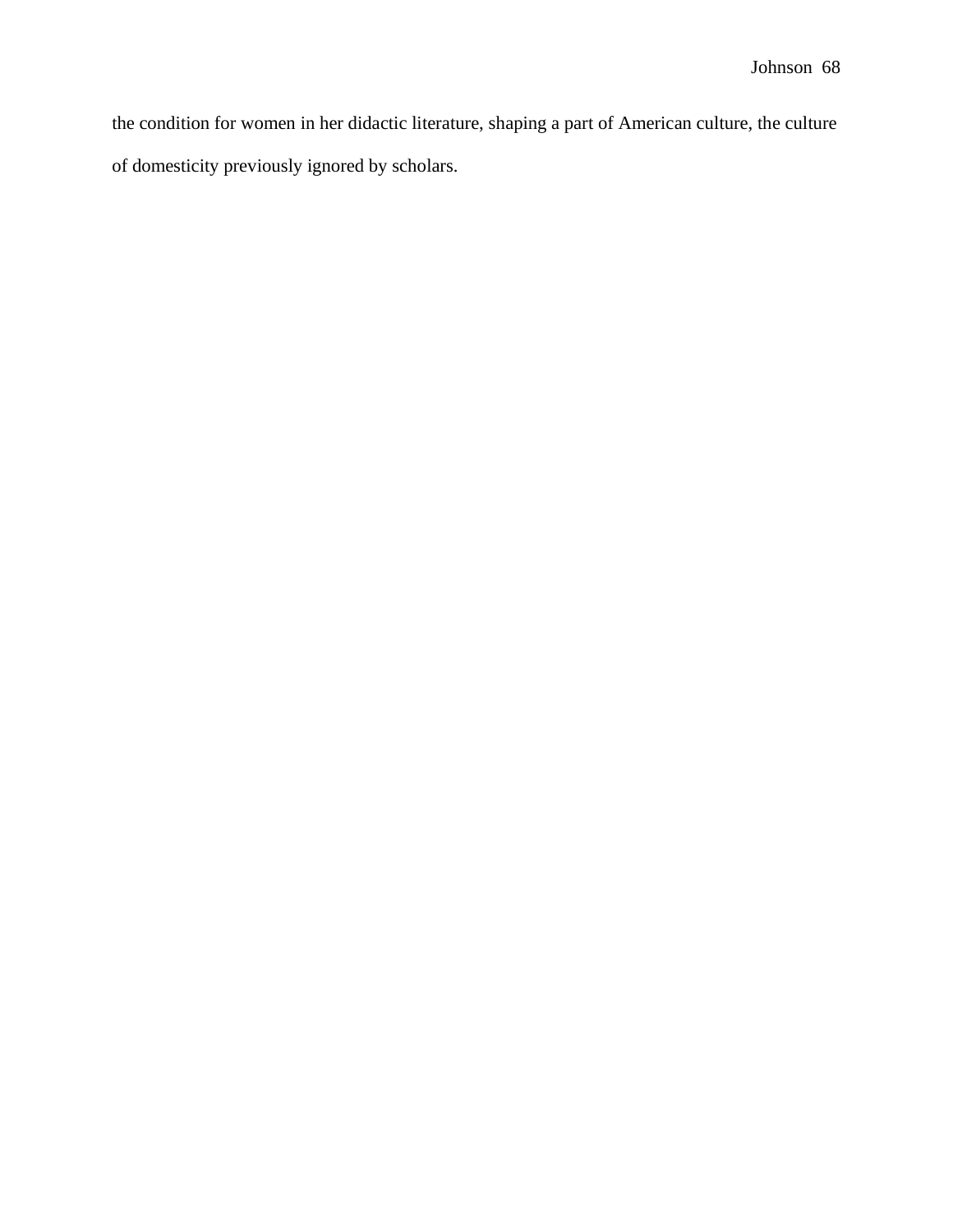#### Works Cited

- Anderson, Jill K. "About the Society." *Catharine Maria Sedgwick Society*, 23 June 2016, cmsedgwicksociety.org/about-the-society-2/.
- Baym, Nina. *American Women Writers and the Work of History: 1790-1860*. Rutgers University Press, 1995.
- Baym, Nina. "Melodramas of Beset Manhood: How Theories of American Fiction Exclude Women Authors." *American Quarterly*, vol. 33, no. 2, 1981, pp. 123–139. *JSTOR*, The Johns Hopkins University Press, doi:10.2307/2712312.
- Bell, Michael Davitt. "History and Romance Convention in Catharine Sedgwick's 'Hope Leslie.'" *American Quarterly*, vol. 22, no. 2, 1970, pp. 213–221. *JSTOR*, The Johns Hopkins University Press, doi:10.2307/2711644.
- Couch, Daniel Diez. "Eliza Wharton's Scraps of Writing Dissipation and Fragmentation in *The Coquette*." Early American Literature 3.49 (2014): 683-701. *MLA International Bibliography.* Web. 15 Nov. 2016.
- Davidson, Cathy N. "Flirting with Destiny: Ambivalence and Form in the Early American Sentimental Novel." *Studies in American Fiction*, vol. 10, no. 1, 1982, pp. 17–39. *MLA*, Project Muse, doi:10.1353/saf.1982.0027.
- Davidson, Cathy N. *Revolution and the Word: The Rise of the Novel in America.*  Expanded Edition ed. New York: Oxford UP, 2004. Print.
- Fetterley, Judith. "'My Sister! My Sister!': The Rhetoric of Catharine Sedgwick's Hope Leslie." Catharine Maria Sedgwick: Critical Perspectives, edited by Lucinda L. Damon-Bach and Victoria Clements, Northeastern University Press, 2003, pp. 78–100.
- Foster, Hannah Webster. *The Coquette; Or, The History of Eliza Wharton: A Novel Founded on Fact by a Lady of Massachusetts.* Oxford University Press, 1987.
- Harris, Jennifer. "Writing Vice: Hannah Webster Foster and *The Coquette*." *Canadian Review of American Studies*, vol. 39, no. 4, 2009, pp. 363–381. *JSTOR*, doi:10.3138/cras.39.4.363.
- Harris, Sharon M. *Redefining the Political Novel: American Women Writers, 1797-1901*. University of Tennessee Press, 1995.
- Kelley, Mary. *Private Woman, Public Stage: Literary Domesticity in Nineteenth-Century America*. Oxford University Press, 1984.
- Kerber, Linda K. *Women of the Republic; Intellect and Ideology in Revolutionary America*. The University of North Carolina Press, 1980.